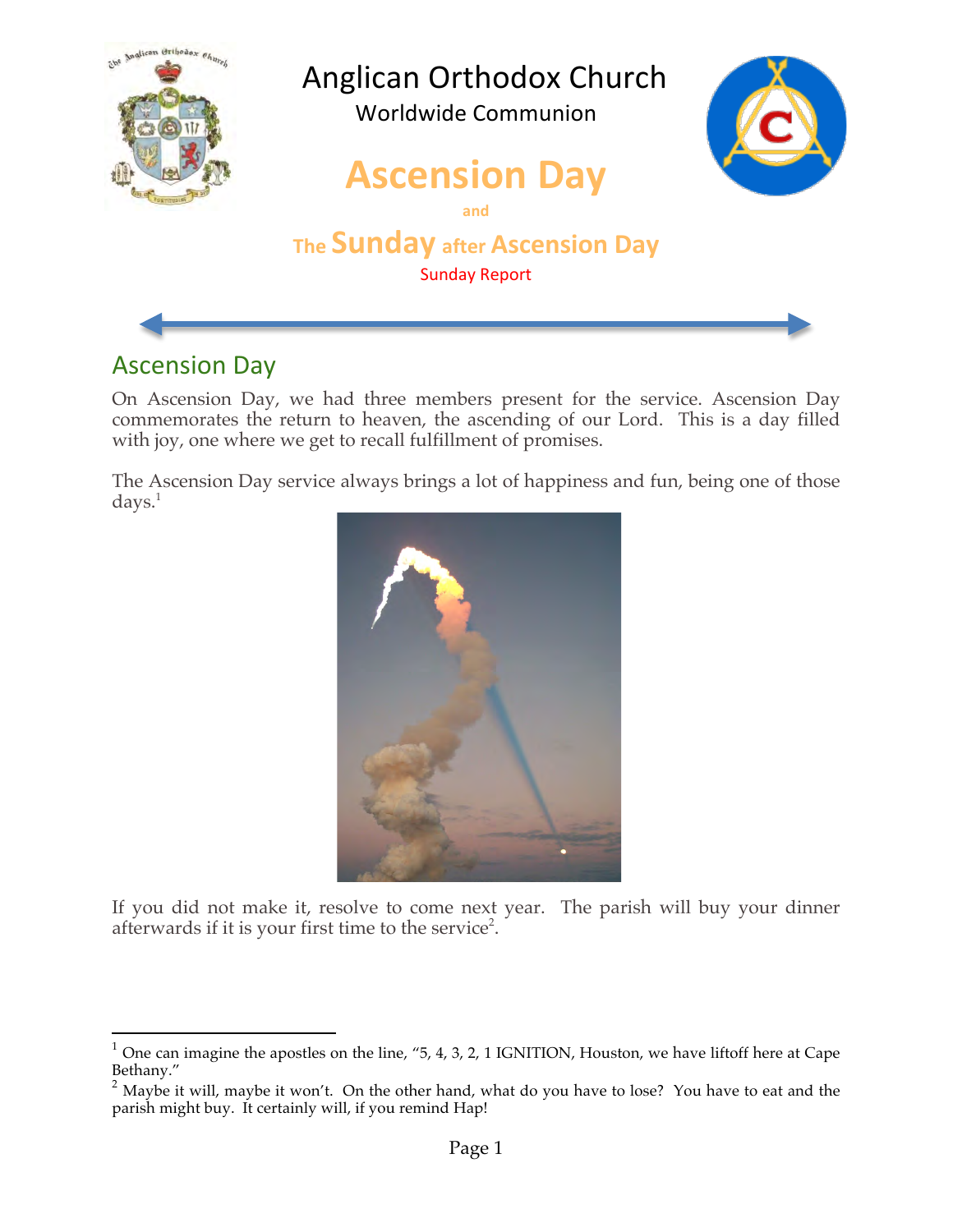## *The Ascension Day Propers*<sup>3</sup>

## *The Collect*

RANT, we beseech thee, Almighty God, that like as we do believe thy onlybegotten Son our Lord Jesus Christ to have ascended into the heavens; so we may also in heart and mind thither ascend, and with him continually dwell, who RANT, we beseech thee, Almighty God, that like as we do believe thy only begotten Son our Lord Jesus Christ to have ascended into the heavens; so we may also in heart and mind thither ascend, and with him continually dwell

¶ This Collect is to be said daily throughout the Octave.

## *For the Epistle. Acts i. 1.*

HE former treatise have I made, O Theophilus, of all that Jesus began both to do and teach, until the day in which he was taken up, after that he through the Holy Ghost had given commandments unto the apostles whom he had chosen: to THE former treatise have I made, O Theophilus, of all that Jesus began both to do and teach, until the day in which he was taken up, after that he through the Holy Ghost had given commandments unto the apostles whom he had seen of them forty days, and speaking of the things pertaining to the kingdom of God: and, being assembled together with them, commanded them that they should not depart from Jerusalem, but wait for the promise of the Father, which, saith he, ye have heard of me. For John truly baptized with water; but ye shall be baptized with the Holy Ghost not many days hence. When they therefore were come together, they asked of him, saying, Lord, wilt thou at this time restore again the kingdom to Israel? And he said unto them, It is not for you to know the times or the seasons, which the Father hath put in his own power. But ye shall receive power, after that the Holy Ghost is come upon you: and ye shall be witnesses unto me both in Jerusalem, and in all Judæa, and in Samaria, and unto the uttermost part of the earth. And when he had spoken these things, while they beheld, he was taken up; and a cloud received him out of their sight. And while they looked stedfastly toward heaven as he went up, behold, two men stood by them in white apparel; which also said, Ye men of Galilee, why stand ye gazing up into heaven? this same Jesus, which is taken up from you into heaven, shall so come in like manner as ye have seen him go into heaven.

### *The Gospel. St. Luke xxiv. 49.*

ESUS said, Behold, I send the promise of my Father upon you: but tarry ye in the city of Jerusalem, until ye be endued with power from on high. And he led them out as **FESUS** said, Behold, I send the promise of my Father upon you: but tarry ye in the city of Jerusalem, until ye be endued with power from on high. And he led them out as far as to Bethany, and he lifted up his hands, and b while he blessed them, he was parted from them, and carried up into heaven. And they worshipped him, and returned to Jerusalem with great joy: and were continually in the temple, praising and blessing God.

### *Ascensiontide Messsage from the Presiding Bishop*

9 And when he had spoken these things, while they beheld, he was taken up; and a cloud received him out of their sight. 10 And while they looked stedfastly toward heaven as he went up, behold, two men stood by them in white apparel; 11 Which also said, Ye men of Galilee, why stand ye gazing up into heaven? this same Jesus, which is taken up from you into heaven, shall so come in like manner as ye have seen him go into heaven. (Acts 1:9-11)

<sup>&</sup>lt;sup>3</sup> The *propers* are the Collect (prayer) for the day and the Bible readings appointed for the day. They are selections based on the Christian Year and make a particular point. Their selection is important. The propers have been more or less the same since the beginning of the Church of England and a large portion precede the founding of the Church of England.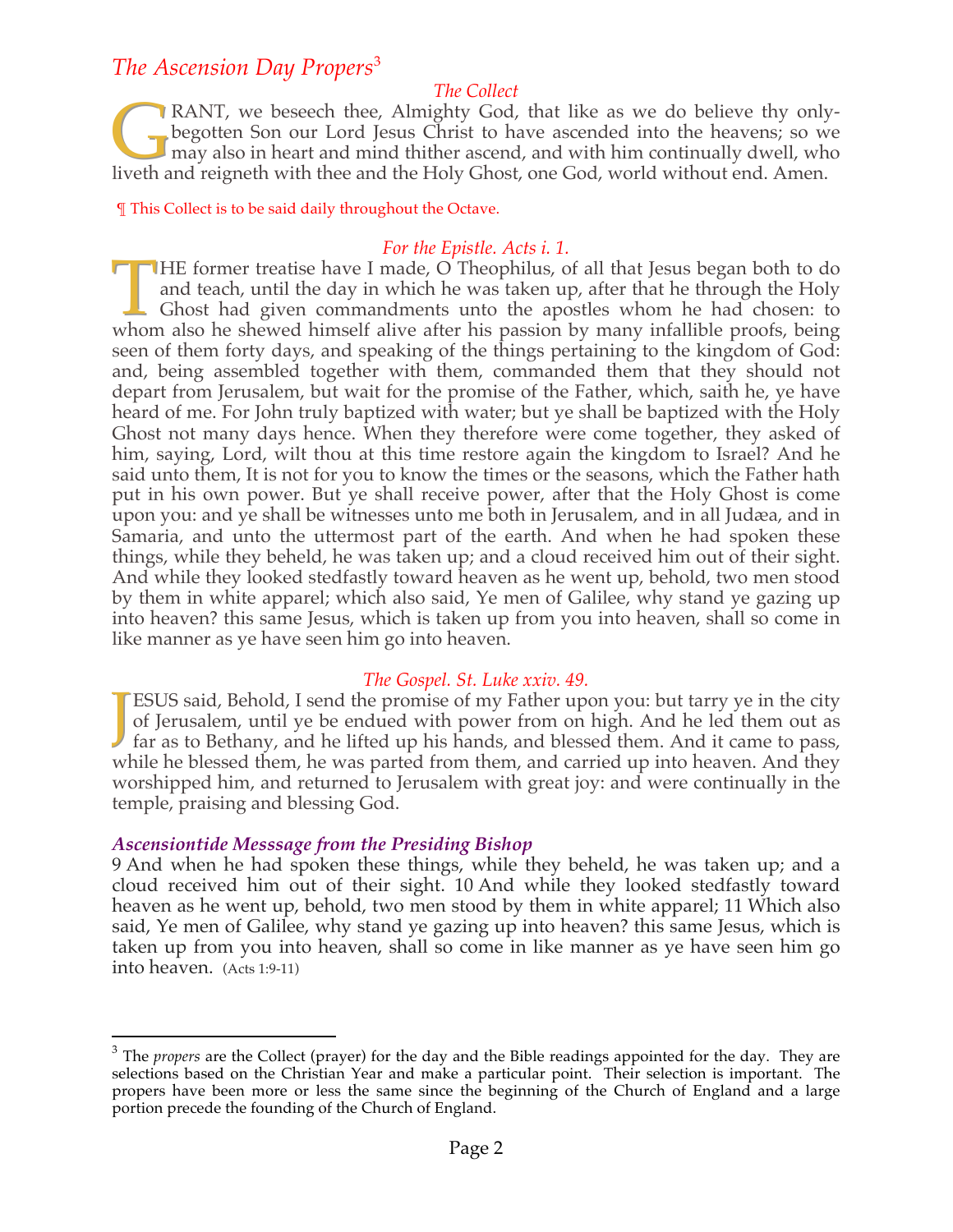When I was just a very young boy, I loved to go out in the sage fields near our mountain home on sunny autumn days and just lie there looking at the high, white, puffy clouds. The only sound was the chill-autumn wind and an occasional distant



droning of an aircraft. Though I have always loved planes, my curious attention was more focused on those mysterious clouds – so very high, and constantly changing. I wondered what they were made of, and how they kept from falling. I imagined some figure in every cloud. In those days, I had an unbounded imagination. I saw generals on horseback, sabers drawn, fixed in time during the charge against the enemy.

Sometimes, I thought I saw angels, or castles, and every other object that occupies the imagination of youth. I was unaware, at that age, of the majesty and glory of one particular cloud that hovered over Mount Olivet outside the gates of Jerusalem, and overlooking the village of His friends – Bethany - some two thousand years ago. It was a very special cloud, unlike any others that had ever formed. It did not appear as different from any other cloud. The thing that made it special was that which the cloud was privileged to receive – our Lord Jesus Christ. The same is true of

the heart of man. We may not often tell by looks, but the difference is in whether that heart, like the cloud, has received the Lord Jesus Christ. The Lord knows because He is One who looks upon the heart and not the outward appearance.

Jesus came into the world – into Time and Space – to work out His wonderful plan of redemption for us. He came from the Eternal Halls of Heaven into a world that had rejected Him and grown gross in sin and sparing of beauty. Upon the completion of His atoning sacrifice, He rose from the grave and, at the appointed time, ascended back into that Eternity into which no man can look from his platform on this sphere. I refer to that great Church Calendar event of Ascension Day. It occurs always on the  $40<sup>th</sup>$  day past Easter Sunday (on Thursday). The Ascension of Christ is one of the five major milestones recorded in the gospels of the Life of Christ and is re-confirmed in both the Nicene and the Apostles Creeds.

Just before He was taken up in bodily form, the Lord spoke to the eleven Apostles (and to you and me): "*Thus it is written, and thus it behoved Christ to suffer, and to rise from the dead the third day: And that repentance and remission of sins should be preached in his name among all nations, beginning at Jerusalem. And ye are witnesses of these things. And, behold, I send the promise of my Father upon you: but tarry ye in the city of Jerusalem, until ye be endued with power from on high*." (Luke 24:46-49) All who believe have been endued with that "Power from on High – the Holy Ghost!" The leading question that should grip your heart is this: Have we, each clergy and laity,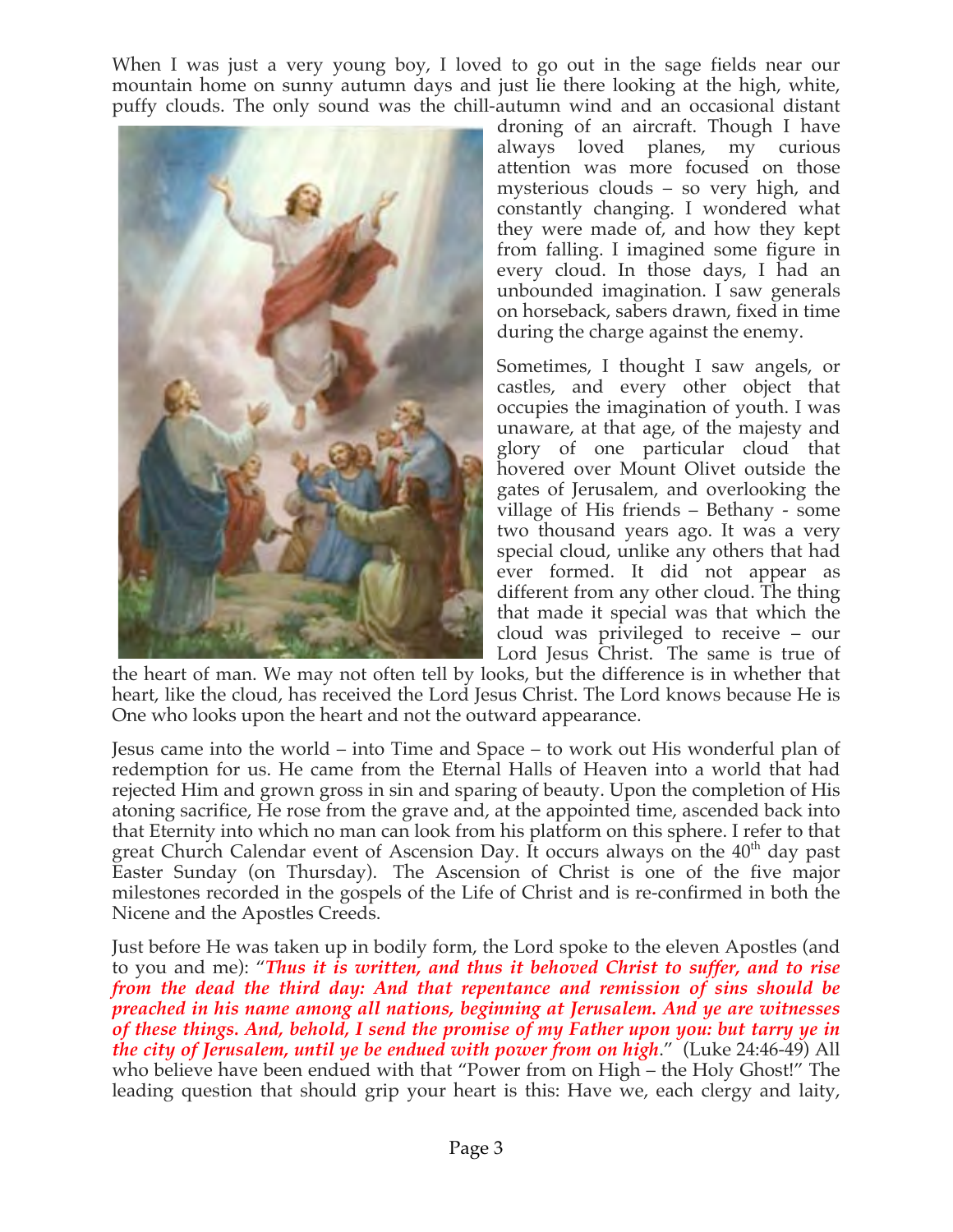preached the Gospel of Christ, and the repentance and remission of sins, to every remunerative audience? Is the Gospel that we preach the full Gospel and not diluted with the soiled hands of translators and critics? THAT is the question, friend.

As Christ ascended from Mount Olivet, He was received into that blessed cloud – out of the sight, for a time, of all beholders – but not out of mind or Spirit. That same cloud that received Christ shall be seen again at the return of Christ. We have God's promise on that: ". . . *behold, two men stood by them in white apparel; Which also said, Ye men of Galilee, why stand ye gazing up into heaven? this same Jesus, which is taken up from you into heaven, shall so come in like manner as ye have seen him go into heaven*." To the weathered seaman, clouds building in the East may not be welcomed, but to those who grow and produce crops, such clouds would be a welcome harbinger of plenty. To the Christian, we should remember that cloud that received Christ when we look into the heavens. We should remember, as well, that One (King of Kings and Lord of Lords) shall receive you into that same Cloud of Glory at His return. Remember that cloud in which God appeared on Mt Sinai in the days of Moses (Ex 19:18); that Cloud (Pillar) of Fire by Night and Smoke by Day that followed Israel in the Wilderness (*And the LORD went before them by day in a pillar of a cloud, to lead them the way; and by night in a pillar of fire, to give them light; to go by day and night: He took not away the pillar of the cloud by day, nor the pillar of fire by night, from before the people*. Ex 13:21-22); and remember that cloud that covered the disciples on the Mount of Transfiguration to protect their frailty from the Bright Glory of God – "*While he thus spake, there came a cloud, and overshadowed them: and they feared as they entered into the cloud. And there came a voice out of the cloud, saying, This is my beloved Son: hear him*." (Luke 9:34-35) Here, as in the last day, the disciples were WITH Christ in the Cloud. Any clouds in YOUR forecast, friend?

> *Jerry L. Ogles* Presiding Bishop Anglican Orthodox Worldwide Communion

# The Sunday after Ascension Day

Today was the Sunday after Ascension Day.

### *On Point*

Someone asked, where do the quotes come from? The answer is from the people who uttered them. But, how did you find them? Oh, that. Some from Bishop Jerry, many from Rev Bryan Dabney, a few from other places, some from Rev Geordie Menzies-Grierson, but overall mostly from Bryan. He always has some great ones to share. On to the On Point quotes –

### *Today or Forever?*

"Foolish boy," said the Witch. "Why do you run from me? I mean you no harm. If you do not stop and listen to me now, you will miss some knowledge that would have made you happy all your life."

"Well, I don't want to hear it, thanks," said Digory. But he did.

 "I know what errand you have come on," continued the Witch. "For it was I who was close beside you in the woods last night and heard all your counsels. You have plucked fruit in the garden yonder. You have it in your pocket now. And you are going to carry it back, untasted, to the Lion; for him to eat, for him to use. You simpleton! Do you know what that fruit is? I will tell you. It is the apple of youth, the apple of life. I know,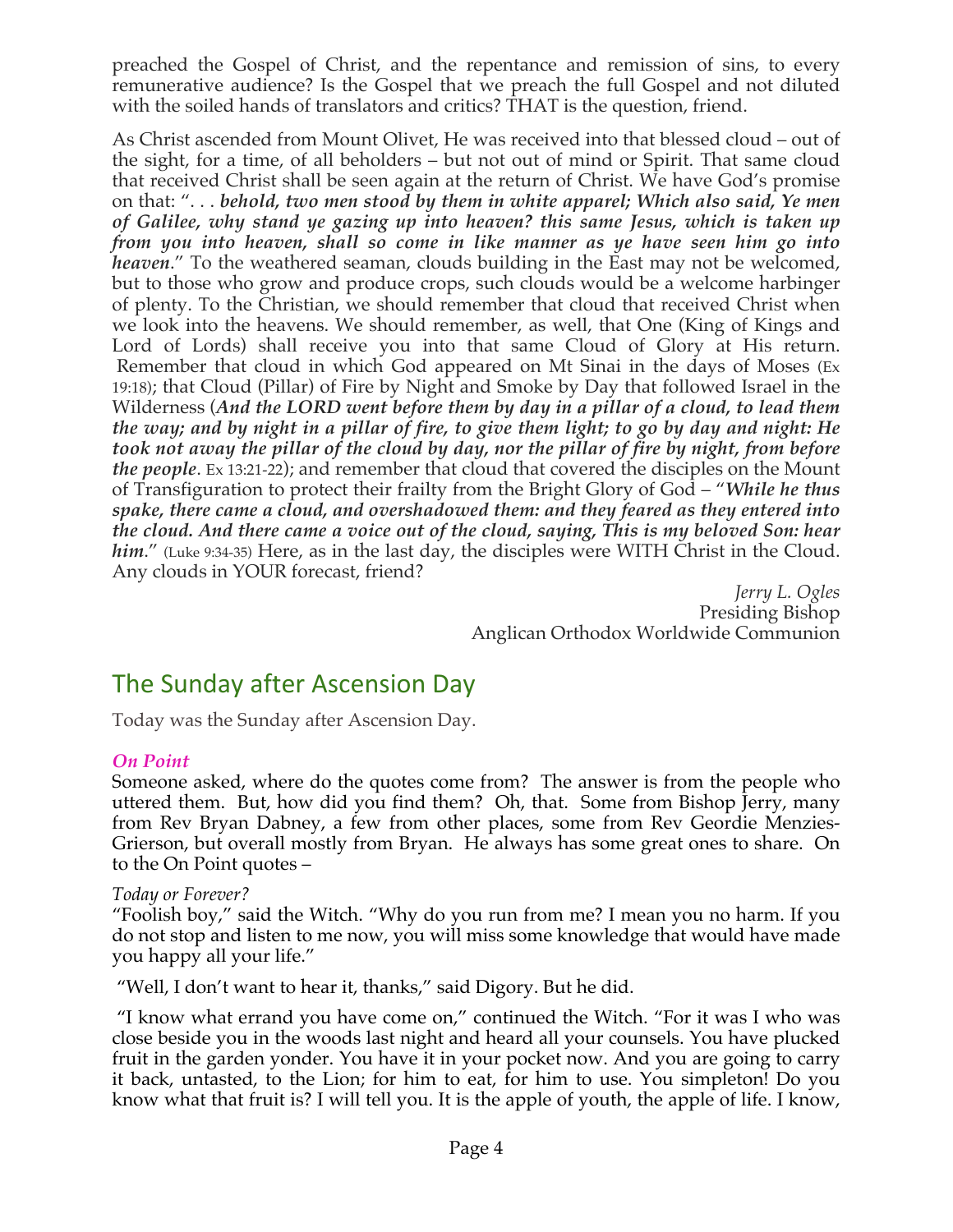for I have tasted it; and I feel already such changes in myself that I know I shall never grow old or die. Eat it, Boy, eat it; and you and I will both live forever and be king and queen of this whole world—or of your world, if we decide to go back there."

"No thanks," said Digory, "I don't know that I care much about living on and on after everyone I know is dead. I'd rather live an ordinary time and die and go to Heaven."

> *Jack Lewis* The Magician's Nephew

*On Hope*

Then Aslan turned to them and said: "You do not yet look so happy as I mean you to be."

Lucy said, "We're so afraid of being sent away, Aslan. And you have sent us back into our own world so often."

 "No fear of that," said Aslan. "Have you not guessed?" Their hearts leaped and a wild hope rose within them. "There was a real railway accident," said Aslan softly. "Your father and mother and all of you are—as you used to call it in the Shadowlands—dead. The term is over: the holidays have begun. The dream is ended: this is the morning."

And as He spoke He no longer looked to them like a lion; but the things that began to happen after that were so great and beautiful that I cannot write them. And for us this is the end of all the stories, and we can most truly say that they all lived happily ever after. But for them it was only the beginning of the real story. All their life in this world and all their adventures in Narnia had only been the cover and the title page: now at last they were beginning Chapter One of the Great Story which no one on earth has read: which goes on forever: in which every chapter is better than the one before.

> *Jack Lewis* The Last Battle

The desire of the slothful killeth him; for his hands refuse to labour.

*Proverbs 21:25*

 **LORD**, thou art my God; I will exalt thee, I will praise thy name; for thou hast done wonderful things; thy counsels of old are faithfulness and truth. done wonderful things; thy counsels of old are faithfulness and truth.

*Isaiah 25:1*

Think not that I am come to destroy the law, or the prophets: I am not come to destroy, but to fulfil.

*St. Matthew 5:17*

Behold my hands and my feet, that it is I myself: handle me, and see; for a spirit hath not flesh and bones, as ye see me have.

*St. Luke 24:39*

Be sober, be vigilant; because your adversary the devil, as a roaring lion, walketh about, seeking whom he may devour: whom resist stedfast in the faith, knowing that the same afflictions are accomplished in your brethren that are in the world. But the God of all grace, who hath called us unto his eternal glory by Christ Jesus, after that ye have suffered a while, make you perfect, stablish, strengthen, settle you.

*I St. Peter 5:8-10*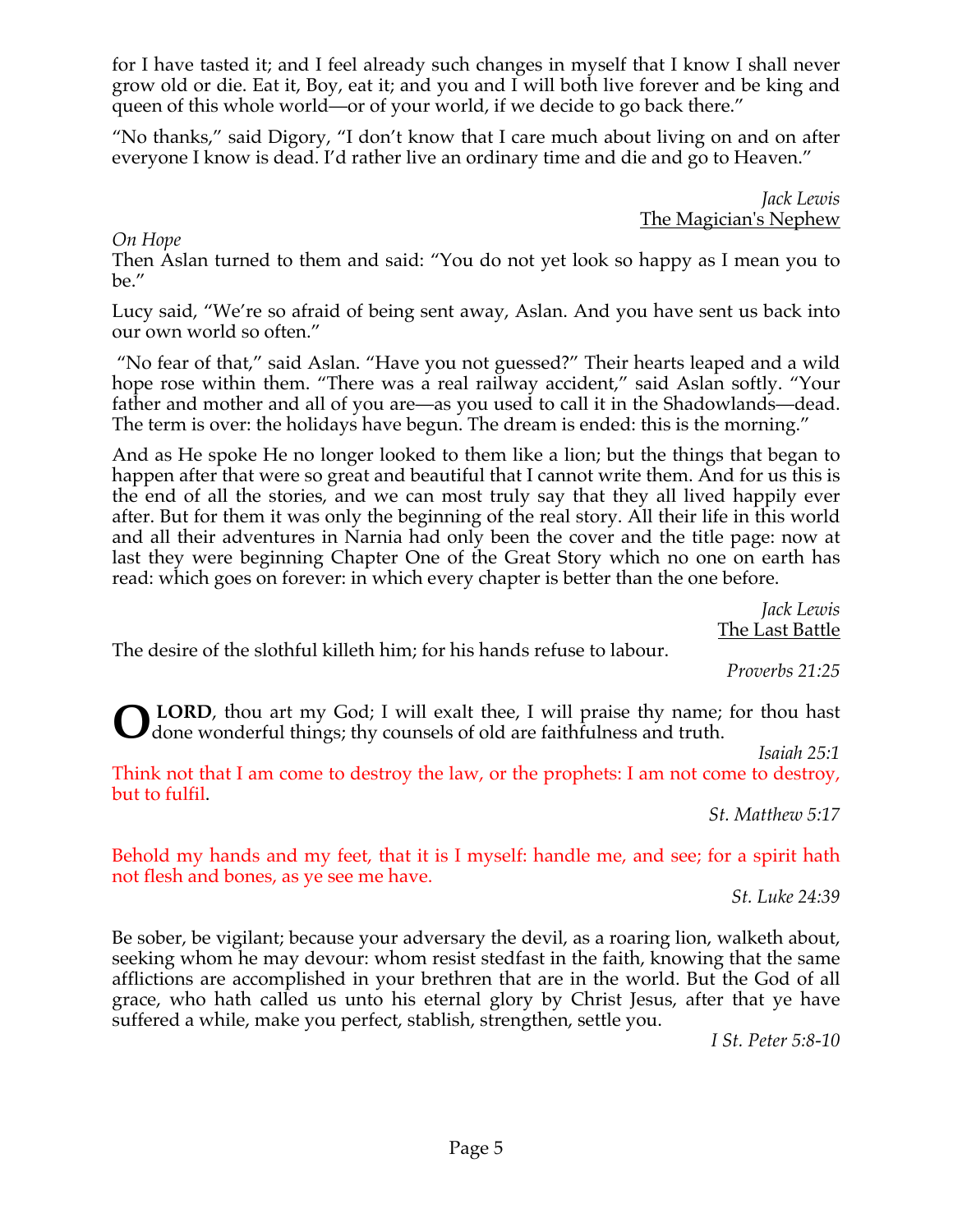There is a common, worldly kind of Christianity in this day, which many have, and think they have enough—a cheap Christianity which offends nobody, and requires no sacrifice—which costs nothing, and is worth nothing.

*JC Ryle*

19<sup>th</sup> century Anglican bishop and author

If a person has to be coerced to attend church and hear the word of God, then such a one might as well stay at home. Those whose hearts desire not the life- giving word of God cannot be coaxed to worship with earthly rewards such as, meals, or with participation in some activity outside of worship. They will therefore come to get their fleshly desires sated; but their spirits will remain unfed. Only after a person sees the need for the word of God, do they find that need to attend worship because they came for God and for him alone and not the thing or things which lured them there.

*Rev Bryan Dabney*

The Roman Empire of the East was founded by Constantine the Great on Monday, 11 May 330; it came to an end on Tuesday, 29 May 1453... Byzantium may not have lived up to its highest ideals, but it certainly did not deserve the reputation which, thanks largely to Edward Gibbon, it acquired in the eighteenth and nineteenth centuries. The Byzantines were, on the contrary, a deeply religious society in which illiteracy— at least among the middle and upper classes— was virtually unknown, and in which one Emperor after another was renowned for his scholarship; a society which alone preserved much of the heritage of Greek and Latin antiquity, during these dark centuries in the West when the lights of learning were almost extinguished... Tuesday is still believed to be the unluckiest day of the week [in the Greek world]... the Turkish flag still depicts not a crescent but a waning moon, [reminds] us that the moon was in its last quarter when Constantinople finally fell; and... excepting only the Great Church of St Sophia itself, it is the Land Walls— broken and battered, but still marching from sea to sea— that stand as the city's grandest and most tragic monument.

> *Sir John J. Norwich*  $20^{\text{th}}$  and  $21^{\text{st}}$  century British historian (A Short History of Byzantium, pp. 382-383)

### *Propers*

Each Sunday there are Propers: special prayers and readings from the Bible. There is a Collect for the Day; that is a single thought prayer, most written either before the refounding of the Church of England in the 1540s or written by Bishop Thomas Cranmer, the first Archbishop of Canterbury after the re-founding.

The Collect for the Day is to be read on Sunday and during Morning and Evening Prayer until the next Sunday. The Epistle is normally a reading from one of the various Epistles, or letters, in the New Testament. The Gospel is a reading from one of the Holy Gospels, Matthew, Mark, Luke and John. The Collect is said by the minister as a prayer, the Epistle can be read by either a designated reader (as we do in our church) or by one of the ministers and the Holy Gospel, which during the service in our church is read by an ordained minister.

The propers are the same each year, except if a Red Letter Feast, that is one with propers in the prayerbook, falls on a Sunday, then those propers are to be read instead, except in a White Season, where it is put off. Red Letter Feasts, so called because in the Altar Prayerbooks the titles are in red, are special days. Most of the Red Letter Feasts are dedicated to early saints instrumental in the development of the church, others to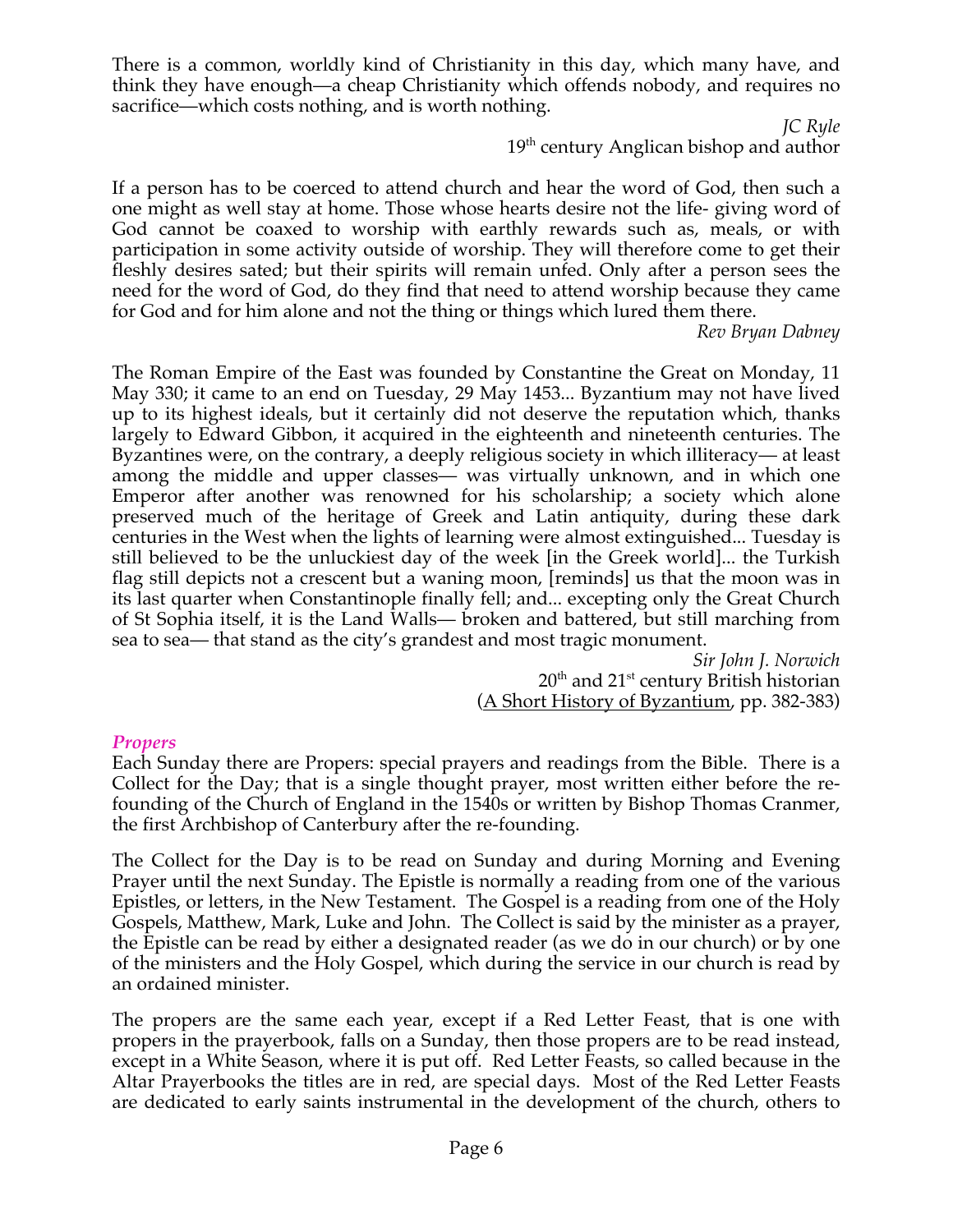special events. Some days are particularly special and the Collect for that day is to be used for an octave (eight days) or an entire season, like Advent or Lent.

The Propers for today are found on Page 179-180, with the Collect first:

## The Sunday after Ascension Day.

*The Collect.*

**GOD**, the King of glory, who hast exalted thine only Son Jesus Christ with great triumph unto thy kingdom in heaven; We beseech thee, leave us not comfortless; but send to us thine Holy Ghost to comfort us, and exalt us un-to the same place whither our Saviour Christ is gone before, who liveth and reigneth with thee and the same Holy Ghost, one God, world without end. *Amen.* **O**

The Collect for Ascension Day, found on Page 177, is also read due to the rubric:

#### The Collect for The Ascension Day. *The Collect.*

**RANT**, we beseech thee, Almighty God, that like as we do believe thy only-**GRANT**, we beseech thee, Almighty God, that like as we do believe thy only-<br>begotten Son our Lord Jesus Christ to have ascended into the heavens; so we may also in heart and mind thither ascend, and with him continually dwell, who liveth and reigneth with thee and the Holy Ghost, one God, world without end. *Amen.*

¶ This Collect is to be said daily throughout the Octave.

This morning's Epistle is written in the Fourth Chapter of the First Epistle of Saint Peter beginning at the Seventh Verse. Peter reminds us of the shortness of our lives, the eternity of the next world and implores us to live as if we were eternal now, not wait until we die. For the, eternity will be a bit late.

**HE** end of all things is at hand: be ye therefore sober, and watch unto prayer. And above all things have fervent charity among yourselves: for charity shall cover the **THE** end of all things is at hand: be ye therefore sober, and watch unto prayer. And above all things have fervent charity among yourselves: for charity shall cover the multitude of sins. Use hospitality one to another wi hath received the gift, even so minister the same one to another, as good stewards of the manifold grace of God. If any man speak, let him speak as the oracles of God; if any man minister, let him do it as of the ability which God giveth: that God in all things may be glorified through Jesus Christ, to whom be praise and dominion for ever and ever. *Amen.*

Today's Holy Gospel came from the Fifteenth Chapter of the Gospel according to Saint John beginning at the Twenty-Sixth Verse. The Gospel talks about the origin of the Holy Ghost and the reason for which He is being sent. It also foretells the enmity that Christians will find from those of this world who do not share their understanding of God and His Will:

**HEN** the Comforter is come, whom I will send unto you from the Father, even the Spirit of truth, which proceedeth from the Father, he shall testify of me: and ye also shall bear witness, because ye have been with me from the beginning. These things have I spoken unto you, that ye should not be offended. They shall put you out of the synagogues: yea, the time cometh, that whosoever killeth you will think that he doeth God service. And these things will they do unto you, because they have not known the Father, nor me. But these things have I told you, that when the time shall come, ye may remember that I told you of them. W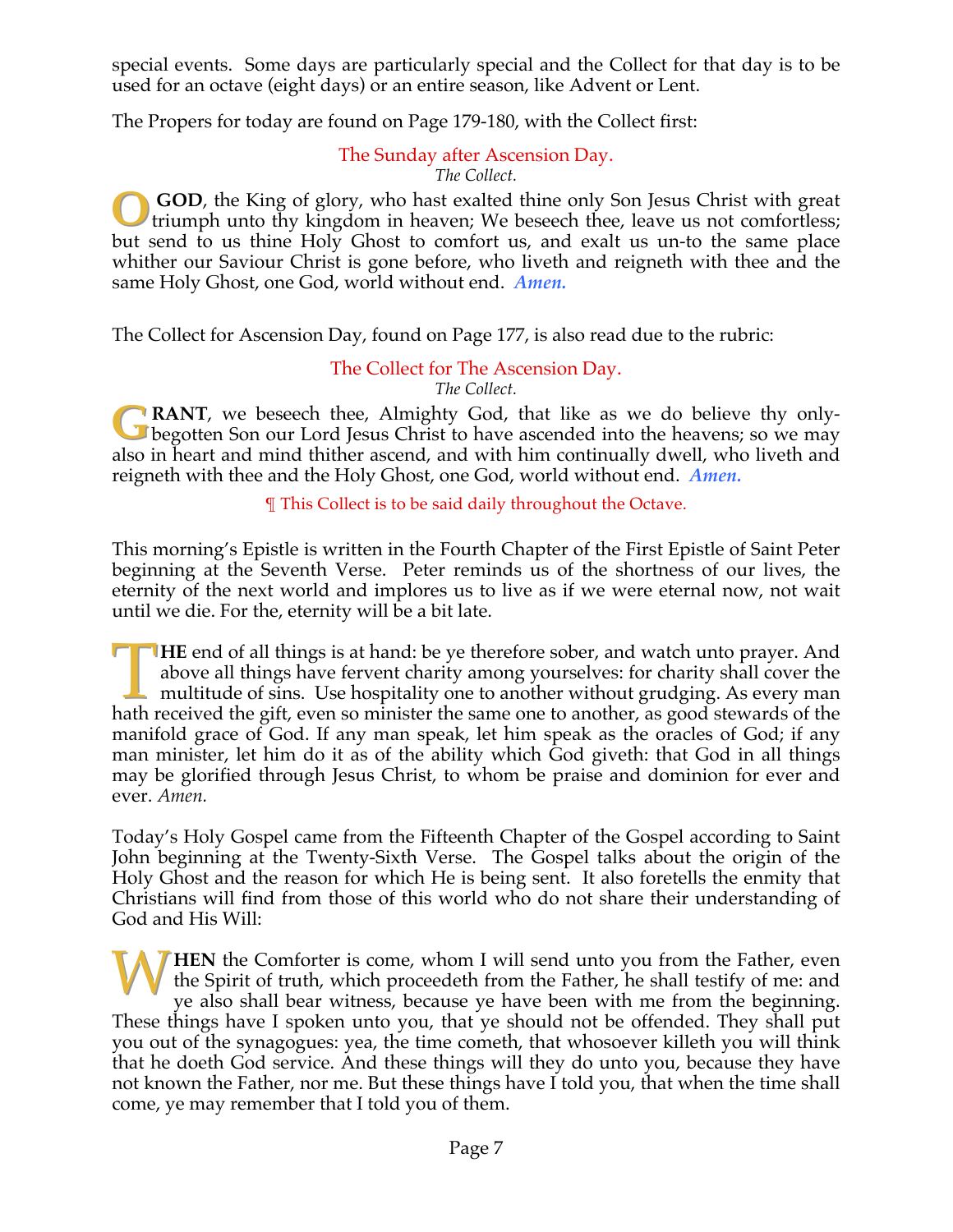### *Bishop Ogles' Sermon*

We are oft fortunate to get copies of Bishop Jerry's sermon notes. Today is one of those Sundays. Today's sermon starts off with the collect, and like

always, it will give you a lot to consider in your heart.

#### **Sermon Notes**

The Sunday after Ascension Day St Andrew's Anglican Orthodox Church 1 June 2014, Anno Domini (In the Year of our Lord)

#### The Sunday after Ascension Day. *The Collect.*



**GOD**, the King of glory, who hast exalted thine only Son

Jesus Christ with great triumph unto thy kingdom in heaven; We beseech thee, leave us not comfortless; but send to us thine Holy Ghost to comfort us, and exalt us unto the same place whither our Saviour Christ is gone before, who liveth and reigneth with thee and the same Holy Ghost, one God, world without end. *Amen.* **O**

The Collect for Ascension Day, found on Page 177, is also read due to the rubric:

## The Collect for The Ascension Day.

*The Collect.*

**RANT**, we beseech thee, Almighty God, that like as we do believe thy only-**GRANT**, we beseech thee, Almighty God, that like as we do believe thy only-<br>begotten Son our Lord Jesus Christ to have ascended into the heavens; so we may also in heart and mind thither ascend, and with him continually dwell, who liveth and reigneth with thee and the Holy Ghost, one God, world without end. *Amen.*

¶ This Collect is to be said daily throughout the Octave.

 Our Collect for Sunday after Ascension follows logically the observance of the Ascension of the Lord Jesus Christ. It is perfectly timely and natural that we, having observed our Lord ascend, should now desire the promised comforter - *I will not leave you comfortless: I will come to you*. (John 14:18) This word 'leave means, in the Greek, to divorce or to sever all legal connection. Christ will not disown His people even if He has departed to a High Station. Many of our friends may forget who we are if they advance to high political or social office, but not our Lord Jesus Christ. His very Ascension was for our benefit. We have been left with a close and intimate intercessor who will ALWAYS testify of Christ to us and point always to His benefits.

 The Collect refers to God the Father as the King of Glory and is based, for the most part, on the 24<sup>th</sup> Psalm. Lift up your heads, O ye gates; and be ye lift up, ye everlasting doors; *and the King of glory shall come in. Who is this King of glory? The LORD strong and mighty, the LORD mighty in battle*. (Psalms 24:7-8) It is interesting to note that the preceding Psalm (23<sup>rd</sup>) describes Christ as the Lord our Shepherd, and here the Father is called the King of Glory. The plea is rhetorical for Christ has promised with a surety that He will NOT leave us Comfortless. The Holy Ghost (or Comforter) will exalt us to a standing place in Christ. The Holy Ghost has not come to exalt Himself, but to exalt and point only to Christ. We see that many churches corrupt the purpose of the Holy Ghost in granting wealth, power, and benefits outside those promised in Christ.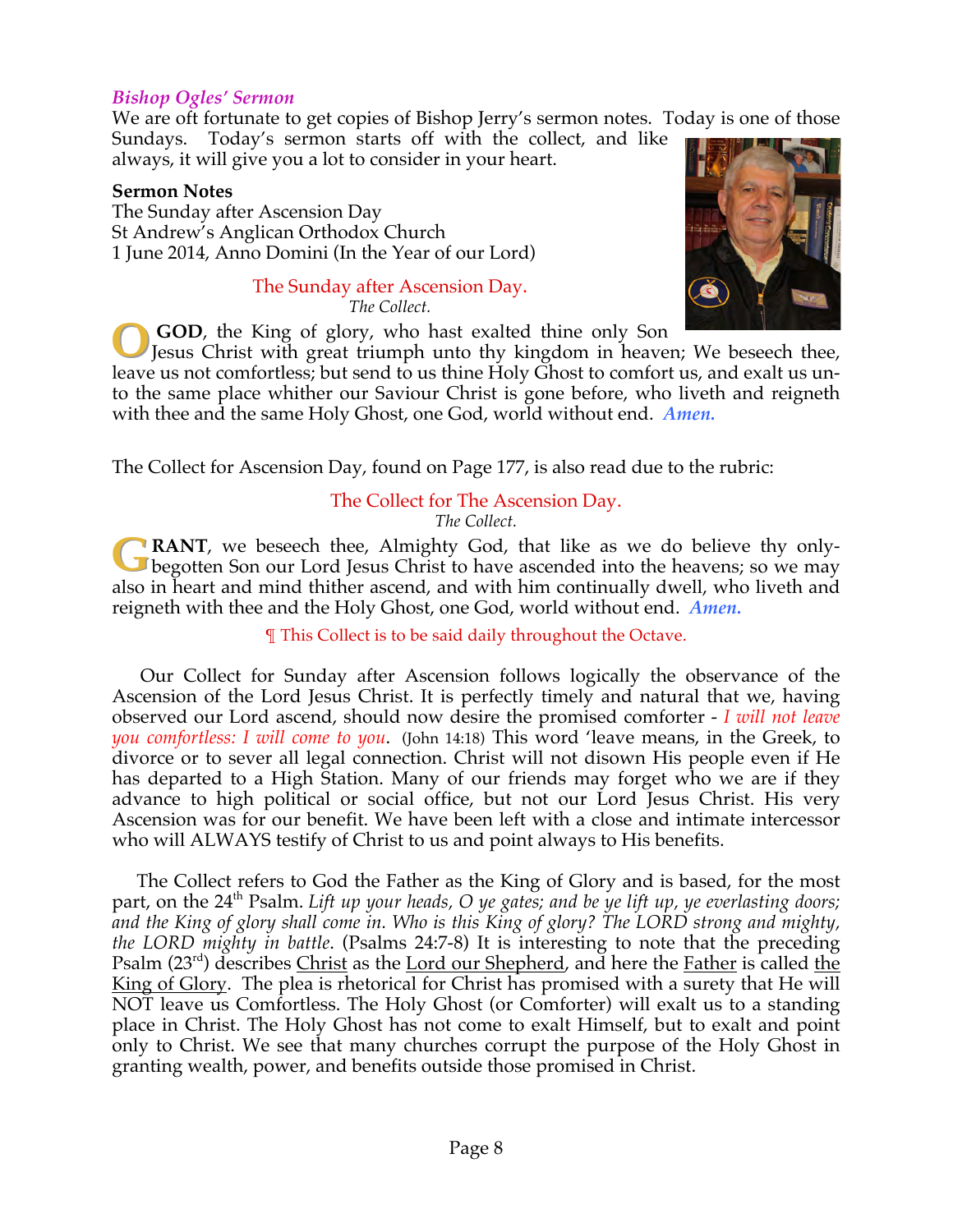**HEN** the Comforter is come, whom I will send unto you from the Father, even the Spirit of truth, which proceedeth from the Father, he shall testify of me: and ye also shall bear witness, because ye have been with me from the beginning. These things have I spoken unto you, that ye should not be offended. (John 15:26-27) They shall put you out of the synagogues: yea, the time cometh, that whosoever killeth you will think that he doeth God service. And these things will they do unto you, because they have not known the Father, nor me. But these things have I told you, that when the time shall come, ye may remember that I told you of them. (John 16:1-4) W

 Have you ever been so lonely that you longed for any company at all to speak to? I heard a prayer offered at the beginning of a local church service (televised) this morning in which the request constantly sought for the Holy Ghost to come down. Though I suppose that I know what the prayer was asking, do they not know that the Holy Ghost has already come down, having been sent by the Lord Jesus Christ as our Comforter in His physical absence? The Holy Ghost is given at baptism to believers. It was given exceptional in Old Testament times, but generally to all who believe in our time. If we are lonely, it is because we do not resort to that inner chamber of our hearts in which the Holy Ghost resides. The Holy Ghost is not some unseen Power that we can call upon as if calling 911 for assistance. Certainly, we may call upon Him at any moment, but those moments best not be reserved only to time of urgent need, or some TV hour when "signs and wonders" presumable occur at the bid and call of some tenhorned evangelist.

 Christ walked among us and taught us all things concerning Himself. He went about all of Judea and Galilee preaching, teaching, and healing. But Christ was confined to a body with limitations of time and space. He came to a few whom He called to Himself as Apostles so that a living testimony would remain after His Testament (death Will). This was a necessary component of God's plan to expand the witness of the Gospel unto all nations by means of witnesses. Today, we are those witnesses who teach and preach the Gospel of Christ once delivered to the saints. This teaching has taken place from heart to heart.

 But it was necessary that Christ die on the cross else we would remain unredeemed and unsaved. This was His most critical intent. Secondly, it was necessary that Christ ascend to the father, not only to make intercession for us, but that the Comforter might come. The Comforter, or Holy Ghost, is a Spirit not subject to limitations of time or space. The Holy Ghost is capable of witnessing in a diversity of places and times because He is a Spirit. He can warm my heart in Alabama and point me to the truth of the Gospel while He is able, at the same time, to do the same for a Christian in Indonesia. He not only reveals truth to us as written in Holy Scripture, but He also administers comfort, succor, and encouragement to us when the world offends. He does not leave us alone for He ABIDES in our hearts if we belong to Christ. *But when the Comforter is come, whom I will send unto you from the Father, even the Spirit of truth, which proceedeth from the Father, he shall testify of me*. Do not be deceived by the modern apostates that the Holy Spirit will whisper secrets in your ear not revealed in God's Word, or cause you to speak in a babble that no one else can understand (including yourself). The Holy Ghost is reasonable, Biblically true, and loving.

 *<sup>27</sup> And ye also shall bear witness, because ye have been with me from the beginning*. Jesus is speaking to His apostles here, but He also speaks to us. "From the beginning, for us, is the moment that we first believed. That is OUR beginning, for before we were born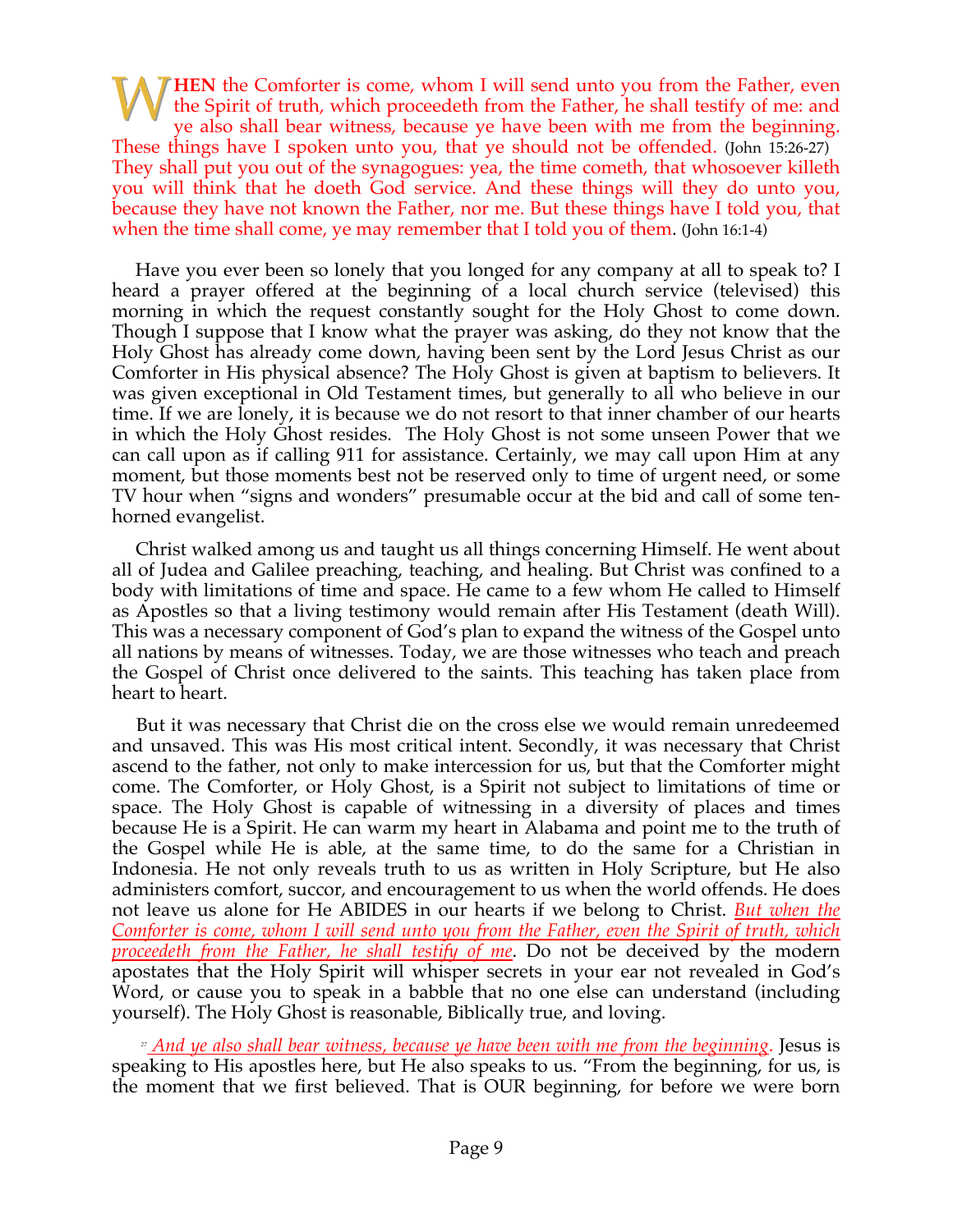anew in Christ, we were dead in trespasses and sin. And you *hath he quickened*, who were dead in trespasses and sins; *Wherein in time past ye walked according to the course of this world, according to the prince of the power of the air, the spirit that now worketh in the children of disobedience: Among whom also we all had our conversation in times past in the lusts of our flesh, fulfilling the desires of the flesh and of the mind; and were by nature the children of wrath, even as others. But God, who is rich in mercy, for his great love wherewith he loved us, Even when we were dead in sins, hath quickened us together with Christ, (by grace ye are saved;) And hath raised us up together, and made us sit together in heavenly places in Christ Jesus*: (Eph 2:1-6)

 We all find our 'beginning' in Christ Alone. Because we have known Him from the beginning, we must also bear witness of Him. If we have ever been WITH Him at all in faith and trust, we must still be so, for He loses none that the Father has placed in His able hands.

 <sup>1</sup> *These things have I spoken unto you, that ye should not be offended.* There is an old saying, "*To be forewarned is to be fore-armed*." When we have been warned of coming trouble, we are able to make provision for it and to prepare our hearts and minds. The Greek word for 'offend' is *Skandalizo.* It means to entice to sin, or to cause a person to begin to distrust and desert one whom he ought to trust and obey (to cause to fall away). If you have been told by the Field Commander to expect to encounter enemy elements ahead, you will be alert and at the ready for the encounter. If, on the other hand, you walk complacently and oblivious to the enemy, you will not be prepared for the engagement and may perish by the wayside or in ambush.

 *<sup>2</sup> They shall put you out of the synagogues: yea, the time cometh, that whosoever killeth you will think that he doeth God service.* Do you realize that more martyrs have died in the last century than any previous one? Do you know that men and women are being hung by their necks, and beheaded, today in the name of a presumptive god called Allah? Those who bear the sword believe that they serve God by brutally killing all who do not accept their false god. Christ has told you already that they shall put you out of the synagogues (churches). If you have not yet been cast out, do not be surprised if you are so cast out when you insist on biblical truth and righteousness. You may be labeled a 'contentious one" for opposing a lukewarm Gospel or outright heresy. You may be beheaded as an 'infidel' for adhering to the faith of Christ. "This is America – such things cannot happen here!" you may say. Really? Have you observed the great changes that have transpired in just your own lifetime in America? Have you noticed how those things that are good have been relabeled bad, and the bad relabeled good? Have you noticed the departure from solid truth in modern churches and the embrace of abject error?

 *<sup>3</sup> And these things will they do unto you, because they have not known the Father, nor me.* How can those who profess Christ, or even allah, cast you out as a heretic? Because they are false professors of Christ. They have not known the Father because they do not recognize His Son. The churches are full of such people every Sunday who call, unbelievingly, upon the name of Christ. They call upon that unblemished name to gain wealth and political objectives. They stoke their own fires in Hell by so doing.

 *<sup>4</sup> But these things have I told you, that when the time shall come, ye may remember that I told you of them*. The predestinate will of God does not include sin. God never ordains sin, but He warns us that it shall come. God may use the sin of others to advance His will for us and to chastise us, or to try us, but He is never the Author of sin. Many are being told today that God will never allow them to undergo the great Tribulation. Suppose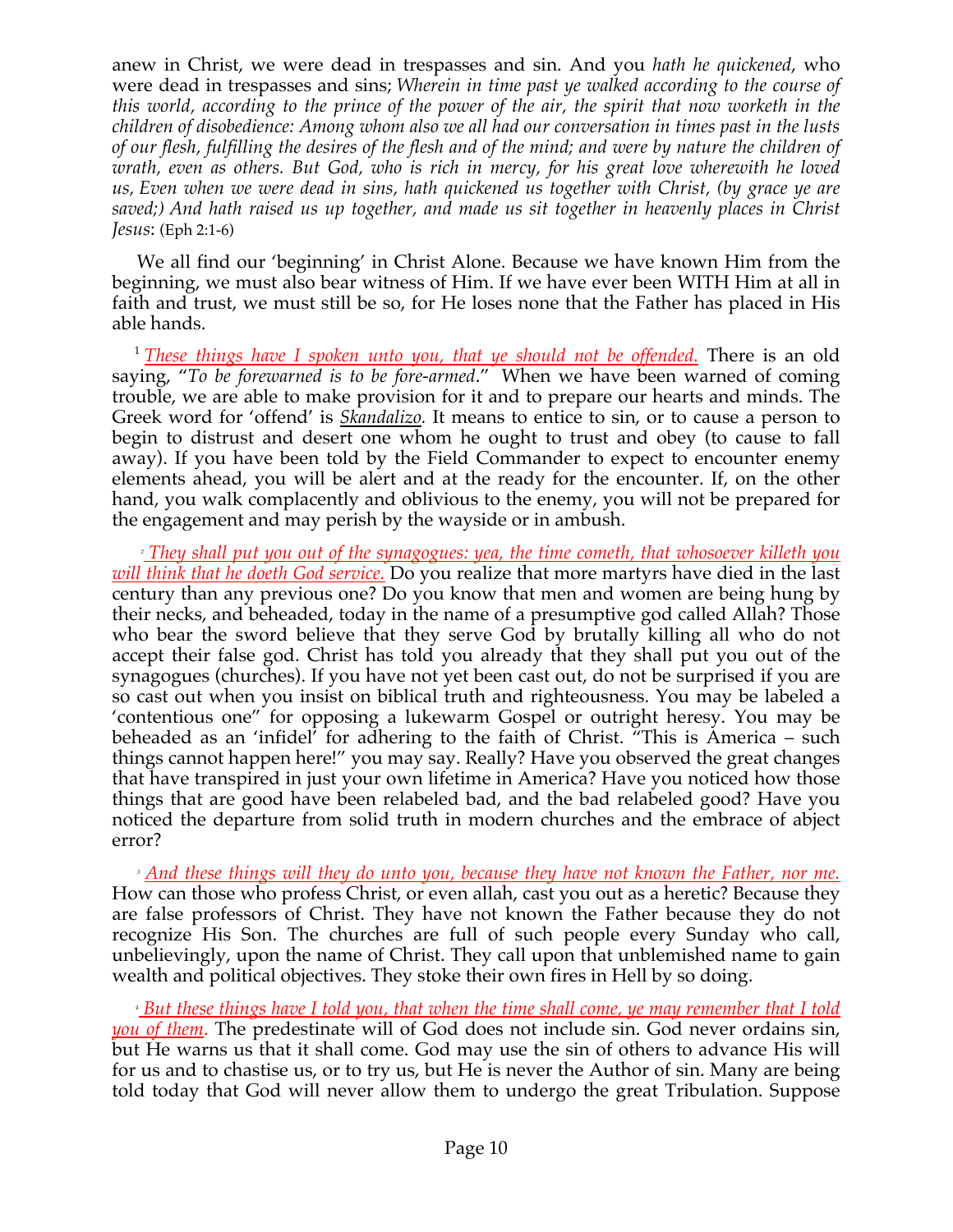these know-alls are wrong. What happens when the tribulation fires are stirred for believers in China, India, Vietnam, North Korea, or Alabama? Will we cease to believe because we have not been warned and feel deserted by the friends of our nativity? Erroneous doctrine can do much harm. It is for this reason that Christ warns us, and why a right understanding of His Word is so critical for our time.

 What is it to you or me if Christ comes for us today, or in one hundred years? Regardless of when He comes for us, He is always 'on the way' and we must be ready for the sounding of the trumpet. He may come for you in the next ten minutes by means of an heart attack, or He may come for me on the highway this morning as I drive to church. His coming for us is at His own discretion and good time. Give no thought for when the Master of the House shall return – simply be prepared for Him always and there will be no worry or grave doubts. Are you ready?

 The day will come, my friend, when God's Word ceases to go out through the medium of preaching and teaching. There is a famine coming upon the land – evidence of which may already be observed in the brazen sky and denuded land - *Behold, the days come, saith the Lord GOD, that I will send a famine in the land, not a famine of bread, nor a thirst for water, but of hearing the words of the LORD: And they shall wander from sea to sea, and from the north even to the east, they shall run to and fro to seek the word of the LORD, and shall not find it.* (Amos 8:11-12) Those who pick up man's Bible instead of God's is already evident in its prominence. The NIV, the ESV, and others posing as God's Word are simply copyrighted words of men who have corrupted the Bible and adopted false manuscript evidence to satisfy their insatiable appetite to embrace sin while appearing as Christians.

 God's Church is a Holy Army. It sends out missionaries and evangelists ahead of its main body just as an earthly army sends out skirmishers, pickets, and vedettes ahead of its own main line of deployment. When the enemy draws near for the decisive battle, these skirmishers, pickets, and vedettes are recalled to the main battle line. So shall it be in the days of the consummation of that Last Battle.

 It is interesting to note that the term 'sorcerer' can mean a marketer of mind-altering drugs in some parts of Scripture: *Neither repented they of their murders, nor of their* sorceries, *nor of their fornication, nor of their thefts*. (Rev 9:21) The word, sorceries above in the Greek is the same from which we get the word 'pharmacist' – *Pharmakeia*. Look also in the following verse taken from the last book of the Bible - *Blessed are they that do his commandments, that they may have right to the tree of life, and may enter in through the gates into the city. For without are dogs, and sorcerers, and whoremongers, and murderers, and idolaters, and whosoever loveth and maketh a lie*. (Rev 22:14-15) If you have in your hands a modern wonder of error such as the NIV, you may miss some of the point of this counsel in verse 14: "*Blessed are those who wash their robes, that they may have the right to the tree of life and may go through the gates into the city*. " Rev 22:14 (NIV) This change is not consistent with every other truth of the Bible – it is the white and sinless Robe of Christ that covers our sins – not the effort we make in washing them ourselves. We are told in Philippians 3:2 to beware of those of the 'concision.' These are those who 'mutilate' the Word of God.

 In verse 15 above, those dogs and sorcerers are a very clear definition of the society in which we live today. To the best of my recollection, no recognized government has ever before sanctioned homosexual marriage as legitimate. Though it was one underlying cause of the fall of Rome (Gibbon), it was not enacted into the law of the Republic. The Bible refers to sodomites as dogs - *Thou shalt not bring the hire of a whore, or*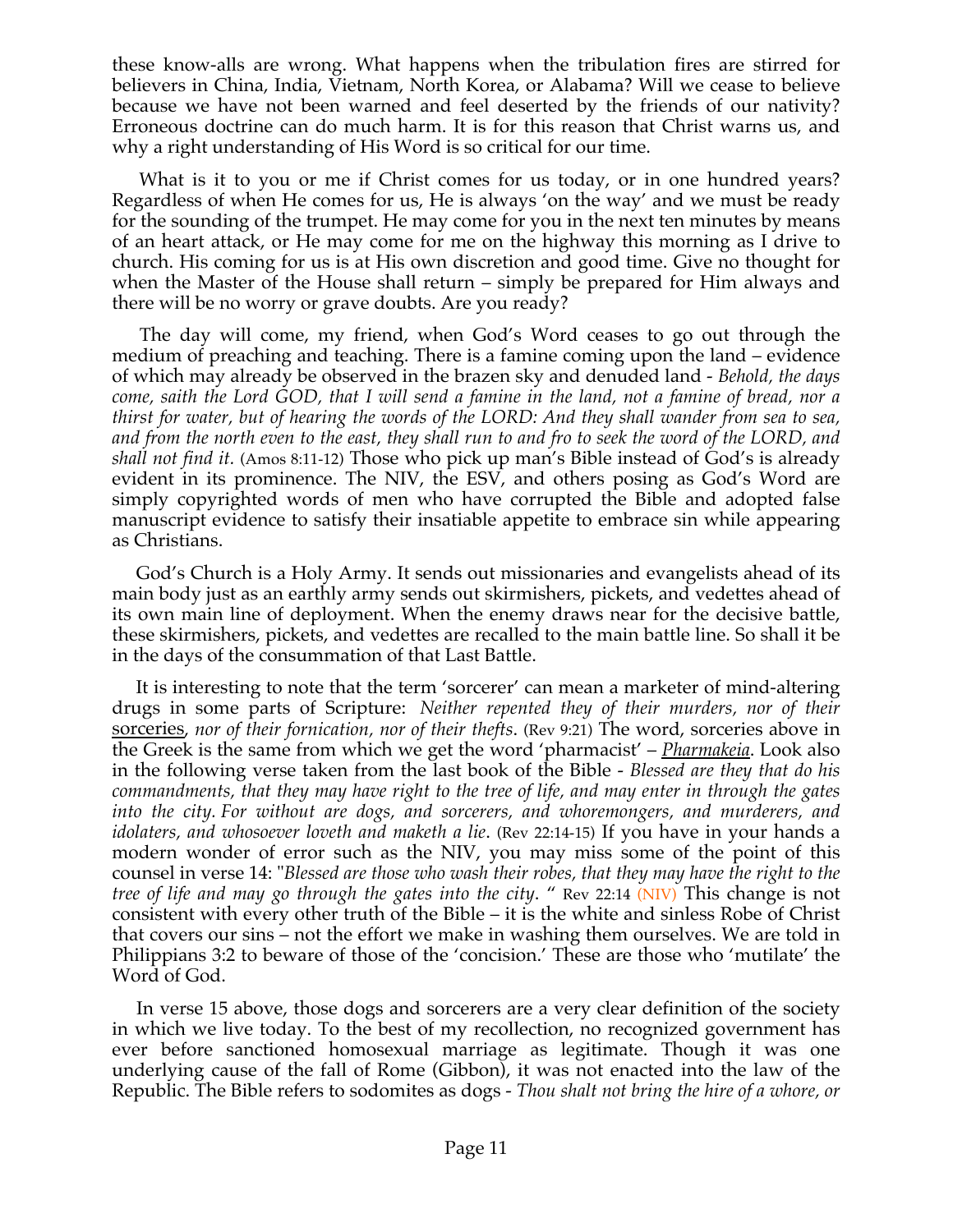*the price of a dog, into the house of the LORD thy God for any vow: for even both these are abomination unto the LORD thy God*. (Deut 23:18) The word used for dog is blk *Keleb –* whose gender is masculine and which means a male prostitute. The preceding verse is clear as well: *There shall be no whore of the daughters of Israel, nor a sodomite of the sons of Israel*. (Deut 23:17) We see that this has already happened even at the Episcopal level of TEC and other apostate churches.

 The Day of Battle draws ever nearer in our day. The Church of God will remain only as a remnant, but all of the forces of Satan shall be destroyed who assail it. All of the armies of Satan shall be gathered and will encircled that little enclave of God's people. Then shall the power and might of God be demonstrated in destroying them. *And they went up on the breadth of the earth, and compassed the camp of the saints about, and the beloved city: and fire came down from God out of heaven, and devoured them. 10 And the devil that deceived them was cast into the lake of fire and brimstone, where the beast and the false prophet are, and shall be tormented day and night for ever and ever*. (Rev 20:9-10)

 There are those in our ranks who will resent my speaking so openly and forcefully of sin. The world would prefer a more gentle and polished dissertation of sinners; God never minces words, and neither should we in addressing the sins of the day. Are you in the right Army, or that which shall be destroyed by the Arm of God. Remember: *And all this assembly shall know that the LORD saveth not with sword and spear: for the battle is the LORD'S*. (1 Sam 17:47)

## *Sermon – Reverend Jack Arnold - Time and Action Church of the Faithful Centurion - Descanso, California*

Today's sermon brought the Collect, Epistle and Gospel together and is partly



contained in the forewords above.

Once again the propers for this week come together very well, their focus is narrow, thus powerful.

Consider these words from the Collect:

… We beseech thee, leave us not comfortless; but send to us thine Holy Ghost to comfort us, and exalt us un-to the same place whither our Saviour Christ is gone before …

The Ascension having just happened, Jesus having ascended in to heaven, we are alone and separated from God who gives us strength. Like Peter, the further we are

from God, the weaker we are. Thus, we are looking towards Pentecost and the arrival of the Holy Ghost. We ask for God's help that we might have the true belief, courage, knowledge and strength to follow Jesus to heaven for all eternity.

While the end of the earth and this world may come at any time, for 285,000 people each day, their time here is up. Thus, in a very real sense as Saint Peter put it, "The end of all things is at hand…" So, how should we act? We are to do what we can with a smile on our face. We should act as if it was our last day on earth. In other words, if this was our last day on this planet, how would we act? That is a question that I must ask myself more often and not only ask it, but answer it. Then once the Holy Spirit has given the answer, we must act upon that answer. To work hard, take care of those who cannot and be good stewards of the considerable grace God has given us. This does not just refer to spending MONEY, but rather to giving of our time and effort to bring the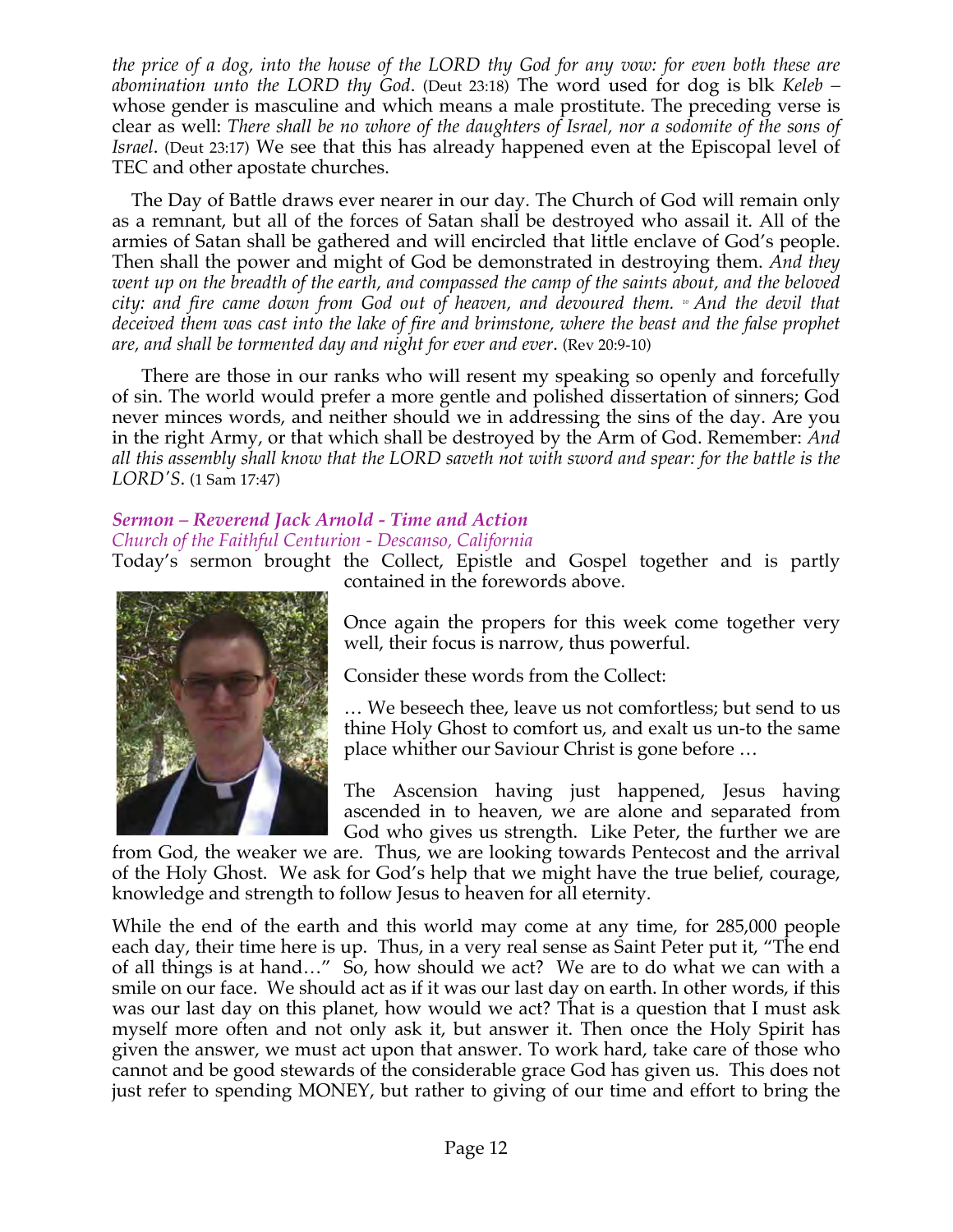Gifts of God to others. We must give ourselves entirely to help others, so that we may share the benefits of the Gift of God truly. Then we will know the grace of God's love truly. We are to share the LOVE in our hearts with those we encounter, for Love is of God.

But, without the Holy Ghost, the needed action on our part is impossible. We need God's help and He sent it in the form of the Holy Ghost. He sent it as the "Comforter", that is to Comfort us and to Guide us on the journey on the narrow uphill path towards heaven. The Holy Ghost is that portion of God who can enter our hearts bringing understanding, hope and most of all the courage and determination to do what needs be done. Those who will not have Him in their hearts can never understand God and His Will. That is why they cannot understand or fathom the plan He has for us. They cannot understand why we follow God and Christ. They do not believe, therefore, they cannot have Him in their hearts, and therefore they will not understand. The end of time is nearer each day than the day before, of that we can be certain. The current climate in the world and even in this country is less hospitable than in centuries to Christians. There is a reason for this which only God understands and not us. God has a plan for all of this, in time, we will realize what the plan is. But for now, we are unaware of His plan in the greater scheme of things. But what it is doing is solidifying the faith of true believers around the globe, and forming the Army of Light together, ready to battle against the malicious forces of Satan. We cannot make this journey alone. We must have the close and continuous presence of God. That presence is the Holy Ghost. That is why He is here.

Pray for His continual presence in your heart.

Heaven is at the end of an uphill trail. The easy downhill trail does not lead to the summit.

The time is now, not tomorrow. The time has come, indeed. How will you ACT?

It is by our actions we are known.

## **Be of God - Live of God - Act of God**

### *Bishop Dennis Campbell's Sermon*

Bishop Dennis is a brilliant speaker. He is able to take biblical precepts and make them



perfectly understandable, even to me. Oft he provides the text of his sermons and I take the utmost pleasure in passing them on:

> **Not Orphans** John 14:18 Sunday after Ascension June 1, 2014

Rather than preaching from the Lessons for the Sunday after Ascension, I ask you to turn to John's Gospel, the

Fourteenth Chapter, the Eighteenth Verse:

### **John 14:18**

King James Version (KJV) **18** I will not leave you comfortless: I will come to you.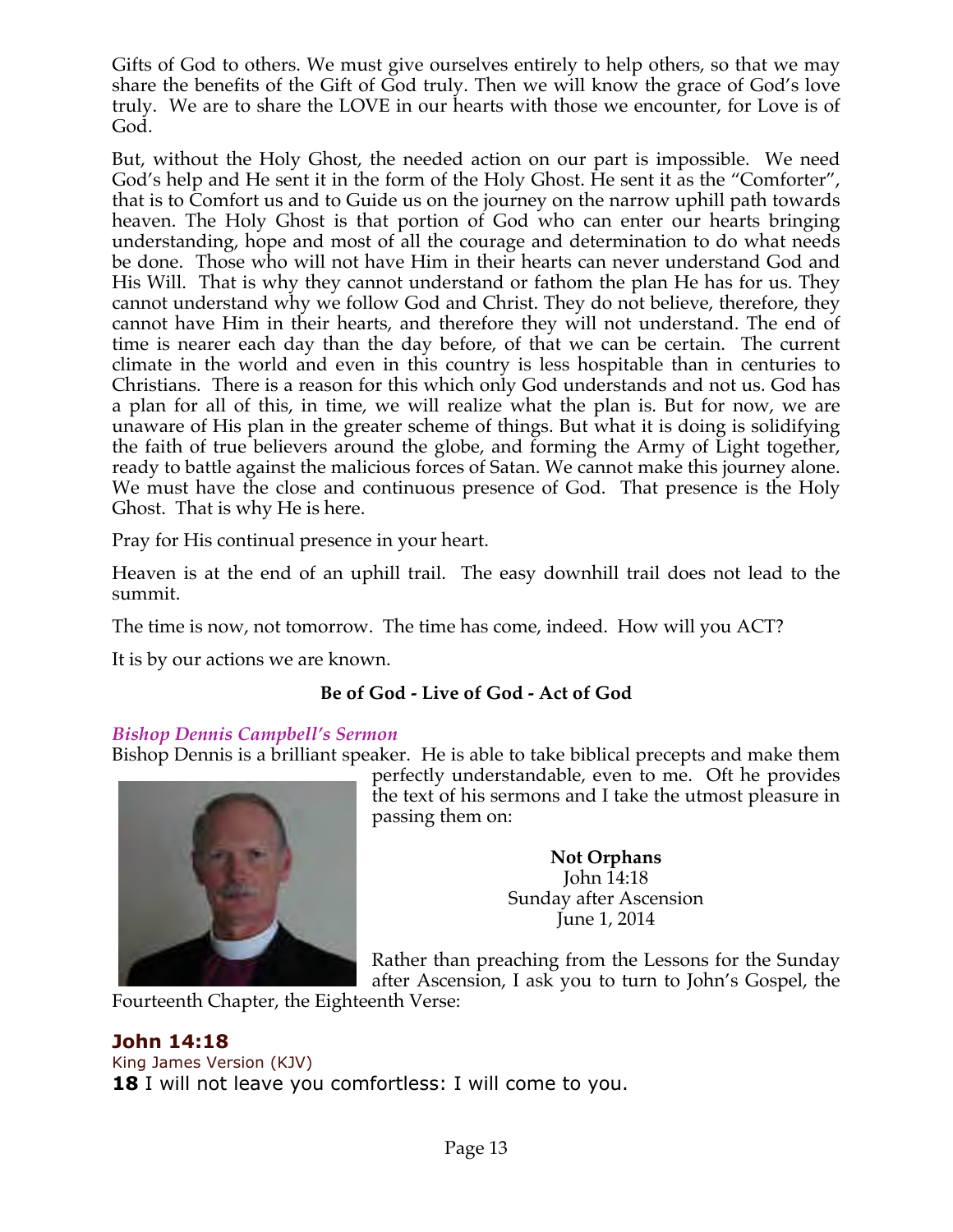My sermon will focus on this verse.

If you would like to do some real life-building reading I can recommend nothing more highly than the Gospel of John, especially chapters 14-17. These chapters record Christ's upper room discourse, and are some of the most revealing and inspiring words in all of the Bible. In these chapters Christ has instituted the Lord's Supper, Judas has left to betray Him, and the time with the disciples is very short. He has spent three years teaching them and showing to them the Kingdom of Heaven. They have heard His teachings, seen Him still the sea, heal the sick, and raise the dead. Yet they still do not understand. Yet still their devotion to Him is weak and more about themselves than about Him. Why is this? Is it that they don't understand His teaching? Yes, in part. But they do understand some. Peter's words at Caesarea Philippi show that he is beginning to understand Christ's teachings. You remember that, in Matthew 16 Christ has taken the disciples aside for a time of private instruction, and has asked them who people say He is. After their answers Christ asks them, who do you say that I am? It is Peter who says, "Thou art the Christ, the Son of the Living God." So they did understand some of Christ's teachings. Their primary problem was not misunderstanding Christ's teaching, it was their rejection of Christ's teaching. Peter's words at Caesarea Philippi illustrate this also, for almost as soon as the words of faith came out of Peter's mouth, he began to rebuke the Lord for His teaching about the cross. Matthew 16:22 says, "Peter took him and began to rebuke him, saying, Lord: this shall not be."

Things have not changed much since that day. We have the Bible. We have the Church. We have two-thousand years of Christian teaching. We have the Holy Spirit. Today the main teachings of the Bible are well known around the world. But they are rejected by the vast majority of people. Even those who call themselves Christians attack and reject His teaching. Many clergy today say the traditional understanding of the nature and work of Christ is bankrupt: the miracles recorded in the Bible never happened; the Virgin birth of Christ is impossible; and, the Bible gives no revealed standard of morality or ethics. In other words, the Bible is mostly myth, and is unreliable. Rather then being "given by inspiration of God, and… profitable for doctrine, for reproof, for correction, for instruction in righteousness," they say the Bible is the fallible writing of many fallible people and, while it may be *profitable* for doctrine, reproof, correction, or instruction in righteousness, it is not *authoritative* for such things. Therefore, it can and must be revised to fit current beliefs and culture. This is not limited to one denomination; all of the major denominations have adopted these ideas to some extent. It should not surprise us, then, that many who call themselves Christians reject the Bible, and two-thousand years of Christian teaching, to follow their own inward voice.

But, frankly, such people have been with us since the day Adam and Eve rejected the commandment of God and followed their inner voices to eat the forbidden fruit. The really disturbing thing, to me, is the way people who profess to love and believe the Bible, disregard and reject its clear teachings. Many don't even bother to find out what those teachings are.

In John 14-17 Jesus is trying to give these hard headed and rebellious disciples a refresher course on who Christ is and why He came into the world. He is about to go to the cross. Their inner voices are about to be crushed like an anthill under an army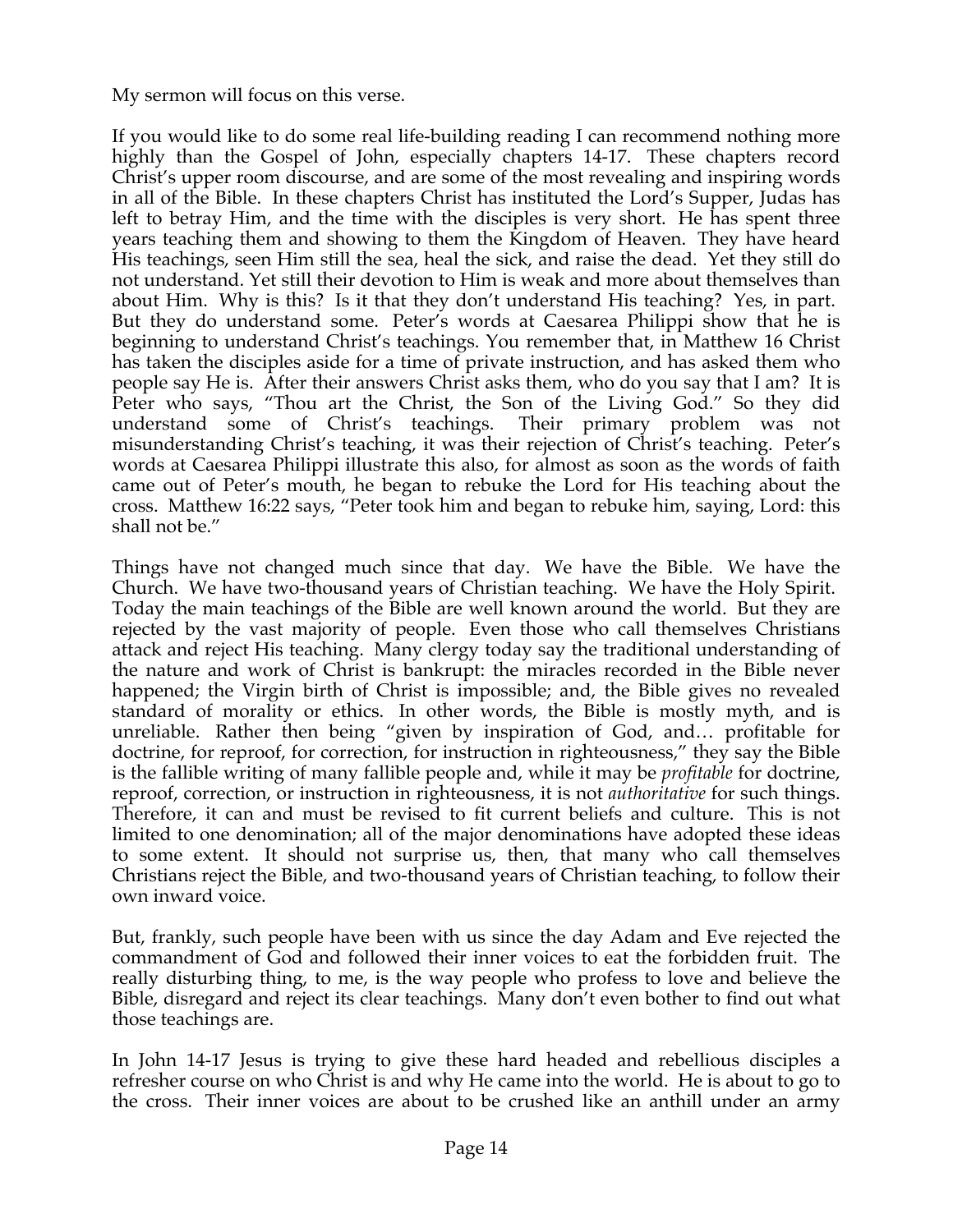tank. Yet they are as inattentive and rebellious as ever. I say with sorrow that nothing has changed. People will die this very day. They will stand before the Eternal King and Judge, and their lives will be weighed in the balance and found wanting. Yet, as in the days of Noah, they go on about life as though they have forever to make peace with God. How foolish. Most of you know that I think the Return of Christ is a thing of the far distant future. It could be thousands of years, or even millions of years. But, it could be today. We really don't know. But, in a way, it doesn't matter, because the really important event to us is the day Christ comes back for us individually. The end of the world for you is the day you lay down your body, and your soul goes to stand before God. And while human life is sacred, it is also fragile and can be taken away at any second. Therefore, be ready. "Therefore," as Peter wrote in 1 Peter 4:7, "watch unto prayer."

Our Lord's words in the upper room are filled with references to the Holy Spirit, whom He will send to His Church after He ascends into Heaven. This begins at the very beginning of this passage, when He says, "I will not leave you comfortless" (Jn. 14:18). These words come in the context of the coming of the Holy Spirit, who is called the "Comforter." It is these, and similar verses that inspired the Collect for the Sunday after Ascension Day, which reads in part, "leave us not comfortless." If the English theologian, Evan Daniel is correct in his commentary on the Book of Common Prayer, the collect is from a very ancient antiphon sung on Ascension Day. It was originally written in Latin, and says, "Ne derelinquas nos orphanos." It is also significant that John 14:18 in the Greek New Testament says, Ouk afhnw umas orfanous: "Not I will leave you orphans."

This is very significant because these men, and all who are in Christ Jesus have become the children of God. We have been rescued from an abusive father, known to us as the devil, Satan. Those who are not in Christ have Satan as their father. Those who are in Christ have God as their Father. But now, Christ is leaving. In John 17 He is going to the cross and the grave, but in a very short while He will be returning to Heaven. What will His children do? Are we left orphans? It is interesting to note that in Greek and Latin, "orphan" means to be without a father to comfort and keep you. It is to be without a home, without a defender, without a provider, without a teacher, without a comforter. It is to be alone. The disciples now have God as their Father, but He is telling them He is going away. Will they be spiritual orphans? No, the Comforter will come to them. The word Comforter, means someone who comes to give aid and consolation. He is also a mediator who acts on their behalf. Thus, He is their helper, as a Father would be to His children.

We will never know how many times our human fathers stood between us and troubles or dangers. They weren't perfect, I know, but they kept a roof over our heads and food on our plates, and would have defended us from any and all dangers. How many times have we, mothers and fathers, stood between our children and dangers? And how often have we wished we could take their pains when they were sick, and their sorrows when they were emotionally hurt? Every parent here would gladly defend his or her children at the cost of his own life. Every parent here would gladly go to hell to save his children from it. Every parent here has spent nights in tears and prayers for his or her children. So we understand this illustration of the Spirit as the Comforter, the presence and work of our Heavenly Father in us and for us. This world is no friend of faith. Creation is cursed and against us. All around us is death and decay and sorrow. Christ spoke truly when He said latter in this same upper room discourse, "In the world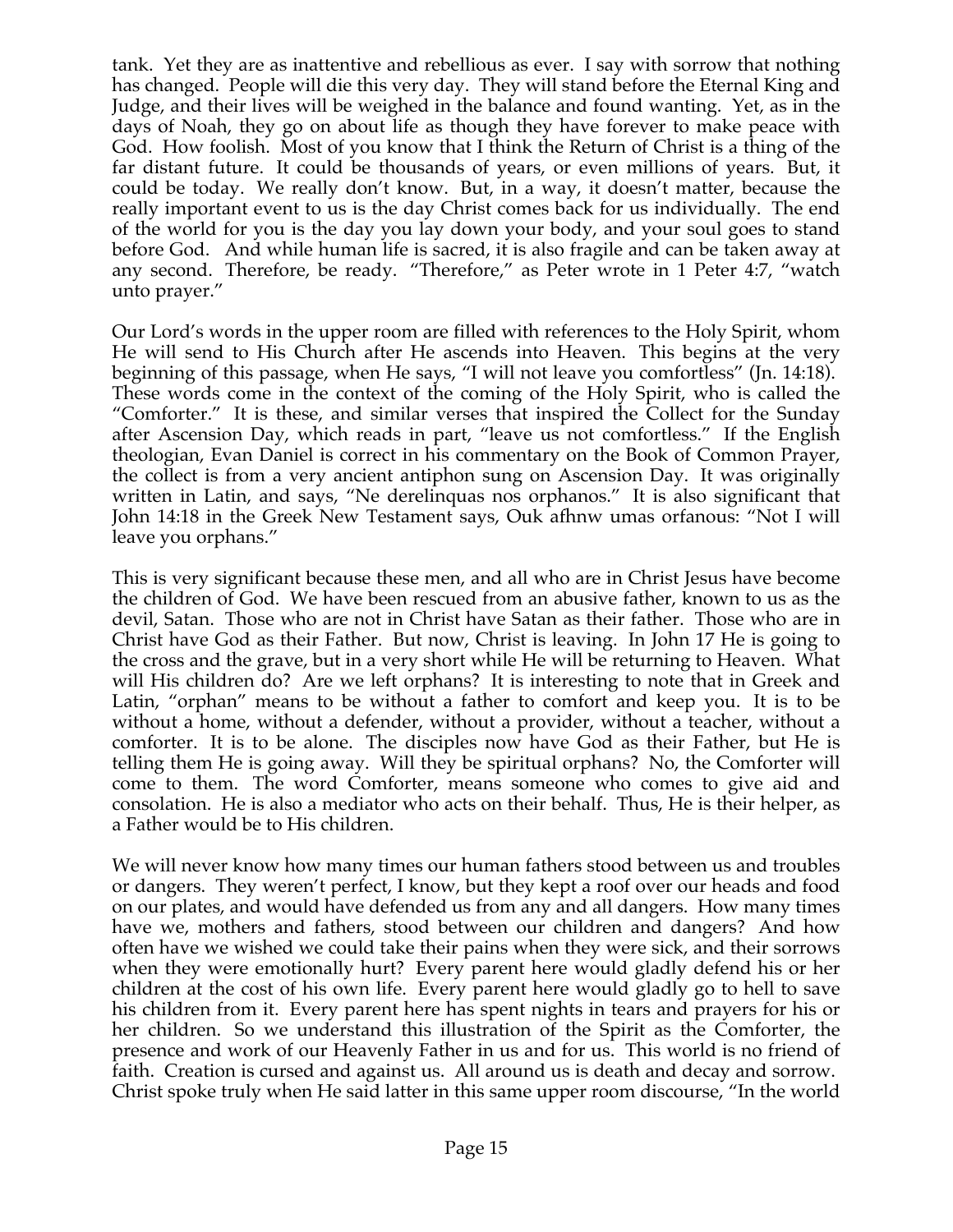ye shall have tribulation." But, He also said, "I will not leave you comfortless." "I will pray to the Father, and He shall give you another Comforter, that He may abide with you for ever."

--

## +Dennis Campbell

Bishop, Anglican Orthodox Church Diocese of Virginia Rector, Holy Trinity Anglican Orthodox Church Powhatan, Virginia www.HolyTrinityAnglicanOrthodoxChurch.org www.lifeinthescriptures.blogspot.com

#### *Roy Morales-Kuhn, Bishop and Pastor - St. Paul's Anglican Church - Anglican Orthodox Church*

Bishop Roy is pastor of the biggest AOC parish West of the Mississippi and is in charge of the Diocese of the Epiphany.

**Sunday after Ascension** 1 June 2014 Epistle: 1 Peter 4:7-11 Gospel: John 15:26-16:4a

- <sup>7</sup> But the end of all things is at hand: be ye therefore sober, and watch unto prayer.
- <sup>8</sup> And above all things have fervent charity among yourselves: for charity shall cover the multitude of sins.



- <sup>9</sup> Use hospitality one to another without grudging.
- <sup>10</sup> As every man hath received the gift, even so minister the same one to another, as good stewards of the manifold grace of God.
- <sup>11</sup> If any man speak, let him speak as the oracles of God; if any man minister, let him do it as of the ability which God giveth: that God in all things may be glorified through Jesus Christ, to whom be praise and dominion for ever and ever. Amen.
- <sup>26</sup> But when the Comforter is come, whom I will send unto you from the Father, even the Spirit of truth, which proceedeth from the Father, he shall testify of me:
- <sup>27</sup> And ye also shall bear witness, because ye have been with me from the beginning.
- <sup>1</sup> These things have I spoken unto you, that ye should not be offended.
- <sup>2</sup> They shall put you out of the synagogues: yea, the time cometh, that whosoever killeth you will think that he doeth God service.
- <sup>3</sup> And these things will they do unto you, because they have not known the Father, nor me.
- <sup>4</sup> But these things have I told you, that when the time shall come, ye may remember that I told you of them. And these things I said not unto you at the beginning, because I was with you.

Let us look at the Gospel selection first. Jesus disciples were told to go wait in Jerusalem. They were to wait for the Comforter, (the Holy Spirit). Jesus taught these lesson several times during his earthly ministry. What we need to think about is God's timing, not ours. So many times we want to schedule the work of the Lord by our "busy" timetable. If you want to be frustrated, try to push forward something on your time schedule and seek what happens.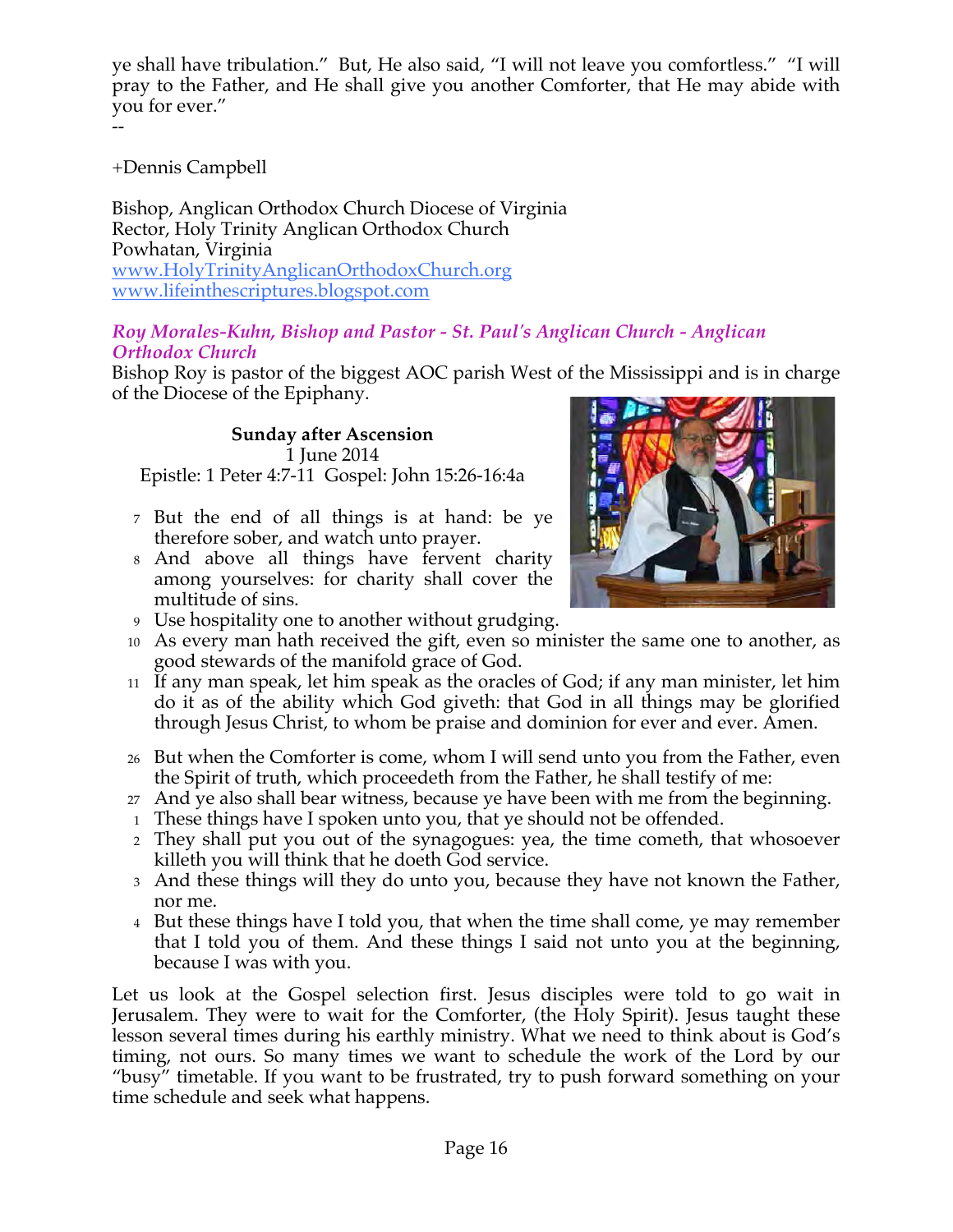If you look at the time and place of the first Advent of Christ we can see God's timing is perfect. We'd want to push things along, try to get things done before everything was prepared.

When Christ came to earth as a little baby there were several historic concepts and events in place by then.

A mostly unified empire (Rome), a common language, koine Greek, a road system and fairly safe maritime trading system in place, trading systems including weights and measures, common coinage, all this would contribute to the fairly rapid distribution of the Christian faith.

In a hundred years after Christ's ascension, Christianity is known and being practiced in all corners of the Roman Empire. That is pretty significant.

Now back to Jerusalem, in the days before the Comforter comes to testify of Jesus, the disciples are waiting. They are communing together, they are most likely discussing the next move that they should take. The older men were likely counseling patience, the younger disciples were probably wanting to do something.

They were told to wait. Great things are about to happen.

As we continue our contemplation of these two passages of scripture today try to think of a group of people preparing for a great journey. Now the disciples didn't have a complete idea of what this journey would be, they didn't realize the sacrifices, the hardships, the depredations they would suffer on this life-changing journey; but they went back to Jerusalem to wait and prepare.

In this spirit of preparation we can look at St. Peter's first epistle for some advice.

In the first letter of St. Peter he reminds the believers to be charitable. Be prayerful, be watchful, be hospitable to each other.

The second concept Peter writes of is the use of gifts. As everyone has been given gifts, we are to use them to minister to each other. Why ? Because we are to be good stewards of grace that God has given us. We tend to focus on self, we don't generally want to do good by others. It is a human condition. But because we are God's own, he expects us to use these gifts to glorify him.

 '...that God in all things may be glorified through Jesus Christ, to whom be praise and dominion for ever and ever. Amen....'

You might look at this period of time between Christ's Ascension and the coming of the Holy Spirit as the "calm before the storm". We have the disciples staying in Jerusalem, the others who followed Jesus possibly taking stock as what to do next. And yet all were most likely waiting with anticipation, not knowing exactly what was to come. Some Bible commentators and theologians liken this time as the pre-church age. That with the coming of the Holy Spirit in a few days, the church, that group of believers, would be certified as the ongoing instrument of mission that Jesus instituted during his earthly ministry.

Suffice it to say, there would be a great change in the nature, attitude and mission thrust of the disciples and those who they trained in the coming years. The events that Jesus foretold in our Gospel passage would come to be. Not only would the disciple be thrown out of the synagogue, they would be persecuted, many would face death at the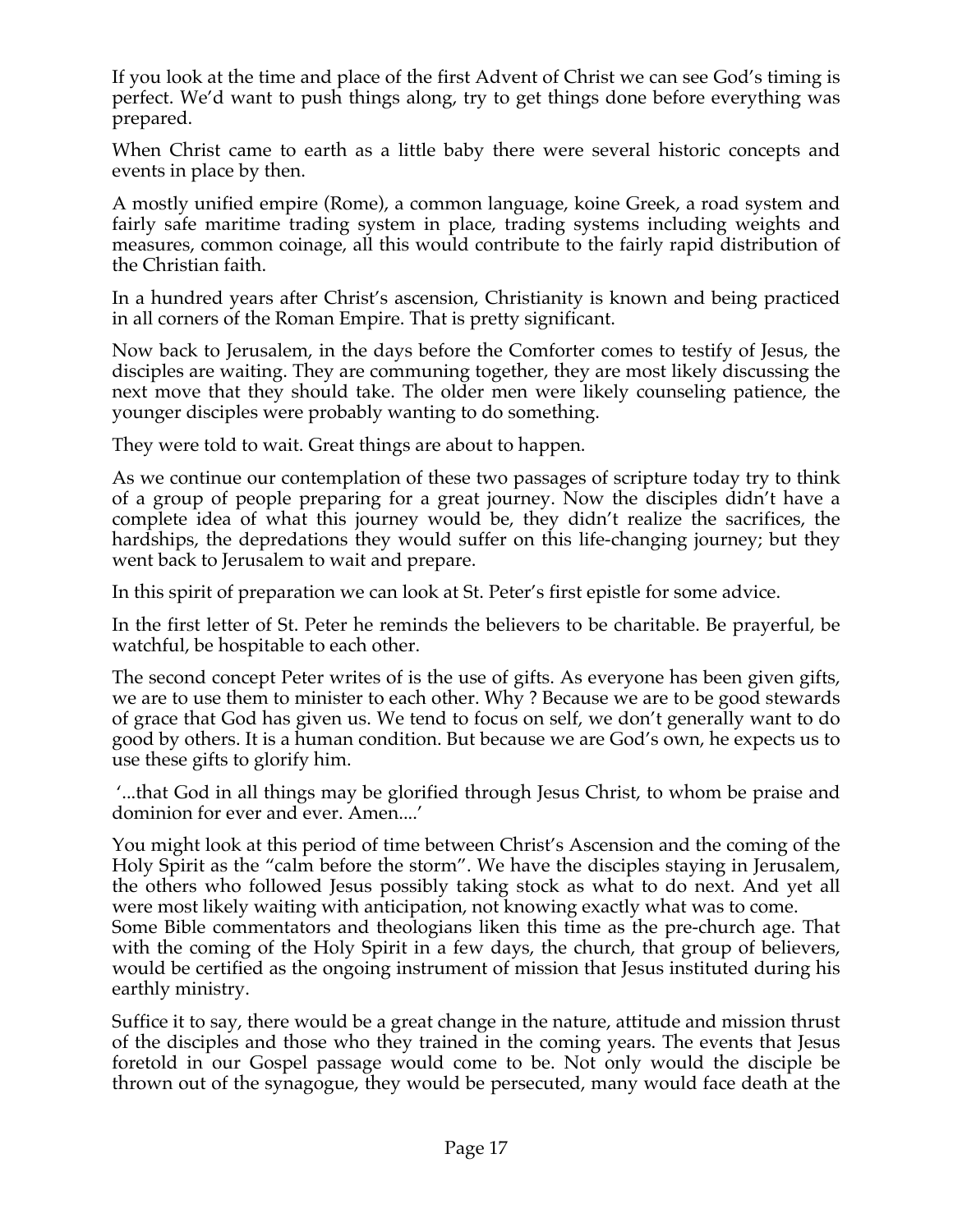hands of Jewish and Roman legal systems. There were great changes that would be manifest in the life of the early church.

Do you think you would be up to the task ? It is hard to say, in our relative comfort of the mostly calm United States. It isn't so with our brethren overseas. Our AOC parishes in Pakistan, India, parts of Africa, the South Sea Isles and the Philippines all face daily challenges and even death. It is getting more intense for believers especially on the Sub-Continent, as more and more militant groups gain power, not only the Islamist elements, but even militant Hindu and Buddhist groups too. All seemingly hell-bent on attacking their common enemy: Christians and the Cross that is "foolishness to them that perish".

Let us pray for our fellow believers and those of the worldwide communion of the Anglican Orthodox Church.

 **GOD**, merciful and compassionate, who art ever ready to hear the prayers of those who put their trust in thee; Graciously hearken to us who call upon thee, and grant us thy help in this our need; through Jesus Christ our Lord. *Amen*  **O**

 **GOD**, merciful Father, who despisest not the sighing of a contrite heart, nor the **O** GOD, merciful Father, who despisest not the sighing of a contrite heart, nor the desire of such as are sorrowful; Mercifully assist our prayers which we make before thee in all our troubles and adversities, whensoever they oppress us; and graciously hear us, that those evils which the craft and subtlety of the devil or man worketh against us, may, by thy good providence, be brought to nought; that we thy servants, being hurt by no persecutions, may evermore give thanks unto thee in thy holy Church; through Jesus Christ our Lord. *Amen.*

✟

## *Rev Bryan Dabney of Saint John's Sunday Sermon*

We are fortunate to have Bryan's Sunday Sermon. If you want people to come to The Truth, you have to speak the truth, expouse the truth and live the truth. This is really a good piece and I commend it to your careful reading.



In today's Gospel (St. John 15:26-16:4) we read the words of our Lord at the Last Supper: But these things have I told you, that when the time

shall come, ye may remember that I told you. Our Lord warned the disciples that they would suffer persecution and rejection in their efforts to proclaim the gospel of truth. He advised them not to be offended. And in another place in St. John's gospel, our Lord said, These things I have spoken unto you, that in me ye might have peace. In the world, ye shall have tribulation: but be of good cheer; I have overcome the world (16:33). We ought to be of good cheer. Being a saved person ought to fill us with gratitude and joy for what our Saviour has done for us. But in order for us to have that joy and his attendant peace that comes from his free gift of his grace, we must heed his word and commandments. Good advice.

But a caveat is in order. No doubt you may well have received a lot of advice from family and friends over the years. Speaking personally, I know I have. Truth be told, much of it we may have disregarded for one reason or another. But the advice we get from the Scriptures should be of paramount interest to us who bear the name of Christ.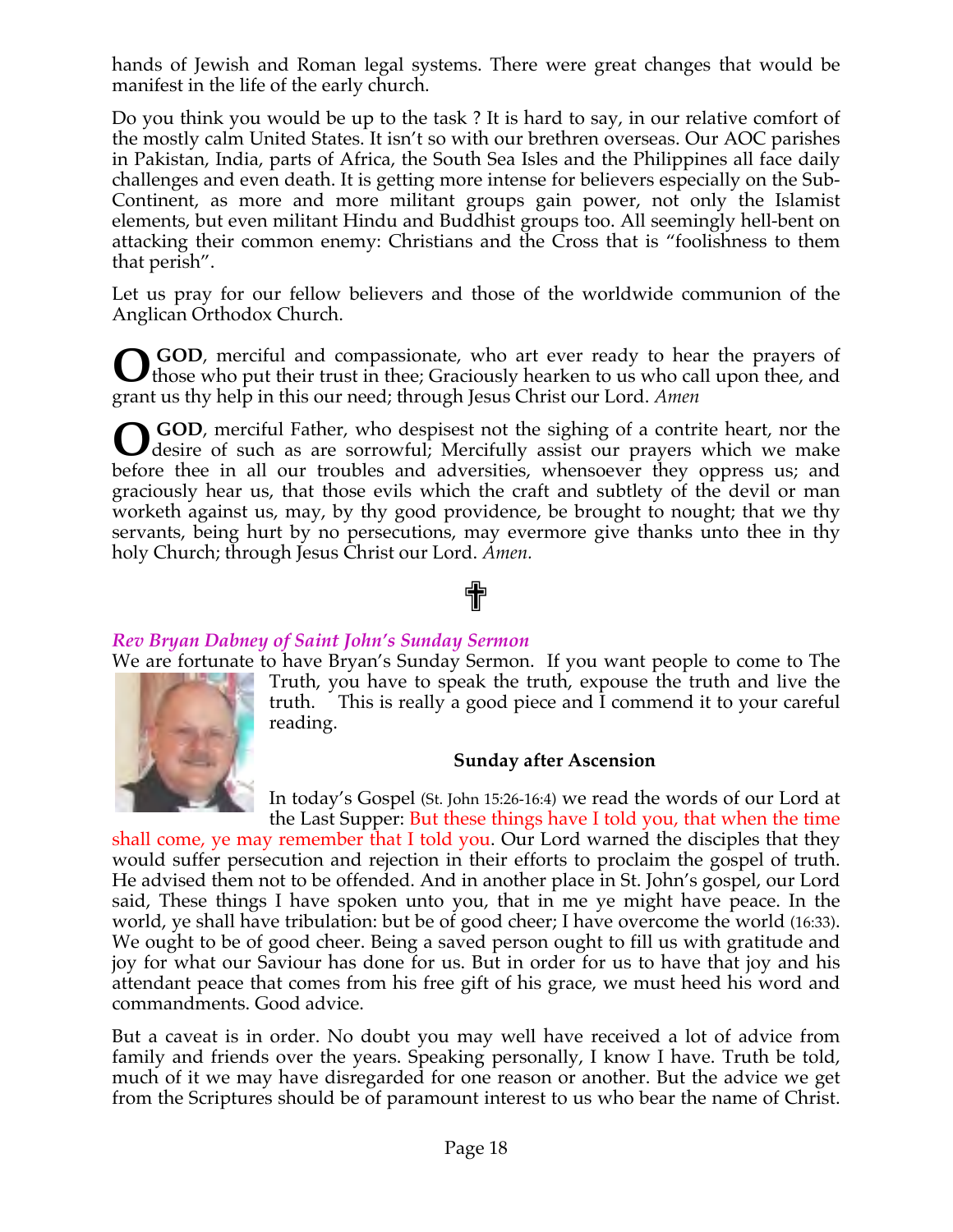As St. Paul instructed young Timothy, All scripture is given by inspiration of God, and is profitable for doctrine for reproof, for correction, for instruction in righteousness: that the man of God may be perfect, throughly furnished unto all good works (II Timothy 3:16- 17).

Now human wisdom and understanding are the only things the unregenerate have to go on. Since humanity at every level is fouled and flawed due to original sin, we can be certain that human wisdom, and its companion human understanding, are also flawed. This is not to say that such wisdom is totally false and to be ignored. But should we as Christians base our lives and our judgments on it as we would the Scriptures?

I remember a hearing an anecdote about one of my relations and his pre-Great Depression investments. This man was a lawyer and made a modest living as such. After returning from the France at the end of the Great War, he would occasionally purchase stock from his favorite brokerage firm. For nearly ten years, following the war, the stock market had been on an upward slant aside from a brief downturn in 1920. But by the summer of 1929, my relative decided to liquidate his holdings. His friend and broker tried to keep him in the market; but my relative would have nothing of it. He got his cash, brought it back home and put it in his office safe and returned to his practice of the law.

Then in October of that year, the stock market crashed and the Great Depression began. Almost overnight, vast fortunes, which had been tied up in stocks, banks and many insurance companies, were lost. The world economy slowed to a crawl. Those who were once the head became the tail or worse. It was then that my relative opened his safe and realized that he had made the right decision. He had taken the accumulated wisdom of the ages and utilized it to his advantage and that of his family. While economic times were hard in other households, he was able to take care of his family's needs and a few of their wants and desires all because he had been discerning.

As Christians, we have a source of advice which is far better than the kind my relative had followed. God our Father has provided us with a sort of heads-up on his plan and purpose in the ages. You will find it set forth in the Holy Bible. For within its sacred pages, God has given us things to look for, signs and wonders to behold, all for the purpose of comforting us and keeping our focus on the coming his kingdom.

Consider now the word of God as found in the Book of Isaiah, Behold, the former things are come to pass, and new things do I declare: before they spring forth I tell you of them (42:9). In the Olivet Discourse, our Lord spoke of the end of days and his coming again in glory. He did this for the same reason that God informed the children of Israel through the prophets: so that they would know and would be able to point to those signs not as simply benchmarks in time, but events which would sustain and comfort them as they reveal God's hand within mankind's frame of reference. Our Lord said, And when these things begin to come to pass, then look up, and lift up your heads; for your redemption draweth nigh... Behold the fig tree, and all the trees; when they now shoot forth , ye see and know of your own selves that summer is now nigh at hand. So likewise ye, when ye see these things come to pass, know ye that the kingdom of God is nigh at hand (St. Luke 21:28-31).

I have heard people say from time to time that the prophecies of Scripture are too vague. They say it is pointless to study prophecy because there are so few specifics that such is akin to "reading tea leaves" or worse yet, "a horoscope". They complain that people are being misled by "end-time charlatans" who are out to make a buck through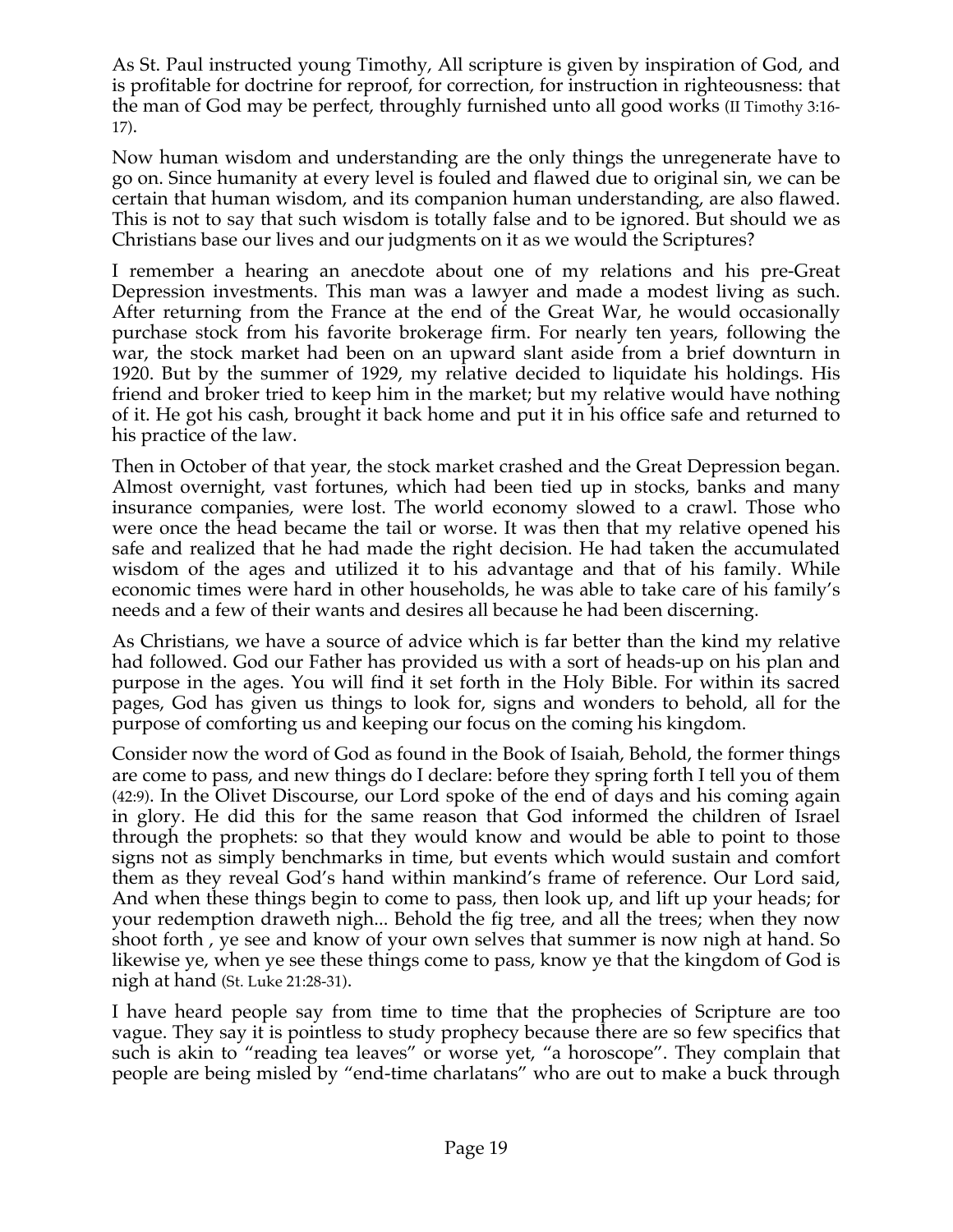their latest book of the month which takes a few headlines which seem to fit the prophecies and then smile all the way to the bank with each new addition they publish. While it is true that there are those who have used the end-times messages of Scripture for gain, we must remember to separate the message of God from our modern-day equivalents of Simon the Sorcerer— who sought personal profit from the beneficial aspects of the Holy Ghost (Acts 8:5-25). And God will judge those whose hearts were filled with greed for gain, as well as those who kept from their readers the whole counsel of God to the detriment of the gospel and the ruination of souls.

We know from the Scriptures that Christ will come again, and with that in mind we ought be witnessing to others regarding their salvation. As St. Paul observed in II Corinthians 6: 2, (... behold, now is the day of salvation.) Almost two thousand years ago, our Lord told us to, Watch, therefore: for ye know not what hour your Lord doth come (St. Matthew 24:42). He gave us that command because he desires all Christians to be like those wise virgins who took enough oil for their lamps so that they would be ready to serve and to celebrate the coming of the bridegroom (St. Matthew 25:1-13). God did not communicate his prophetic designs so that we would quit working. We are to watch for the signs which he has given us that we might warn the faltering that they not waver in their faith, and also encourage the unregenerate to have faith in Christ. Our Lord promised to go and prepare a place for us. He also promised that he will come again and bring us to it. O what comfort of joy there will be in that day of our gathering together in Christ (II Thessalonians 2:1)!

Needless to say, Lucifer is ready to confound and confuse the believer at every turn. I once heard a story about a demonic conference wherein the devil asked his minions how they might keep people away from the Gospel. One offered, "Tell them that the Bible has too many rules which impact mortal desires." The devil thought about it for a moment and replied, "Sounds good, but that doesn't work very well because there are many hopeful things in the Bible and mortals also like hopeful things." Another suggested, "Tell them the Bible is full of errors so they won't know what to believe." The devil responded, "That too is good thinking, but unfortunately the Bible has more evidences of its authenticity than Caesar's Gallic Wars so that won't work either." After a moment of silence, another offered this: "Tell them that the Godhead exists, and that the Bible is true, but that they have plenty of time to decide on salvation." "Bingo!" replied the devil. "That's it. When we tell them that, they will resist the Gospel thinking they are going to live a long time and that they can decide later. Just think of the numbers we can lead astray into hell! Let it be done."

So then let us rejoice as we watch for our Lord's coming and observe the signs of the times as he has commanded. We have God's prophecies in the Old Testament and we have the promises of Christ in the New Testament. And we should be actively laboring in the harvest and standing fast in our spiritual warfare against the forces of darkness so that when our Lord comes for us, we will be in accord with his will when he said, Blessed is that servant, whom his lord when he cometh shall find [him] so doing (St. Matthew 24: 46). May you likewise mark and remember.

Let us pray,

**TATHER**, grant to us the wisdom to follow those things that you have set forth **FATHER**, grant to us the wisdom to follow those things that you have set forth within the pages of Scripture; that in so doing, our lives will be fruitful, so that at the last, we might be welcomed home as good stewards, faithful witnesses and stalwart soldiers in thy service; all these things we ask in the name of our Lord and Saviour Jesus Christ. *Amen*.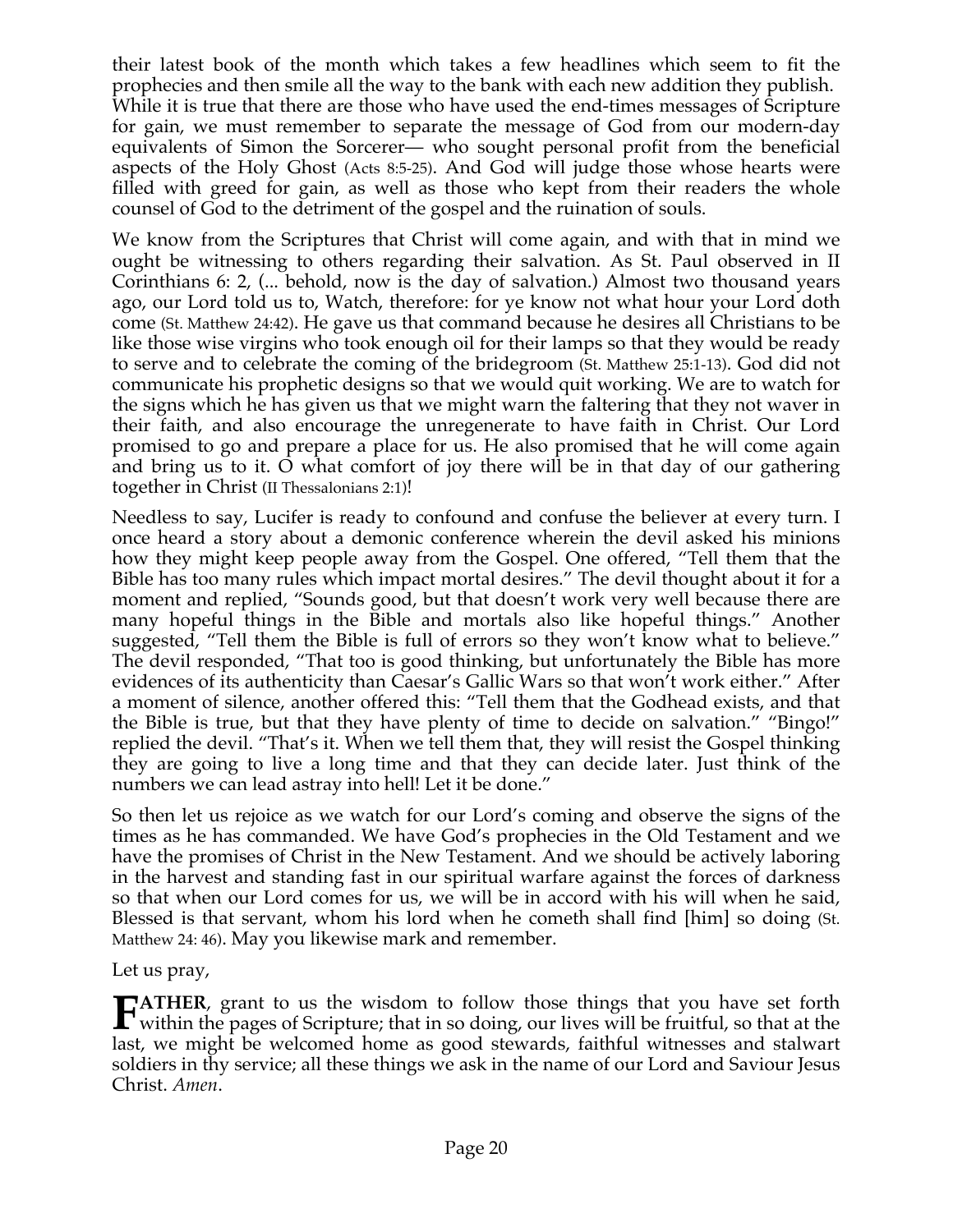Have a blessed week, Bryan+

## *After Church Hospitality*

We need snack pictures! Come on, help us out!

## *People in our Prayers* - http://faithfulcenturionprayerteam.blogspot.com/

## **Why? Prayer is an extremely important activity.**

It is not that God knows not our needs, for He surely does. Yet, Jesus commanded us to ask God for those same needs. In addition to the obvious of asking God for help, offering thanksgiving and the like, prayer helps us focus our thoughts on how we might do God's work.

The Prayer Team of the Church of the Faithful Centurion was established to help our members and fellow Christians pray for those in need and to give thanks as well for the blessings we have been granted.

#### **Who can be on the list? Do I have to be a member of the Church of the Faithful Centurion to be prayed for?**

No! The only qualification to be on the list is that you want our prayer team to pray for you. We are Christians and are happy to pray for you, no matter who you are. If you want help from God, you are our kind of people.

### **What is the commitment from the prayer team?**

Each member of the team will pray for the desired outcome at last once per day.

### **How do I get myself or someone else on the prayer list?**

You can email one of the prayer team leaders: Jack - jack@faithfulcenturion.org or Dru dru@ faithfulcenturion.org, or call the church office at (619) 659-3608 or fill out a prayer card at church.

### **What should I ask for?**

Depends on what you want. Some people merely want God to be asked to heal their ills and be mentioned by their first name, others want a specific outcome and / or have more of their personal information known to the team. Ask for what you want. It is your desire and need for prayer the team is attempting to meet. For typical examples, see the list below.

### **Updating the Team**

If you are on our prayer list, or if you have submitted a person that you have asked us to pray for, please update one of the team members or Hap in person, by telephone or email. It helps to be able to pray specifically for these individuals including their specific needs; plus if they get better, it is nice to give thanks!

Please note that on the yellow (maybe green or orange if you get an old one) cards at church, you can ask that those to be prayed for have their names disseminated to the prayer team. Those names will be said in church and appear here. Or, you can ask that their names and purpose be kept confidential, then only Hap will know to pray for them.

#### *Prayer List Notice – If you have someone on the prayer list and their needs have changed, please let us know. We'd like to update our prayers to reflect the need and most important to give thanks!*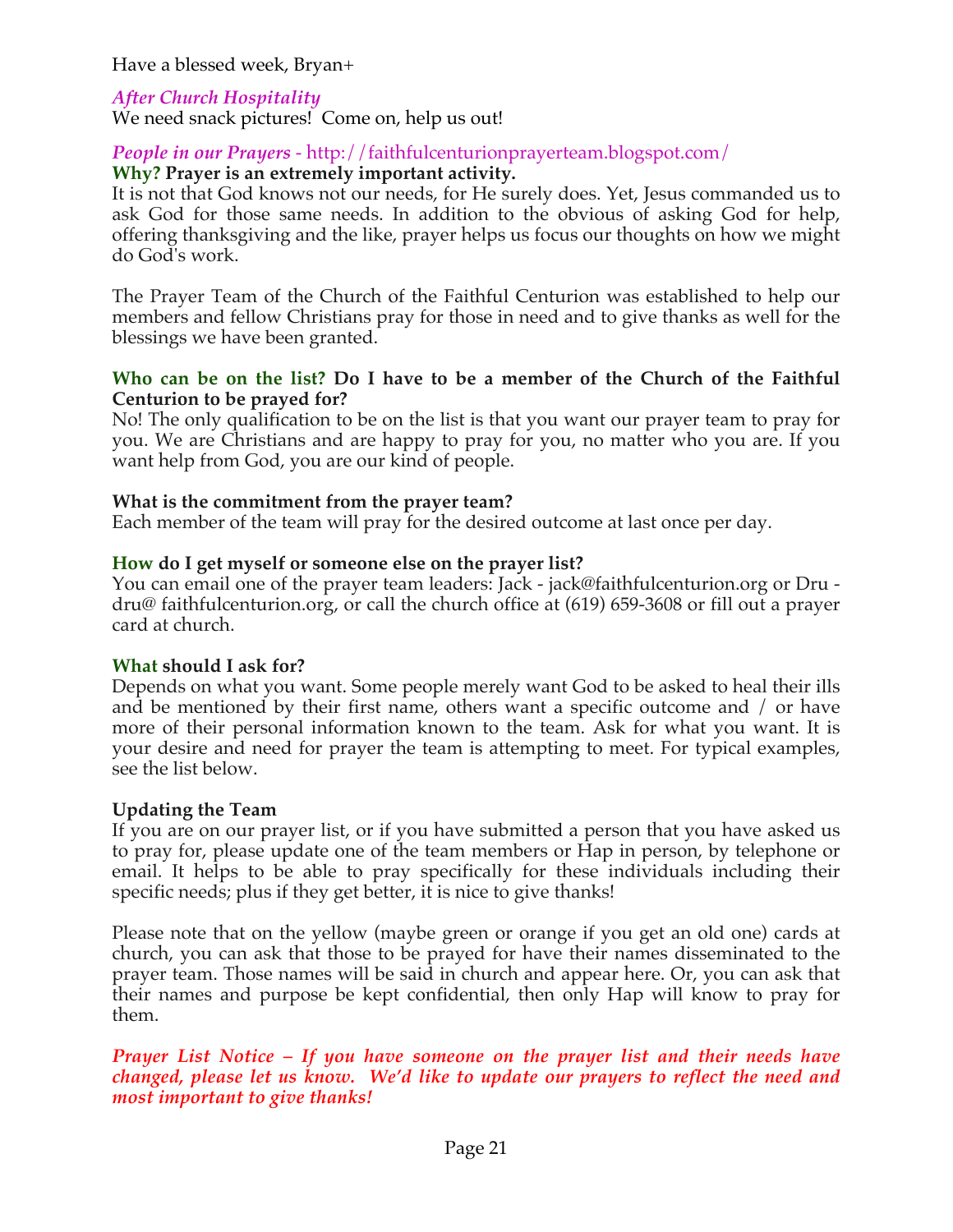## *Travel*

*Camilla* has had a death in her family 7 May 2014, and is flying to be with her sister and other family members. Please keep her in your prayers as she travels and for the family as they accept the death of the twenty one year old man.

## *Birthday*

*Terri Jennings* celebrated her 58<sup>th</sup> Birthday on 26 April 2014.

## *Anniversary*

*Rev Rick and Virginia Reid* celebrated their 35<sup>th</sup> Anniversary on 7 April 2014.

## *Move*

*The Thomas Family* is now in Okinawa for a second short tour. Please pray for this new assignment to go well for Kurt and for Mary and the kids to make new friends. In particular pray that Kristyna and Mitchell will develop good friends and schoolmates there so as to further their development as both Christians and citizens. Give thanks the safe move and ask for continued good developments.

## *Departed*

- *Dennis* left to be with our Lord and Savior on 30 May 2014, after a relatively brief struggle with cancer. . Please give thanks for His time here on earth and pray for comfort, strength and understanding for Linda his wife and their family. Please pray the family can let God carry their worry, fear and sorrow so that they can do their best.
- *Sherry Tester*, mother in law of Stephen Cord (Rev Jack's mentor during his almost four years at WGU) passed away after a heart attack on 16 May 2014. Please give thanks for her time here on earth and pray for comfort, strength and understanding for Charles, her husband of 56 years, as well as her daughter Jennifer, Stephen and their family. Please pray the family can let God carry their worry, fear and sorrow so that they can do their best.
- *Danahurt* passed away unexpectedly on or about 16 May 2014. Please pray for his Family and Friends as they adjust to this unexpected situation*.*
- *George Knoop,* age 78, a Missionary Aviation Fellowship member was murdered by a Haitian with a knife on 13 May 2014 while trying to help the people of Haiti. Give thanks for his time here on earth and pray for comfort for his family who remain behind. Neither freedom nor faith are free, please remember that before you turn from either.
- *Brian Smith* left for home on 21 April 2014, after a long battle with lung cancer; it cannot be said the cancer won, he is with the Lord in victory. He was able to do what he wanted and needed to do until two days before his death, for that we are all grateful. His only concern about leaving was for his wonderful wife Melany who of necessity remains behind. Please give thanks for his safe passage and pray that Mel will keep her trust in the Lord and let Him carry her worry.
- *Three hundred Korean high school students* perished in the sinking of Korean passenger vessel, SEWOL, on 16 April 2014. Please pray for peace of mind, soul and heart for the families of those who perished. Please give thanks for the bravery and compassion of PARK Ji Young, aged 22 years, who remained on board to help rescue as many souls as possible. She even gave a student her own life vest. Her body was later found floating in the frigid waters of the sea. Ask God to help the families deal with their grief.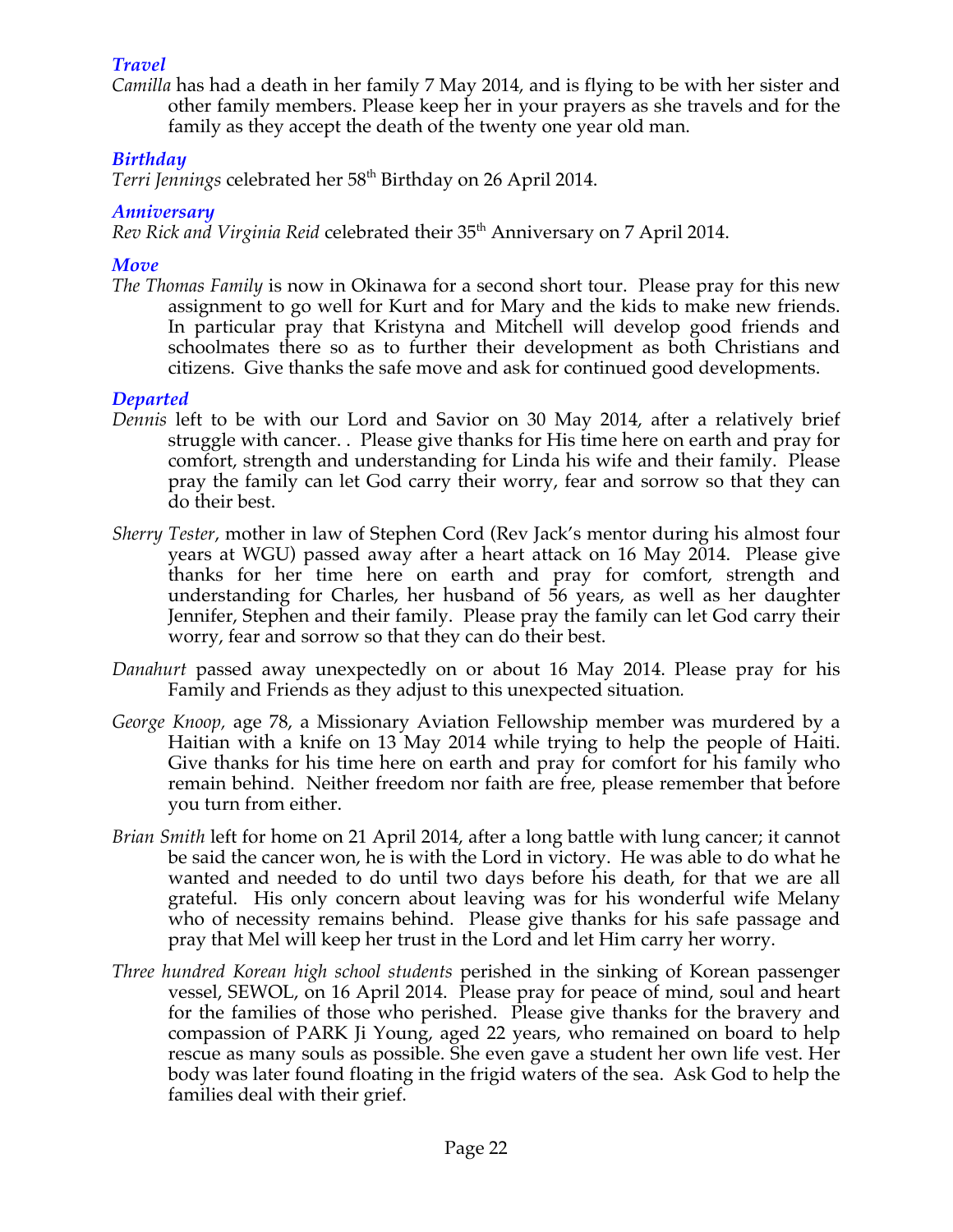- *Andrew Scally* passed away after a difficult time on 10 April 2014. Please pray for peace of mind for Andrew's family, in particular his son Keith who has been there to help him. Pray for his family to put their trust in our Lord and let God carry their worries as they adjust to his absence.
- *Selma Martinez* passed away on 12 April 2014. Please pray for peace of mind for her husband Luis, as well as for trust in the Lord for him and the rest of the family, in particular her daughter Andrea.

### *Nearing the end of their time here on earth*

- *Alan* is a victim of metastasized colon cancer already destroying his liver. His youngest sister has put aside her hard-earned career to care for her brother in these days on earth. Please pray for him as he prepares to go home to be with his family who have gone before him. Please pray for comfort, understanding, strength and guidance for Alan and his family who will of necessity remain behind.
- *Paul* has dementia but seems do be doing well in the Nursing Home today. Pray he will eat and that his family will be together in one accord as they take care of him
- *Saundra* is in ICU with congestive heart failure after a heart operation. She is aged and frail. Saundra is near the end of her time here on earth. Please pray for comfort, understanding, strength and guidance for Saundra and her family who will of necessity remain behind. Pray for the love of God to stay foremost in their hearts.
- *Polly* is in hospice care with dementia and spinal stenosis. Please pray for her as she prepares to go home to be with her family who have gone before her. Pray for the faith of her family to build and the transition to be good.

### *Homebound or Infirm*

- *Lily* is the caregiver of her elderly husband *Harold*; she fell down the stairs and has a break that will take six weeks before she can be on her feet again. Please pray for rapid healing for Lily and for a plan to form that will make things tolerable for both of them.
- *Paul* has dementia but seems do be doing well in the Nursing Home today. Pray he will eat and that his family will be together in one accord as they take care of him
- *Martha and Irene* both have Alzheimer's Disease. Pray that their hearts will stay close to Jesus.
- *Walter* has many health issues and is growing weaker and weaker. Pray Walter will learn to be able to swallow correctly.
- *Joan* has had serious medical problems that have kept her confined. On 26 September 2013, she took a fall. Please pray that in the weeks ahead her health will remain stable.
- *Lou* has aspiration pneumonia. Please pray for the infection to be knocked down and for her continued recovery.
- *Norma, Sara's mother* is in a state of deteriorating health, both physically and mentally, with both dementia and Alzheimer's. She is slowly drifting away, though she still recognizes Sara and prayer gives her a sense of peace. Please pray for both Sara and her mother to put their cares and worries on God's shoulders so they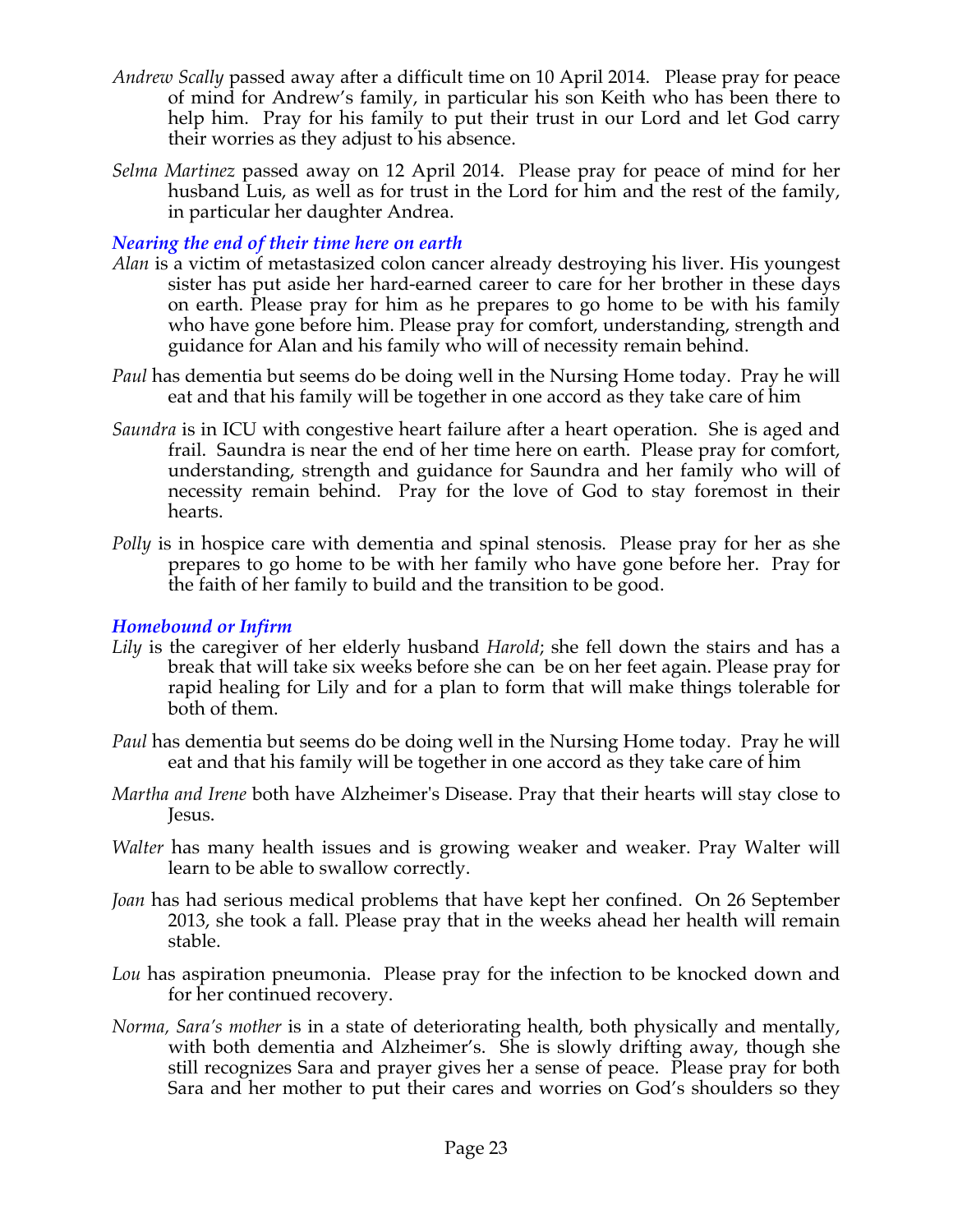can deal with the many problems involved.

*In need of a miracle or understanding of God's Plan*

- *Sarah,* wife of Rev Geordie (AOC UK), has been treating for ovarian cancer. The treatment has not worked and she has been advised her time here on earth is short. Please pray for a miraculous remission; that Sarah's remaining time here on earth might be good. Help Sarah, Geordie and their family put their trust in the Lord and let Him carry their worry.
- *Leon McKay* suffered a stroke a few weeks back that has left him unable to speak and while undergoing evaluation the doctors also found he has a very aggressive cancer. Please pray for a miraculous remission; that Leon's remaining time here on earth might be good. Help Leon and his family put their trust in the Lord and let Him carry their worry.
- *Rev. Thomas Brooks* is not improving and being kept alive by artificial machines. Please pray for a miraculous recovery and if that not be God's Will, a rapid passing to home. Help Thomas' family put their trust in the Lord and let Him carry their worry
- *Ronnie* has kidney cancer that has spread and the surgeons are very concerned. Please pray the medical team to formulate a successful treatment plan and for a miraculous remission; that Ronnie's remaining time here on earth might be good. Help Ronnie and family put their trust in the Lord and let Him carry their worry.
- *Levi* was cancer free for 4 years and just discovered he has kidney cancer. Levi has a great deal of faith and said whether he is healed or God takes him home he will be fine. Please pray for the medical team to pay attention and to their best and for a good outcome. Pray also that Levi and family will be able to put their worry on God's shoulders. In particular, please pray for pain relief; Levi is 22 years old.
- *Ray Daley* is a member of the Royal Canadian Legion and served his country during the Korean War era. Ray is taking chemotherapy treatments for cancer. Meanwhile his son Trevor is in the hospital in a coma and seems to have lost the will to live.
- *Pat* has been under treatment for colon cancer for sometime. He has had major complications the last few days and your prayers will be appreciated by family and friends.
- *Sasha* a young lady with a husband and two children had diagnosed with breast cancer whose cells have spread. They are now in the bone marrow, without a miracle from God she will be leaving soon. Right now she is home. Her spirit is still strong and asks you continue to keep her in your prayers. Please pray for a miraculous remission; that her remaining time here on earth might be good. Help Sasha and her family, particularly her husband, put their trust in the Lord and let Him carry their worry. Sasha is grateful for all who pray for her and asks you continue to pray for her remaining time here on earth.
- *Dorothy* had pneumonia, on checking her lungs they found tumors which permeated the lung area. Further investigation found a primary site in the colon, with the lung being secondary. It would appear there is no viable treatment at this time. Please pray for a miraculous remission; that her remaining time here on earth might be good. Help Dorothy and her family put their trust in the Lord and let Him carry their worry.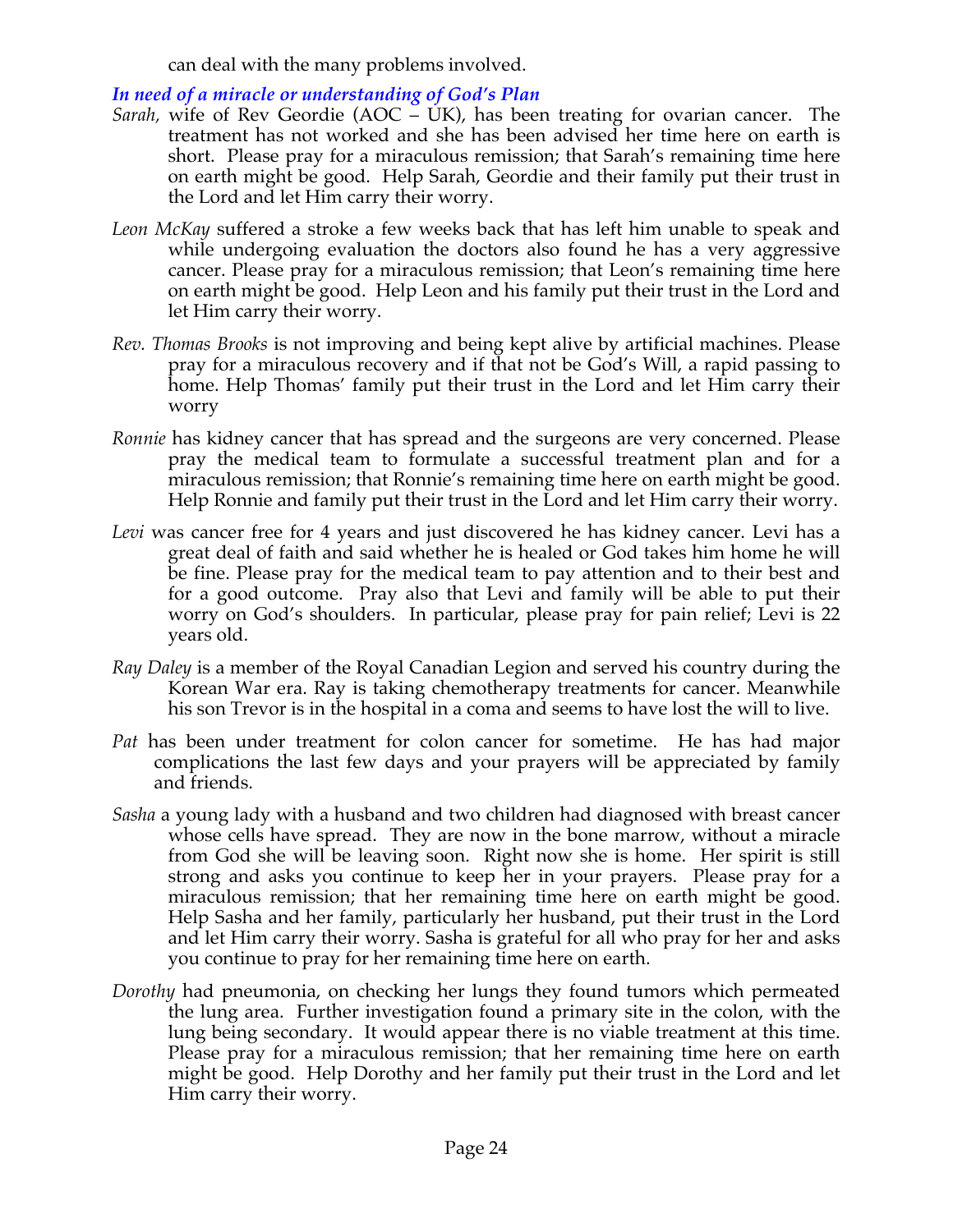- *Scott,* one of our Lord's ministers who collapsed a week ago and is in the ICU of a Medical Center since he had a pulmonary embolism, with a concurrent infection of several bacterial agents. He has stopped breathing on several occasions, and may have undergone brain damage. He currently is on DNR. Please pray for recovery so that he will continue to do his Lord's calling*.*
- *Becky* has fourth stage metastasized lung cancer and is not doing well with chemotherapy treatments. Please pray for Becky and her husband as they are together during this difficult time in their lives.
- *Jane* has fourth stage cancer and is not doing well. Please pray for Jane and her family as they are together during this difficult time in their lives.
- *Larry Howes* suffered a fairly severe stroke. 4 December 2012, doctors replaced a valve in a shunt that had been put in about two weeks before, and Larry responded very well. He was able to go home.

Pray also for confidence in our Lord for Larry and his family. Larry needs a miracle, pray for one. Please.

- *Colleen* has been battling pancreatic cancer over the last year and it has now spread to one of her lungs. Please keep her and her family in your prayers.
- *Christine* has cancer of the colon, which spread to her liver; she is receiving chemotherapy and is having difficulty eating. Please pray for the medical team treating her to pay attention and do their very best; pray also for confidence in our Lord for Christine and her family.
- *Todd* and *Kenny* have both been fighting osteocarcinoma for over five years and have been told their time here on earth is nearing its end, absent a miracle from God. Both are ready to go home and leave the pain, but would like to stay. Please pray for them and their families.

### *Surgery*

- *Weir* is a survivor of two malignancies (prostrate and colon). Recently Weir underwent further tests and he will have to have almost all of his large intestine removed. His surgery will be Friday 28 March 2014. All will appreciate your prayer.
- *Timothy Howes*, age 90, is expected to undergo resection surgery for a twisted bowel on 16 March 2014, due to his age and other complications this is an extremely tense surgery. Please pray for the surgical team to pay attention and to their best and for a good outcome. Pray also Timothy and his family, in particular his son Rev Ken, to put their worry on God's shoulders.
- *Melody Summers* of Gold Creek, Montana has been diagnosed with a brain tumor. She is a very special person in the Gregr family's lives. Please pray for the surgical team to pay attention and to their best and for a good outcome. Pray also Melody and her family will be able to put their worry on God's shoulders. Pray for a special miracle for her and her family.
- *Mario* has early-diagnosed prostate cancer and had surgery. Pray for complete remission and that Mario and his family will be able to put their worry on God's shoulders.
- *Dustin* who was injured in a work accident when stainless steel sheet metal fell on his right hand. His thumb was severely injured as some of the bones were crushed.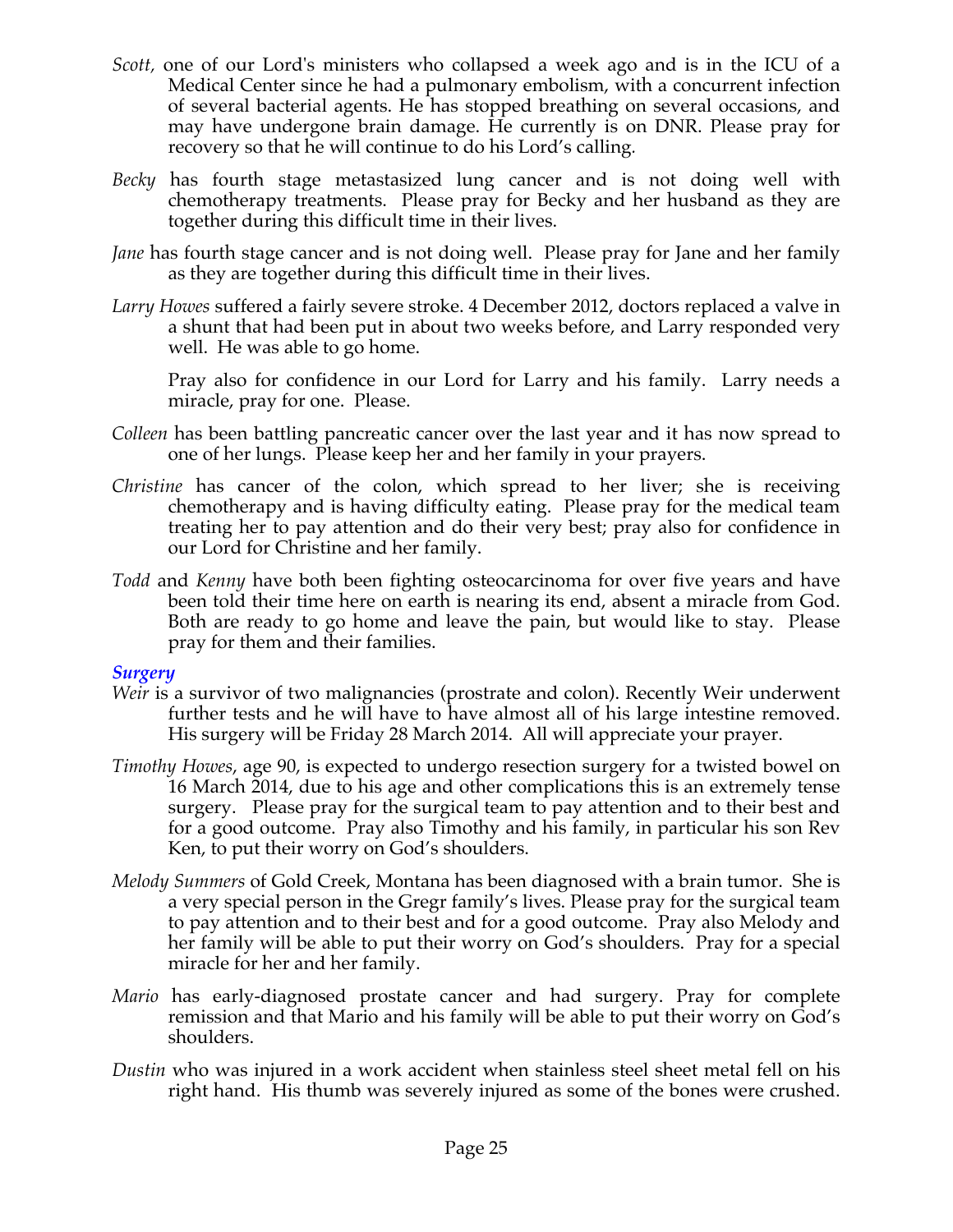Dustin will have surgery on Thursday 22 August 2013, to reconstruct and reset his thumb. They do not expect him to lose his thumb. Please pray for the surgical team to pay attention and to their best and for a good outcome. Pray also that Dustin and family will be able to put their worry on God's shoulders.

*Eddie* has upcoming bladder surgery. Please pray for the surgical team to pay attention and to their best and for a good outcome. Pray also that Eddie and family will be able to put their worry on God's shoulders.

## *Testing and Treatment*

- *Dennis* had a stroke on 30 May 2014. Pray for his wife and family during this time of recovery Pray for strength, courage and understanding for Dennis and his family, most particularly his wife; as well as for God's guidance for the neurologists and other medical people treating him they might find the best course of treatment and allow Dennis to heal completely.
- *Eli* a two month baby was taken to the ER the night of 28 May 2014, not able to breathe. Pray for strength, courage and understanding for Eli's family; as well as for God's guidance for the neurologists and other medical people treating Eli they might find the best course of treatment and allow Eli to heal completely, as well as for strength and understanding for the parent.
- *Dennis*, nephew in law of Rev Rick Reid, had a seizure at work on 28 April 2014, and is hospitalized at the Erlanger Hospital in Chattanooga, TN. A brain scan there found a what they initially thought was a tumor, but turned out to be an abnormality of the vessels of the brain. He is awake, responding to treatment and may be released soon. There is much to be done. Pray for strength, courage and understanding for Dennis and his family; as well as for God's guidance for the neurologists and other medical people treating him they might find the best course of treatment and allow Dennis to heal completely.
- *Liz Strauch* had a pineal cyst, which in the end responded well to a surgical draining last year. Since November 2013, similar symptoms have returned. A CT Scan turned up what is thought to be either a new cyst or an enlarged pineal gland. More testing, including an EEG is in the works. She can no longer work. Pray for strength, courage and understanding for Liz and her family, in particular her husband Ken and sons Caleb and Nathan; as well as for God's guidance for the medical people treating her that they might find the best course of treatment and allow Liz to heal completely.
- *Steve* fell from a roof Saturday, 5 April 2014. His injuries were multiple, extensive, severe, and life threatening. He is slowly making improvements. He still has a long road to travel and is still in great need of prayers. Yours are very much appreciated. Pray for strength, courage and understanding for Steve and his family; as well as for God's guidance for the medical people treating him that they might find the best course of treatment and allow Steve to heal completely.
- *Diane* was hospitalized 25 March 2014, with a serious gastrointestinal related. Pray for strength, courage and understanding for Diane and her family; as well as for God's guidance for the medical people treating her that they might find the best course of treatment and allow Diane to heal completely.
- *Faye* is in the hospital because she is weak has been receiving blood transfusions. Pray for strength, courage and understanding for Faye and her family; as well as for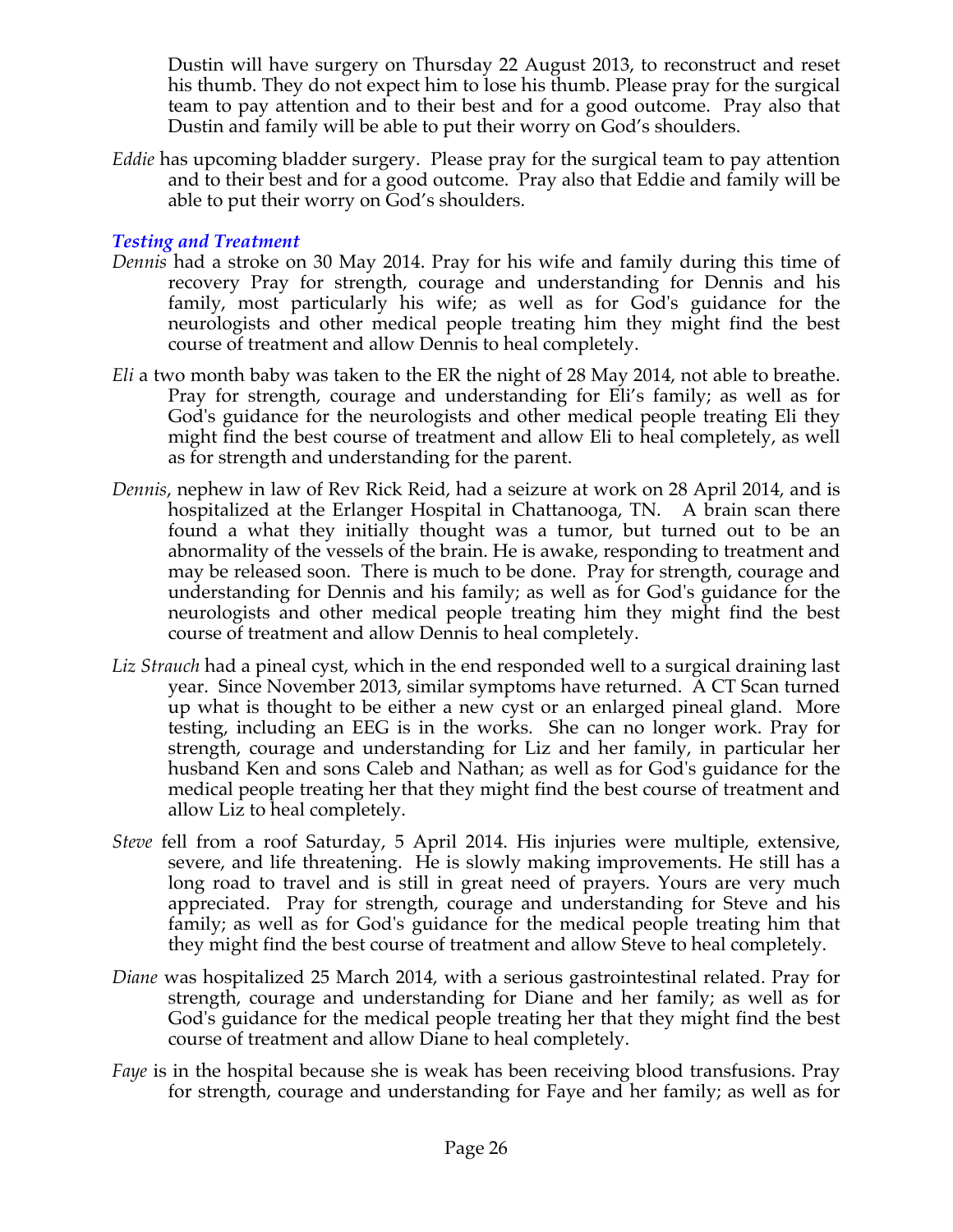God's guidance for the medical people treating her that they might find the best course of treatment and allow Faye to heal completely.

- *Tom* has heart and kidney problems. Pray for strength, courage and understanding for Tom and his family; as well as for God's guidance for the medical people treating him that they might find the best course of treatment and allow Tom to heal completely.
- *Harold* has had a severe stroke. He is now home, but his family is looking for a rehabilitation facility to help him recuperate. Pray for strength, courage and understanding for Harold and his family; as well as for God's guidance for the medical people caring for him that they might find the best treatment facility to allow Harold to heal completely.
- *Nathan* has a tumor near his heart and had unsuccessful surgery. Please pray for strength, courage and understanding for Nathan and his family; as well as for God's guidance for the medical people treating him that they might find the best course of treatment.
- *Joe* has had a preliminary ALS diagnosis. Pray the final diagnosis will something that will allow him to continue taking care of his devoted young family. Pray for strength, courage and understanding for Joe and his family; as well as for God's guidance for the medical people treating him that they might find the best course of treatment.
- *Mark* had swelling and fluid buildup in his lungs. It appears things may be getting under control. He needs to use a Bi-Pap mask to breathe until his lungs clear and he hates it. Pray that he will be able to adapt so his lungs can clear. Please pray for peace of mind and trust in the Lord for Mark, as well as for his family, and for God's guidance for the medical people treating him that they might find the best course of treatment.
- *Preston* is reacting poorly to recent neck surgery and now has problems with his liver count; Physicians feel that dialysis will help. There may be a blockage in the bowel and an operation might be necessary. Please pray for the medical team to pay attention and to their best to determine how to help Preston and for a good outcome. Pray also that Preston and family will be able to put their worry on God's shoulders while Preston does his best to facilitate a return to good health.
- *Marianne* is hospitalized with a perforated colon. Please pray for peace of mind and trust in the Lord for Marianne, as well as for her family, and for God's guidance for the medical people treating her that they might find the best course of treatment.
- *Erica* has a non-malignant Brain Tumor which cannot be surgically removed due to the size and location. They are going to attempt chemotherapy. Please pray for peace of mind and trust in the Lord for Erica, as well as for her family, and for God's guidance for the medical people treating her that they might find the best course of treatment.
- *Brenda* is in the hospital because of bleeding on her brain. Please pray for peace of mind and trust in the Lord for Brenda, as well as for her family, and for God's guidance for the medical people treating her that they might find the best course of treatment.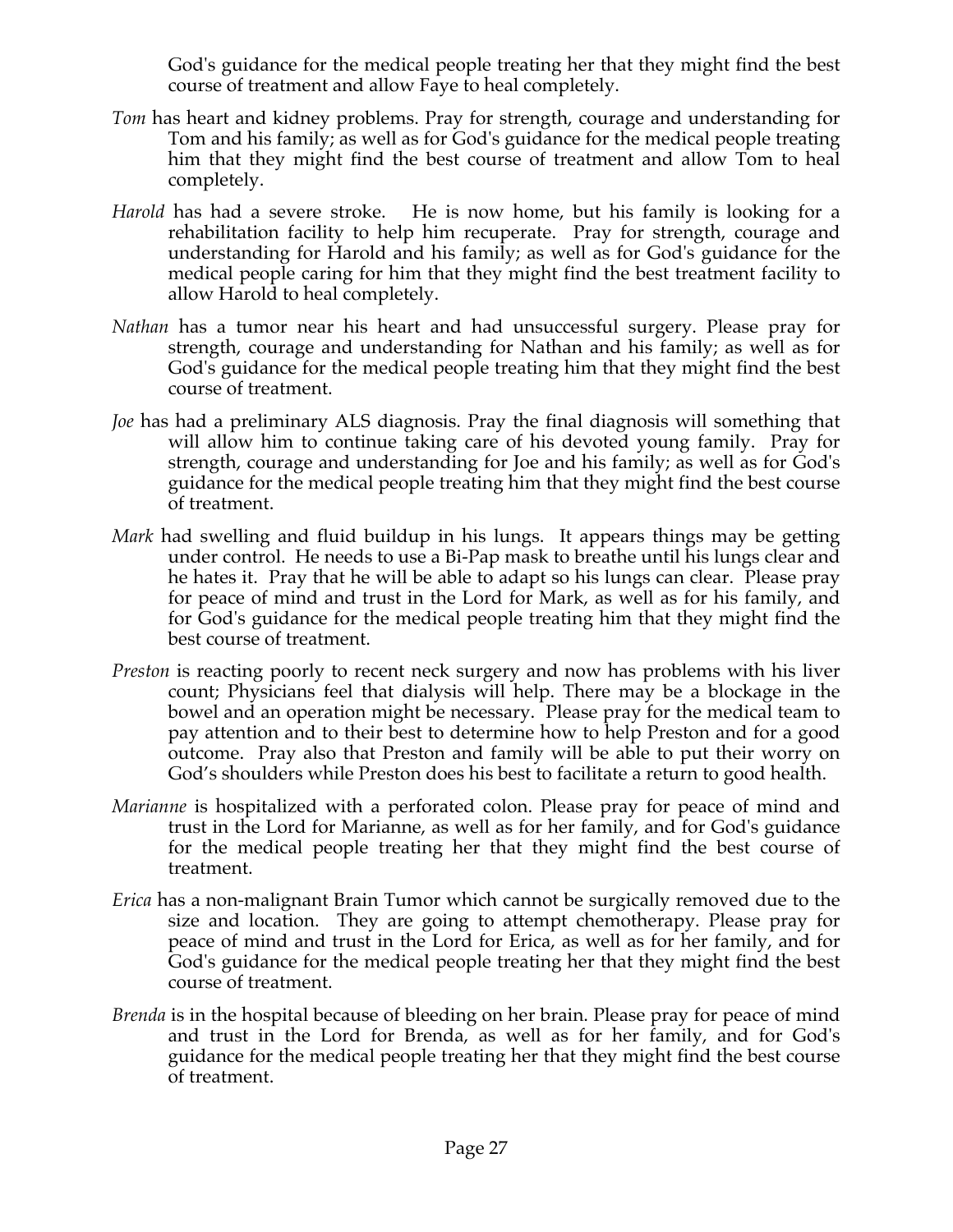- *Mackenzie* is a young girl with leukemia. Please pray for peace of mind and trust in the Lord for Mackenzie, as well as for her family, and for God's guidance for the medical people treating her that they might find the best course of treatment.
- *Mack* has had diabetes most of his adult life. Circulation in his legs is very bad and doctors are considering amputation. Please pray his medication will help and he will not face amputation. Please pray for peace of mind and trust in the Lord for Mack and for God's guidance for the medical people treating him that they might find the best course of treatment.
- *Michael* has been diagnosed with lung cancer recently after making it through gastro intestinal cancer last year. Please pray for peace of mind and trust in the Lord for Michael and his wife Gayle; as well as for God's guidance for the medical people treating him that they might find the best course of treatment.
- *Ken Strauch* has been tired and is anemic, he had a colonoscopy which found a pair of polyps which were removed and are being tested. Just for good measure they found he has a hiatal hernia with ulcers, basically part of his stomach is pushed up into his esophagus and is bleeding from there. Sounds there may be surgery involved. Please pray for peace of mind and trust in the Lord for Ken and for God's guidance for the medical people treating him that they might find the best course of treatment.
- *Adriano* is in the hospital due to high sugar and high blood pressure. He is very weak and will appreciate your prayers.
- *Heather* recently found out she has cancer. Please pray for peace of mind for her and for the medical team treating her will be guided to the right solution.
- *Jim* has had an aneurism and blood clots. Pray that healing will come.
- *Georgia* has liver and pancreatic cancer. The doctors are evaluating whether to do surgery and how to tackle the disease. Georgia is a faithful Christian and she will appreciate your prayers. Pray for God's guidance for the medical people treating her that they might find out the source of the problem and best course of treatment. Pray also for peace of mind and trust in God for Georgia and her family.
- *Lana's* doctor found something on her lymph nodes and ovaries. Pray for God's guidance for the medical people treating her that they might find out the source of the problem and best course of treatment. Pray also for peace of mind and trust in God for Lana and her family.

### *Healing*

*Jere Wolf* (Melanie Zimmer's dad) was in ICU from Easter until the following Sunday, 4 May 2014, with Congestive Heart Failure and a blocked aortic valve. He was home on oxygen and using a walker, improving. He was back in the hospital with fluid buildup in both lungs. It was drained; he is home. BUT, he wants to rest and not move about. This tendency needs to be overcome so he does not end up in the hospital again shortly.

Please pray for Jere and his family, in particular his wife Doreen and daughters Cindy and Molly (or Melanie) to keep their faith strong in the Lord, as well as for guidance for the medical team treating him, as well as a strong recovery for Jere so that he and his family can enjoy his time here on earth.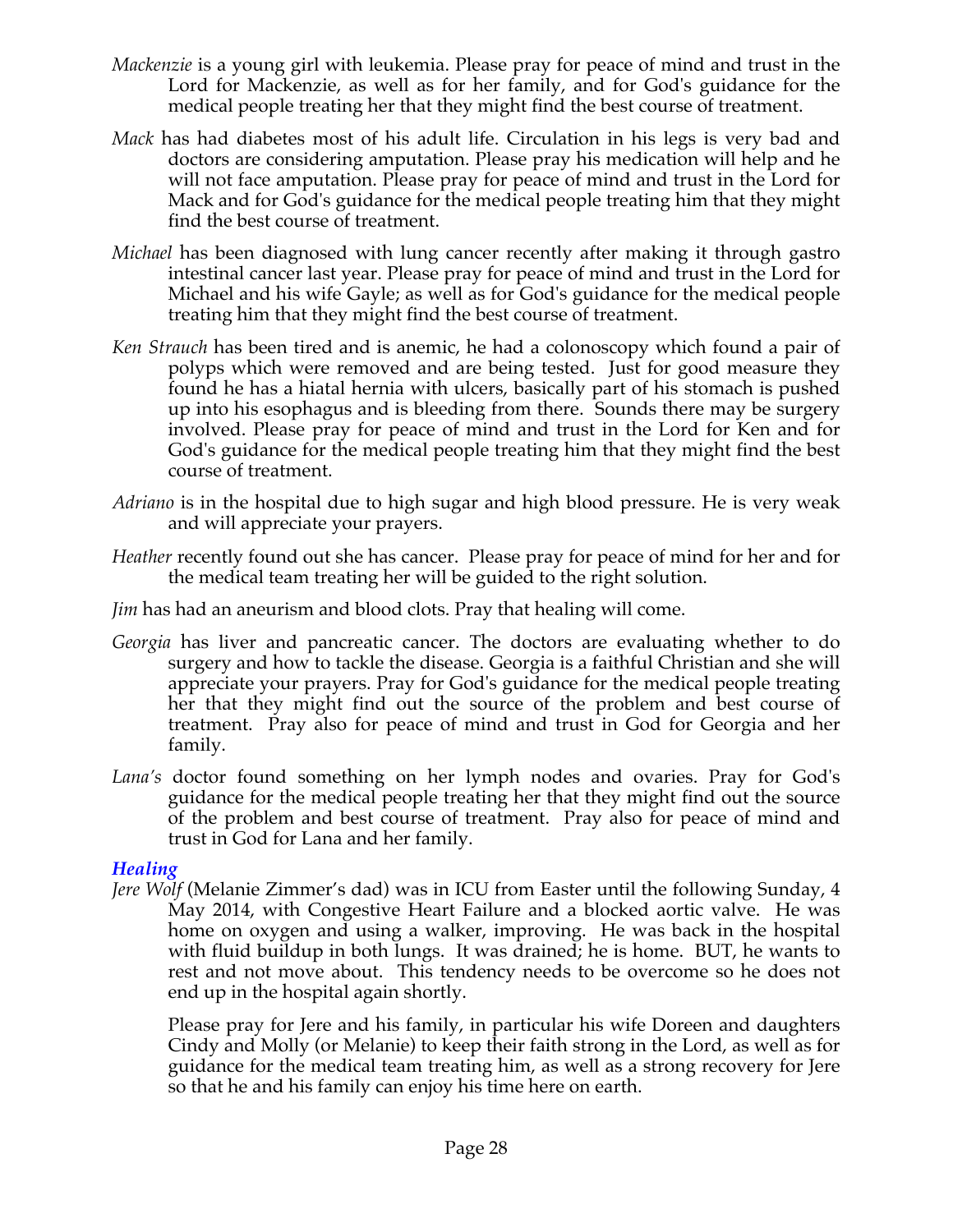- *Meg* recently found out she had heart problems causing low blood oxygen levels, loss of focus resulting in an emergency room crisis. As a result of the symptoms she made errors on the job that caused her to lose her job. She is grateful for the excellent medical care she has received and optimistic, feeling with God's intervention in her life her health may be reversed and a new job will become available.
- *Barbara* has serious problems with her Sciatic Nerve. Please pray for guidance for those treating her, for relief of the severe pain, for trust in our Lord for Barbara and her family, for healing.
- *Donald* is in the hospital and had his leg amputated on 14 April 2014. Pray he will adjust and healing will begin.
- *Dallmus* has lost 40 to 50 percent of his sight. Pray he will learn to cope with the situation and that he will trust in God to heal as He will.
- *Lucius Dabney* (father of Rev Bryan Dabney) is now at home recovering from an infection. Please pray for a complete healing of the infection and return to health.
- *David* has many concussions and unable to go to school, read books, watch TV and has headaches and migraines. He has trouble sleeping and his family will appreciate your prayers for this 10 year old young man.
- *Barbara Apple* fell the week of 11 January 2014, in her home, breaking her right humerus (the large upper arm bone) in a spiral fracture, which cannot be set. Movement is very painful and due to a total lack of energy, she is more or less bedridden. Healing does not seem to be going well at this point. Pray for inspiration for those caring for her that they might find the appropriate treatment. Please pray for Barbara to put her trust in the Lord, look to Him for strength and for her to gain energy so she does not lose the mobility she has; pray for a full and rapid recovery. Please pray also for her husband Bob who is taking care of her that he might be comforted and strengthened in this time of stress.
- *Mary Thornell* had surgery on 30 October 2013, at the Riverside Community Hospital to remove a huge mass along with about ½ her colon and part of her lower bowel. Mary starts chemotherapy this week and it will go for six months, every other week. Pray for strength and guidance for Mary as she works hard at recovery. Pray for peace of mind for Mary and her husband Jim, as well as daughter Janice and son Jimmy, she begins her recovery. Please pray also for a full and rapid recovery.
- *Gladys* has breast cancer and has had a lumpectomy. She needs to take a year off of her work to have chemo treatments.
- *Alwin Jack* has had a stroke and recently has had a relapse. Please pray for those who treat Alwin that they might chose the best possible treatment and pray for peace of mind for Alwin during the recovery phase.
- *Sylvia Lee,* Sandra Lee's mother, had been suffering from undiagnosed kidney failure; doctors finally figured out what the problem was and offered her "hospice care", a second opinion suggested dialysis. She is now on dialysis. Please pray for strength and vitality to return to her and for peace of mind for Sylvia and her family, as well as their continued faith and in God as the Great Physician. They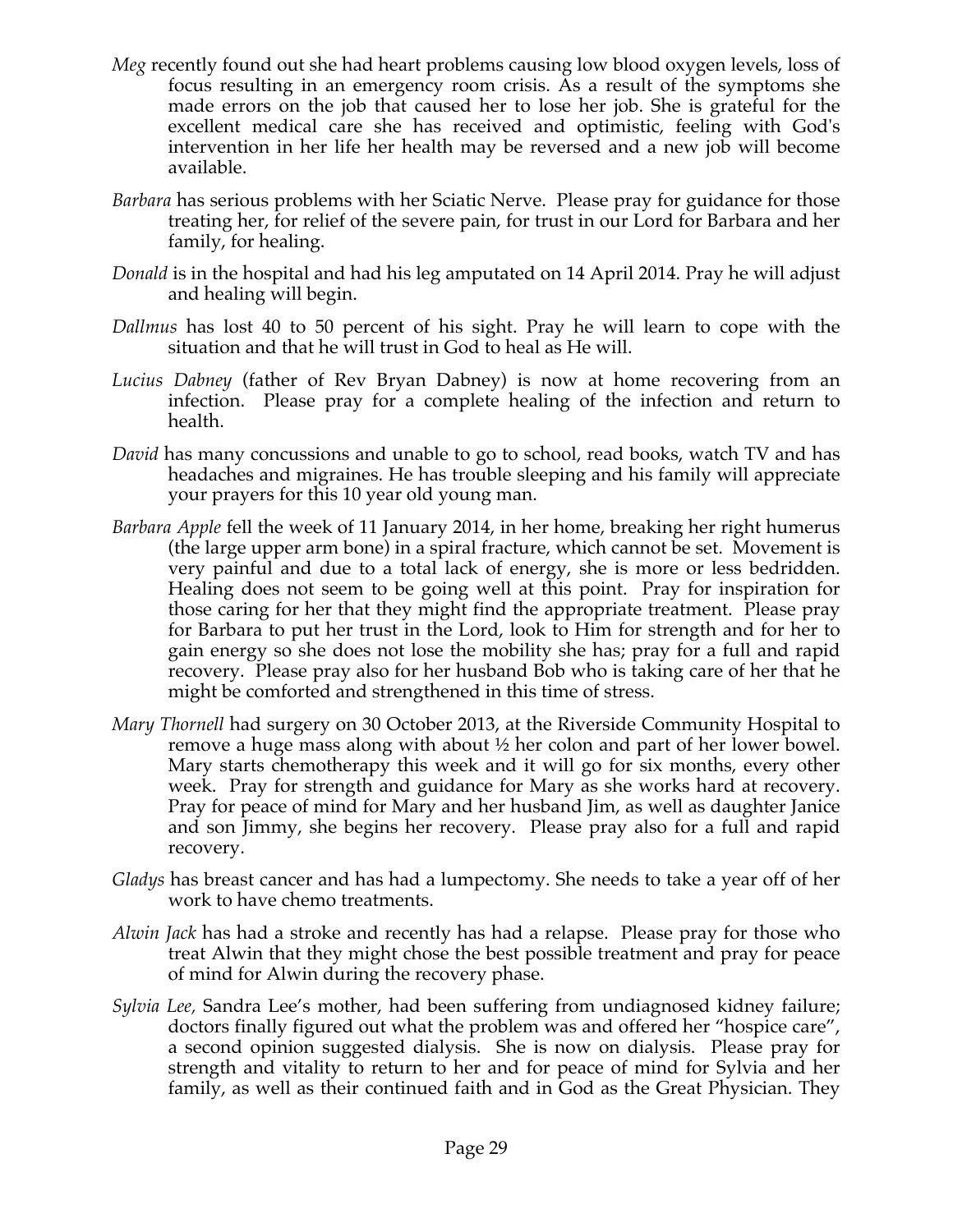pray for help to listen to God's voice and guidance through this journey together.

- *Carolyn* has Multiple Sclerosis with complications. Pray Carolyn and her children will be close to our Lord Jesus Christ as they and family members help to ease the problems.
- *Jeong* was in an auto accident and sustained a serious back injury. Please pray for a full and rapid recovery.
- *Dale* was hospitalized Sunday 25 August 2013, after a heart attack. Please pray for guidance for the medical team treating him and for peace of mind for Dale and his family.
- *Gil Garcia* developed a bed sore which precludes sitting and is now confined to his bed. Gil has very smooth and delicate skin, please pray for a rapid healing of the sore so he can get out of bed and move around in his chair. Gil spent almost a year in the hospital the last time this happened. His faith and his attitude are almost beyond belief, he is an example to us all. But, we pray this time he will heal quickly. Pray also for his lovely wife Mary who takes care of him. Pray for both of them also for strength to deal with the loss of their son Bernie.
- *Bill* had malignant growth removed from a lip last month and seems to be experiencing a re-growth of the cancer. He asks your prayer for the medical team treating him and for peace of mind for himself.
- *Hank* has osteoporosis, which has caused him a great deal of pain and inconvenience in the past few years. Pray for his healing and that his medical bills will be met.
- *Evelyn is* an elderly woman who has had problems with her eyes and is now blind. It appears some sight will return shortly, pray for that to happen!
- *Joanne* has begun kidney dialysis as a result of kidney failure due to extensive chemotherapy. Additionally she cares for an adopted drug addicted baby who is now nine years old. Please pray for her to keep her faith, to let the Lord carry her worry and concern and to give her strength. Pray also for those treating her that they might pay attention and do their best.
- *Mr. N. Anand* is in the hospital and is seriously ill. He is being encouraged to pray for repentance of his sins and to depend upon our dependable God for a cure and recovery of his health. Pray that he will be a strong witness for Christ.
- *Jacob* has been going through some dental procedures and has some pain and aggravation with the numbness. Please pray for comfort and strength for him, as well as for guidance for the medical team treating him that they might pay attention and do their best.
- *Jean* fell and broke her ankle in three places. She will be in the hospital for rehabilitation for the next 6 weeks. Please pray for comfort and strength for her, as well as for guidance for the medical team treating her that they might pay attention and do their best.
- *Bud and his wife* for their continued welfare and enthusiasm. Bud has been advised of an aneurism in his heart of a size not mandating immediate surgery. This comes at a time when he has sole care of his wife who recently broke two vertebrae and thereafter sustained pneumonia.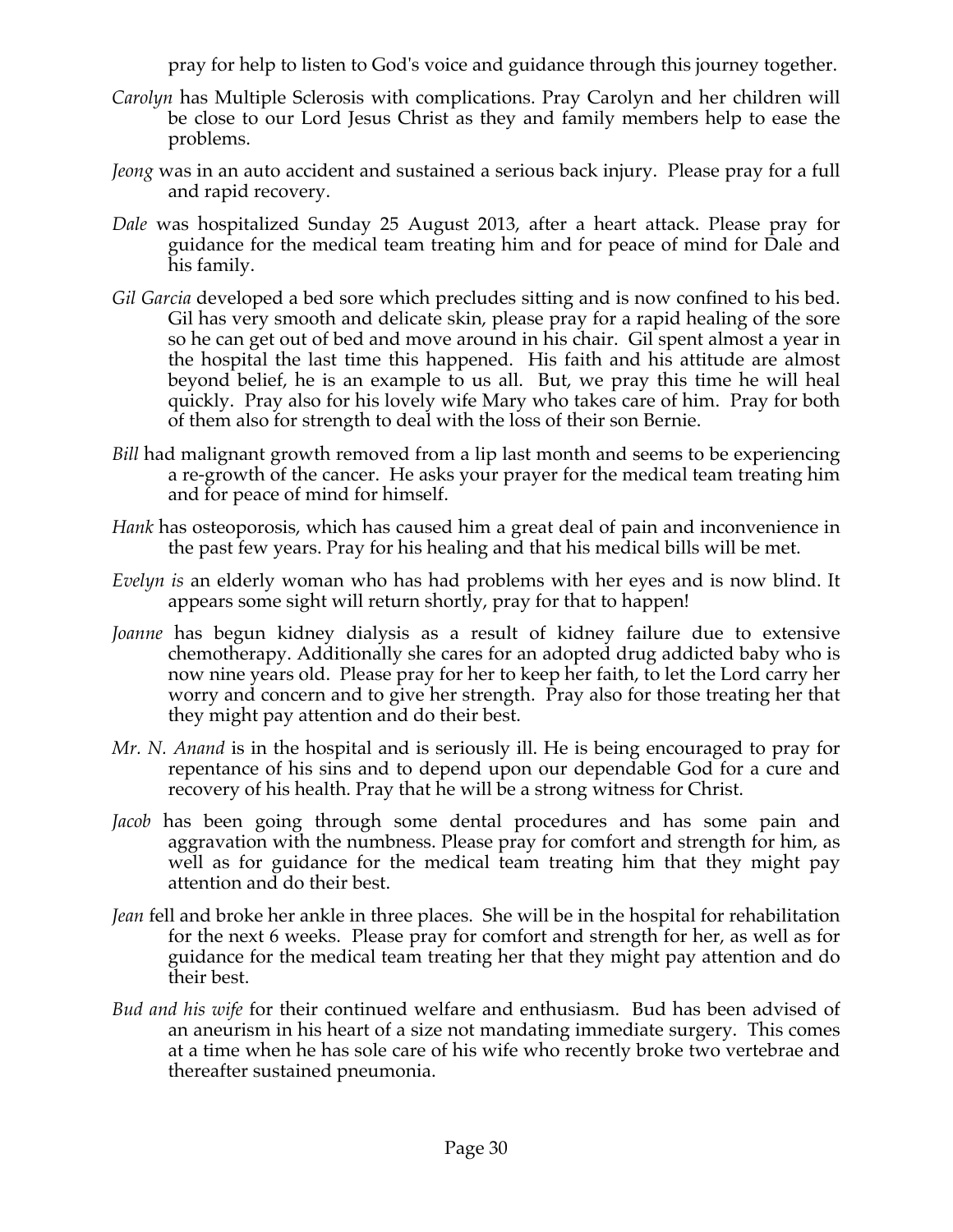- *Virginia* has Sinus and Allergy problems giving her severe problems. Pray that the Doctor will discover why it continues and find a cure.
- *Steve Thornell* had a brain aneurysm, which was found before it burst. He is home from the hospital and working hard on recovery. He lacks energy from seven days in the hospital. His doctor told him he has to make serious life changes. One of the two main arteries in the back of the head is now completely closed. He must take blood thinners, he has thick blood and recent chemotherapy made it worse. Steve has always operated at 110 percent, he needs help to slow down. Please pray for trust in the Lord and a full and rapid recovery. Pray for peace of mind for Steve and his family.
- *Arlen* is receiving treatment for lung cancer and recently experienced a ruptured colon during treatment. She is alone in Oregon but does have a friend who has traveled a great distance to be at her side. Please pray for guidance for the medical team treating her and for strength and trust for Arlen.
- *Oscar* discovered some time ago he had blood clots in his leg and lung. He has been treated for them and has not been cured. He now will be facing surgery. Please keep him in your prayers.
- *Angela* had an ischemic stroke (clot). Please pray for guidance for the medical team treating her and for strength and trust for Angela. Please pray also that she and her family might put their worries on our Lord's back so she can work hard towards recovery.
- *Nora* had a stroke mid February 2013. Please pray for guidance for the medical team treating her and for strength and trust for Nora. Please pray also that she and her family might put their worries on our Lord's back so she can work hard towards recovery.
- *Linda* has been hospitalized for several days with a gastrointestinal problem. Please pray for guidance for the medical team treating her and for strength and trust for Linda.
- *Dester* is suffering from unknown skin and diseases. Please guide the medical team treating him to find out what the problem is and cure it. Pray also for Dester to trust in the Lord.
- *Lee* has Arterial Fibrillation; the medical people are not sure how to help her. Please pray for guidance for the team treating her and for Lee and her family to make the right decisions regarding treatment..

*Nell* recently adopted two children and has just been diagnosed with multiple myeloma.

- *Mary Lou* has been suffering with seizures. She was in the hospital with a 24 hour monitor and is being sent home from the hospital with two medications and orders to return in 2 months for another MRI to review whatever is going on in her brain. Please pray for guidance for the medical people treating her, as well as peace of mind and trust in God for her and her family.
- *Kathleen* has spent the last two weeks in the hospital. She has been diagnosed with colitis, shingles and possibly colon cancer. Pray she will be comfortable and begin to heal.

*Rachel* has Mitochondrial Myopathy. This is a hereditary disease of the muscles and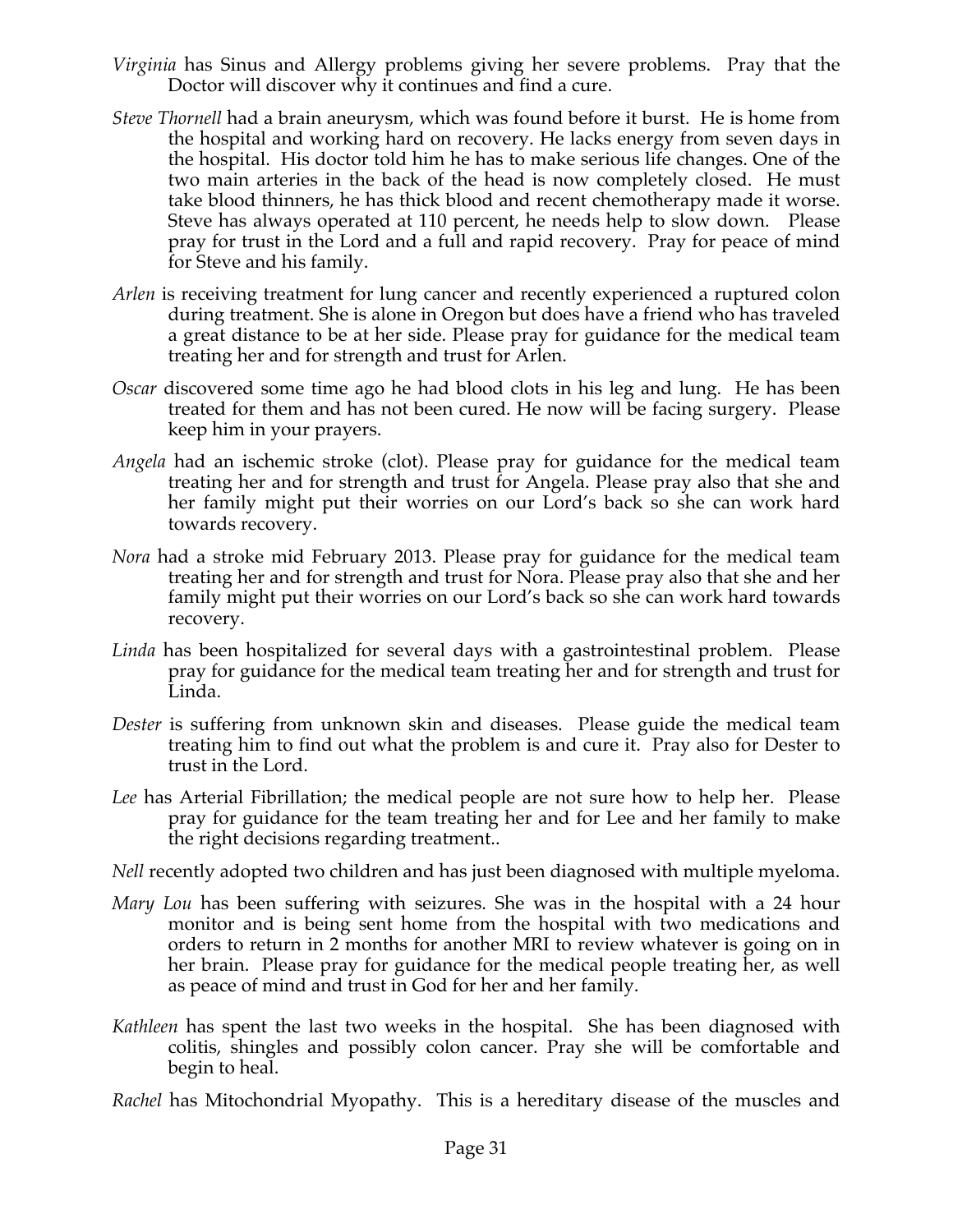they do not have a cure for it. Part of her pain is her family does not believe she is indeed ill, as she appears to be just fine. Please pray her family will learn the truth and be supportive of her; pray also the medical people treating her will find the right measures to minimize the disease. Most particularly pray for Rachel's trust in God.

- *Nicolas* is in the hospital with serious symptoms of a heart disorder. Please pray for peace of mind for him and guidance for the medical team looking for the cause and cure.
- *Mrs. Baek* an elderly women fell and injured her spine. Doctors cannot repair the spinal injury due to her age. She fell again the morning of 12 December 2012, breaking her collar bone which is also untreatable. Mrs. Baek is in severe pain and will appreciate your prayers.
- *Juanita* is a young girl who was in a coma because of a blood disease. She has not come out and is gaining strength. They are awaiting results from blood samples. Her family thanks you for your prayers and asks that you continue.
- *Barbara* had an accident while cooking and the pressure cooker blew up in her face, causing second and third degree burns over her face and upper body. Because of this she has incurred kidney problems and may need a transplant.
- *George* had foot surgery. Please give thanks for the surgery and pray for a full and rapid recovery.
- *Nellie* is in the emergency room of a hospital in a great deal of pain. Please pray for peace of mind for her and guidance for the medical team looking for the cause and cure.
- *Lauralee Meade* underwent a lumpectomy on Friday after Thanksgiving. A further anomaly has been discovered and she had additional preventative radiation treatment. Please pray for a complete remission of the cancer. Pray also Lauralee will maintain her great attitude and trust in God.
- *Kevin Gerhart* discovered cancer on his neck. He underwent radiation and chemotherapy. Please pray for the medical team treating Kevin that they might pay attention, do their very best and find the source; that the treatment might be successful and he might live a long and healthy life to His honor and glory. Pray also for trust in God and peace of mind for Kevin, his wife and family.
- *Bill, Sara's husband,* had a third abdominal surgery on 22 November 2011, to remove a tumor. Bill is doing better keeping the doctor's instructions, for which we are all grateful, including taking chemotherapy once a day for one more year. He has decreased the consumption of alcohol and eating at least mostly properly. Please pray for help for him to continue do all this. Please pray also that Bill might turn his heart outward to help those around him, as well as live a long and healthy life to the honor and glory of God. Pray also for peace of mind for Bill and his wife Sara.
- *Kay Denton* (Mrs. Kay) has had a chest infection, perhaps viral, but seems to be getting better. She actually sent an iMessage last week, but did not hang around for a response a minute later! Please pray for continued peace of mind for Mrs. Kay and her family. Give thanks for her trust in the Lord and her positive attitude.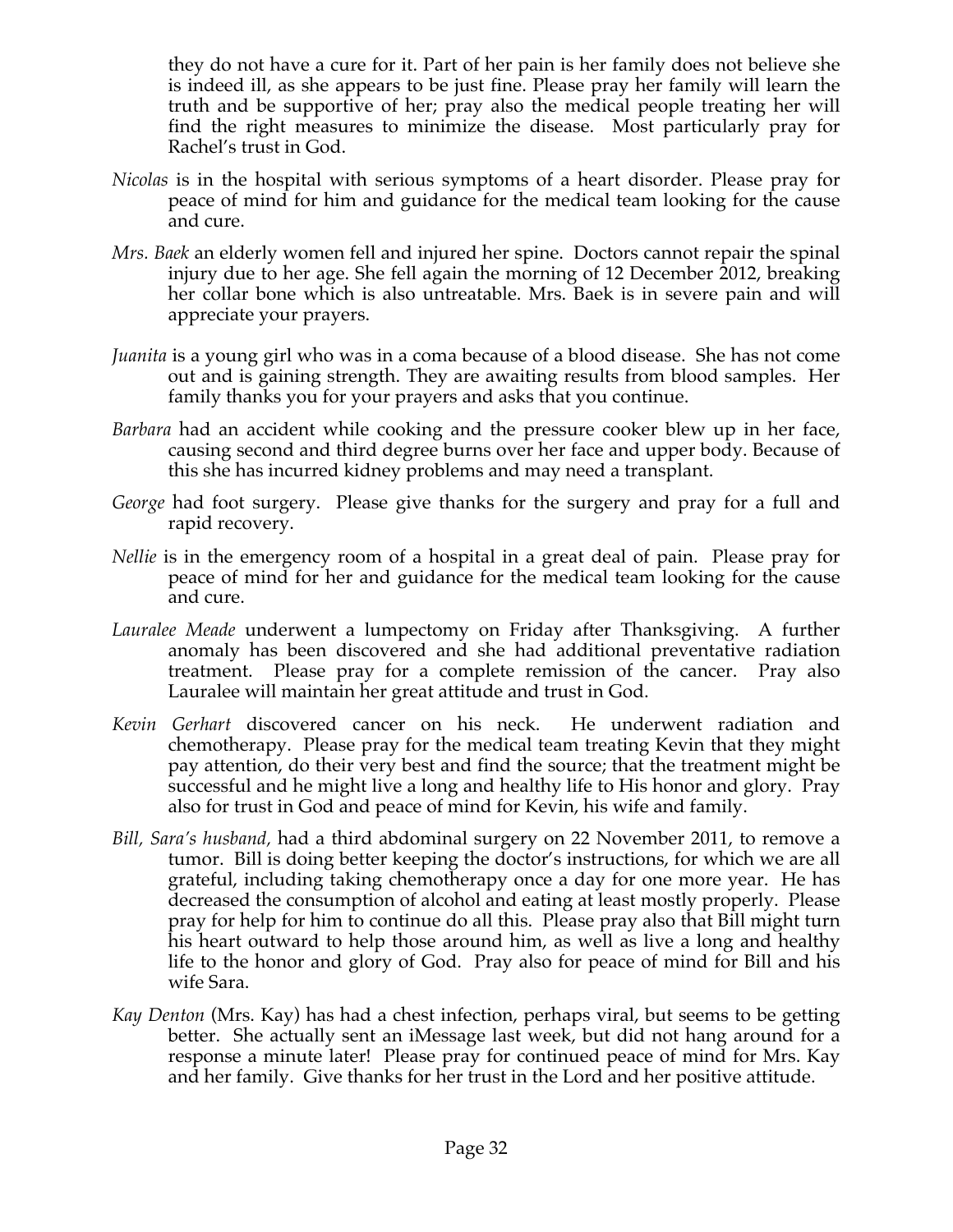- *Matt Alcantara*, age 16, came back with ZERO SCANS again in December 2013! Matt has Osteosarcoma (bone cancer), a very rare and often lethal form of cancer with limited treatment options. This is a disease that is about 90 percent fatal in a couple of years. He has no hip joint on one side, but he walks and swims! Courage? Guts? You bet! Please also give thanks for the great faith of Matt and his entire family. Their faith and trust is a wonderful example for each and every one of us. But, now is not the time to stop praying. Actually, it never is the time to stop praying!
- *Judith Clingwall*, is afflicted with Multiple Sclerosis (MS). She is currently in Laurel Place, an extended care facility in Surrey, British Columbia. Judith's condition has worsened recently. Please pray for her to take an active part in her own life, for her strength, peace of mind, trust in God and remission of the disease so she might return home to her family. Pray also for strength for her husband Martin as he deals with all the problems and stress of Judith's situation.
- *Vince (age 15),* reoccurrence of Osteosarcoma, recent testing found a nickel sized tumor in his lungs. The doctors are consulting with a specialist in Houston. Please pray for guidance for the medical team and for peace of mind for Vince and his family.

## *Thanksgiving and Continued Healing*

- *Jim* has been hospitalized and had several operations for cancer the last few years. The physicians discovered a number of spots; but his exam was better than expectedprayer changes things and he thanks you for your prayers. Please continue him in prayer for he will have another scan in April.
- *Al* had an abscess found on his liver for which he was hospitalized, it turned out to be benign and will not require surgery, he has been released from the hospital. Please give thanks for this good result and pray for continued healing.
- *Elma* is suffering from cancer. She was taken home from the hospital on the advice of her Doctor. We were asked to pray that Elma's remaining time here on earth might be good and that Elma and family might put their trust in the Lord and let Him carry their worry. Since then, Elma's Bishop told us a great Miracle of the Lord is working over Elma. Doctors sent her home to die, but now she seems to be doing all right. On behalf of her, thank you for all of your prayers. Please continue praying for her complete healing.
- *Ian Allen* had back surgery on 5 February 2014, which went very very well. He is home and pain free. There is a recovery process head, but he has his daughter with him for the next week to help with that. Please give thanks for the surgical team paying close attention, doing their very best and for a good outcome. Pray for peace of mind for Ian and his family as healing continues.
- *Erica* had surgery on 7 January 2014, for a non-malignant brain tumor. They got most, but not all of the tumor, things seem good for now. Please give thanks for the surgical team doing their very best and for a good outcome. Pray for peace of mind for Erica's family as healing and treatment continues.
- *Jim Curl* had a stroke November 2013; he has recovered pretty well, but still has memory issues. Jim asks that you give thanks for his great recovery and pray that his memory will continue to improve.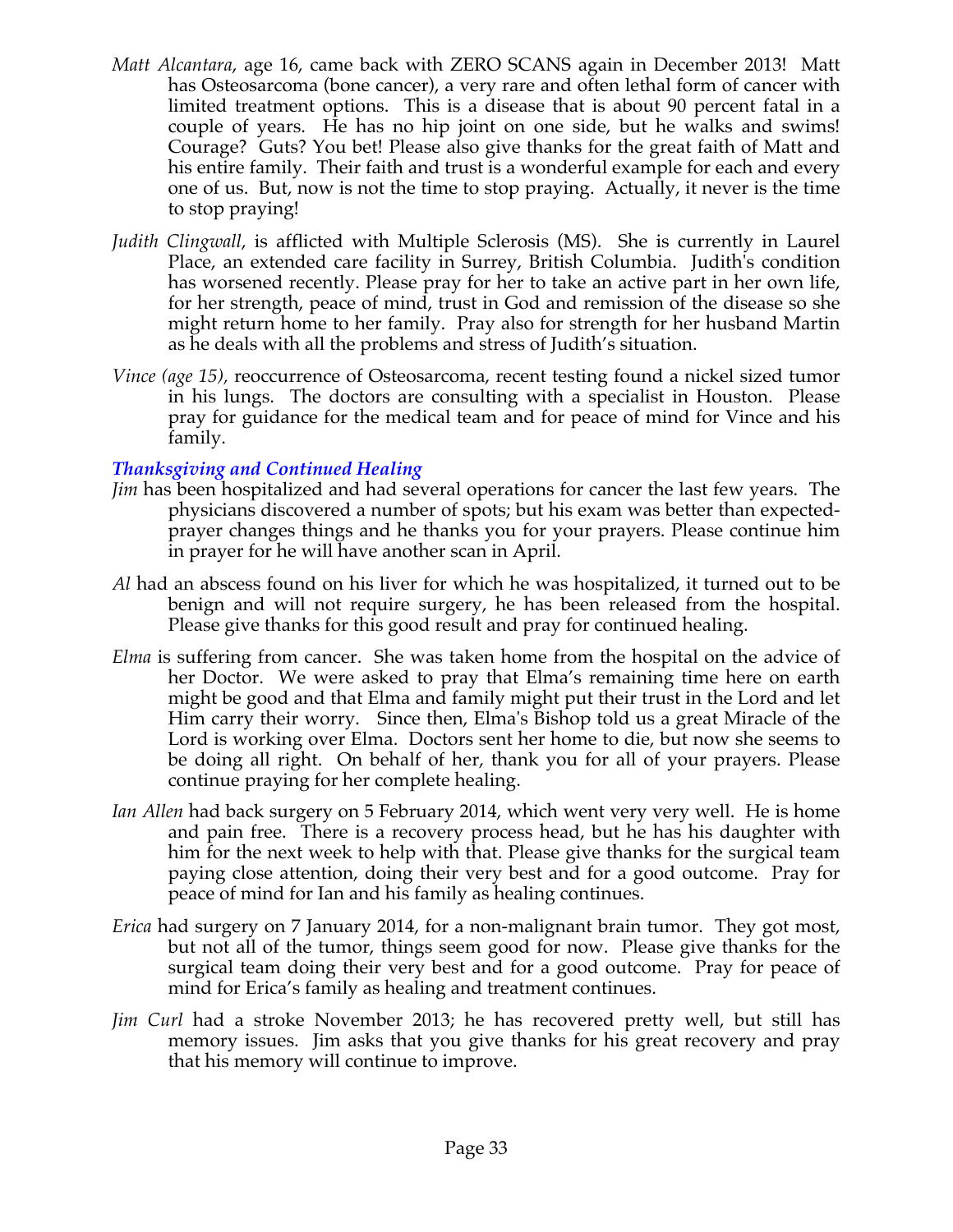- Please join together in thanking the Lord for strengthening *Christopher*, a young man with psychological problems who departed meds to a bad effect, for his maintaining healthy discipline the last six months, and join together in praying that he continue to be infused with strength and rationality.
- *Pat* underwent successful major heart surgery on 25 September 2013. Please give thanks for the successful outcome and pray for continued healing and a complete recovery for Pat.
- *Dennis* has heart problems; now the medical people treating him discovered a large mass on his liver which turned out to be a cyst! Please give thanks for this great development and pray for peace of mind and trust in the Lord for Dennis and for God's guidance for the medical people treating him that the contemplated surgery might go well.
- *Dwight* had major oral surgery, for which he gives thanks. He is recovering slowly and asks your prayers to speed the process.
- *Mike* was very ill in hospital. He is doing much better now and his family asks you to give thanks for the miraculous recovery. Mike is a veteran who has served his country when she called. Please pray he will open his heart to God so He can make Mike's crooked road straight and pull him towards the summit rather than to the pit.
- *Dick*'s left arm was amputated after treating for Merkel Cell carcinoma over a year. He is now believed to be cancer free and is waiting to be fitted with an artificial arm. Please join Dick and his family in giving thanks to Our Lord Jesus Christ for his recovery as well as for their trust in God.
- *Traci* had surgery colon cancer on 27 December 2012. The surgery went very well and she appears to be cancer free. But, she had a pulmonary embolism and another clot in the artery to the spleen which will keep her in the hospital for at least several days. Traci is beginning to be weary of her medical situation. Please pray that she will not become despondent. Pray that she will open her heart to God's Grace that He might enter in to her heart and strengthen her.
- *Bob Smouse* had shoulder surgery on 28 November 2012. While the surgery went well, he is still in pain and would also appreciate prayers for continued healing and the pain to subside. He promises to work very hard on recovery therapy.
- *Carol Stone*, the sweet wife of Mike Stone, recovered far better than expected from a severe brain bleed, but fell recently and broke her hip. She still requires 24 hour care, which Mike provides with little help

Please pray for peace of mind and trust in God for Mike, guidance for the medical team treating Carol and strength for Carol as well as faith and trust. No one can ever understand the why of these things here on earth. Sara who passed this request on asks that you pray in both faith and hope.

### *Business*

*Mark's* business is in difficulty. He works in a shrinking field, of which he is one of the country's true masters, but there is little work available. He asks that you pray that he can find a way to survive in his industry, which he loves and needs his talents. Pray he can find new sources of business and new ways of doing things,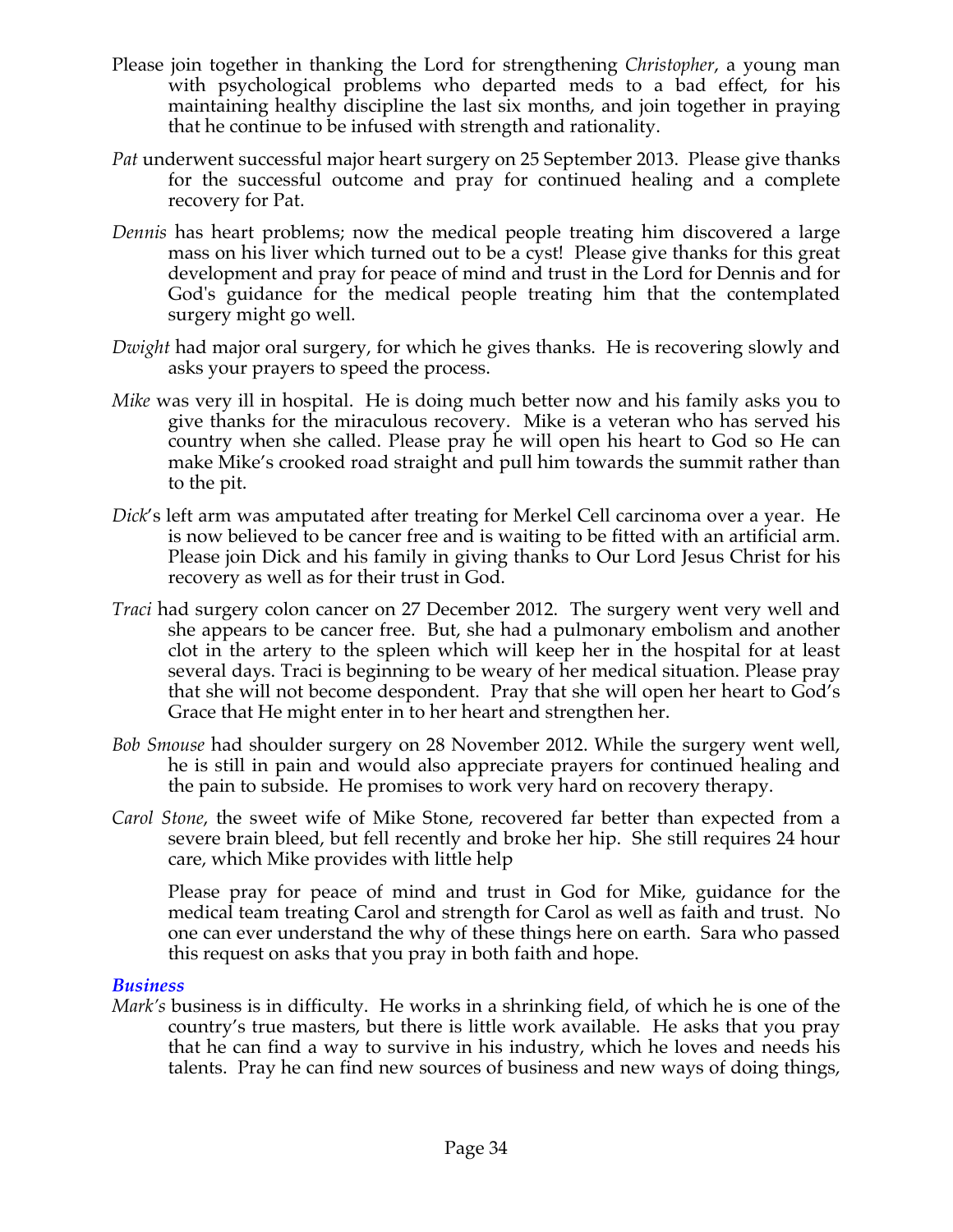perhaps someone to partner with to better use his talents. Pray also for those who work for and with him that they might do their best to help.

## *Financial Guidance and Employment*

- *Charlie* is in need of both financial guidance and employment. Charlie feels that he has no skills, which is clearly incorrect, but nonetheless he feels that way. While on the one hand, he knows that is not right, on the other hand, he cannot shake that belief. Ask that God send the Holy Ghost into his heart for guidance. In addition, Charlie needs God's guidance as to how to handle his life from this point forward. After many years in the aerospace industry, he is looking for a place to employ his talents to the mutual benefit of a company. He asks that you pray for God to guide him to a new place to allow him to gain an even financial keel.
- *Tracey* is out of employment and has not received her unemployment compensation or found a new position; please pray these problems will be resolved.
- *Carmine* is looking for employment. Pray God will guide her and she will accept his guidance; something she has not always done, so your prayers will be especially appreciated.
- *Chris* and several others at his firm were let go after many years of faithful service. Please pray that they might find a company that can use their considerable skills and dedication to their mutual benefit. Pray also for those who remain behind that they might find peace in the confusion caused by the departures.
- *Doug* recently became unemployed from his job of 18 years. He has been applying for jobs, but unable to get one at this time. His wife is working; this is not enough for the family. Please pray he will find employment with a firm that will be able to use his considerable skill and hard work to benefit both the firm and the family.
- *Catherine and Lewis* are at a low ebb due to a struggle for employment. Your fervent prayers will be appreciated.
- Lori is considering a potential change in her employment. Please pray for God's guidance in considering all aspect of her potential work.
- *Rodriguez Family* are looking for work. It seems many obstacles have been put in their way of finding employment. Please pray they will find employment with a firm that will be able to use their considerable skill and hard work to benefit both the firm and the family.
- *Sarah* is concerned about the future with her company. She would appreciate prayers for her continued employment and that her firm might find more and better ways to use her considerable skills.

## *Financial Guidance and Healing*

- *Timothy and Sharon* had their home foreclosed the morning of 15 April 2014. They are experiencing spiritual, emotional and financial crisis at the current time. Please pray for God's guidance as to how they might handle the financial difficulties in which they have found themselves and more importantly have them draw closer to God and each other.
- *Linda, Rick, Christian and Sawyer* are a family experiencing spiritual, emotional and financial crisis at the current time. Please pray for God's guidance as to how they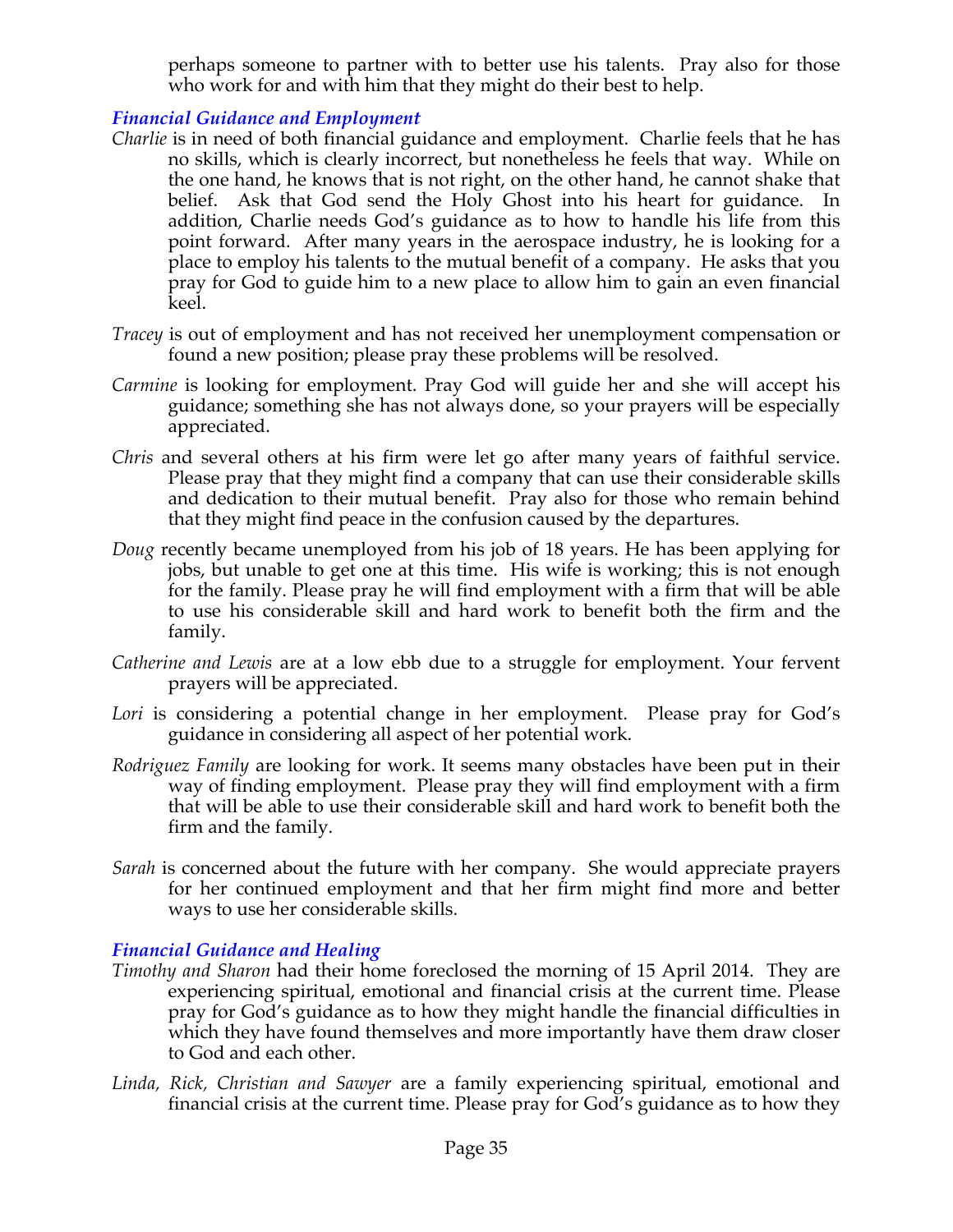might handle the financial difficulties in which they have found themselves and more importantly have them draw closer to God and each other.

*David and Lorna* are having financial problems. They are trying to find a smaller home which may be more affordable. *Lorna* has had an ongoing battle with brain cancer, her trips back and forth to the hospital have drained their finances to the point they sometimes struggle to have enough food in the house. Pleaser pray for Lorna's healing and guidance on how they might handle the financial difficulties in which they have found themselves.

### *Guidance*

- *Mitten* has a Christian talking to him about Christ. Mitten does not believe and does not seem to care. Please pray Mitten will see the light.
- *Luis Martinez* had a heart attack on 1 November 2013, and seems to have recovered fairly well. His wife Selma passed away on 12 April 2014. Please pray for peace of mind for Luis, as well as for trust in the Lord for him and the rest of the family.
- *Kristen, Rickey and their two children* ask you to pray for grace, wisdom and understanding as they attempt to cope with infidelity, separation and possibly divorce as a result of backsliding from the Lord into the World.
- *Erica* is having school exams for the next several weeks. Please pray her mind will be open to what she has learned and her heart opened more and more as the years go by to Jesus.
- *Aaron* has a problem seeing is where his life should be leading him. Please pray that he can listen to his father Paul and those around him who want him to work hard and obtain a real education now rather than just coast towards oblivion.
- *Danielle* has accepted Christ as her Saviour. Pray she will read the Bible and meditate on His Word so she can grow in him.
- *Helene and her family* ask your prayers for them as they deal with the loss of Alan, husband and father.
- *Stephanie* seems to be very deeply into post partum depression after her baby was born prematurely. Please pray for her Mother in Law who is going a great distance to help Stephanie and her new Grandson. Pray that Stephanie will be able to direct her attention outward, rather than inward.
- *William* is an elderly man living with his Son and Daughter in-law. William is causing trouble in the family because of his demanding ways and continually using bad language. The family is at wit's end to know how to handle him and will appreciate your guidance and prayers.
- *Caitlin* is in the grip of the Prince of Darkness; she thinks there is escape from reality in drugs. The saddest part is that reality is not as she sees it. Her family is despairing as they can do nothing to help her and ask that you pray for the Holy Ghost to enter into heart and show her the need for change before it is too late.
- *Nathaniel* is in spiritual turmoil. His family and friends will appreciate it if you will keep him in your prayers for him to find the root of his trouble and accept God's help to heal his heart.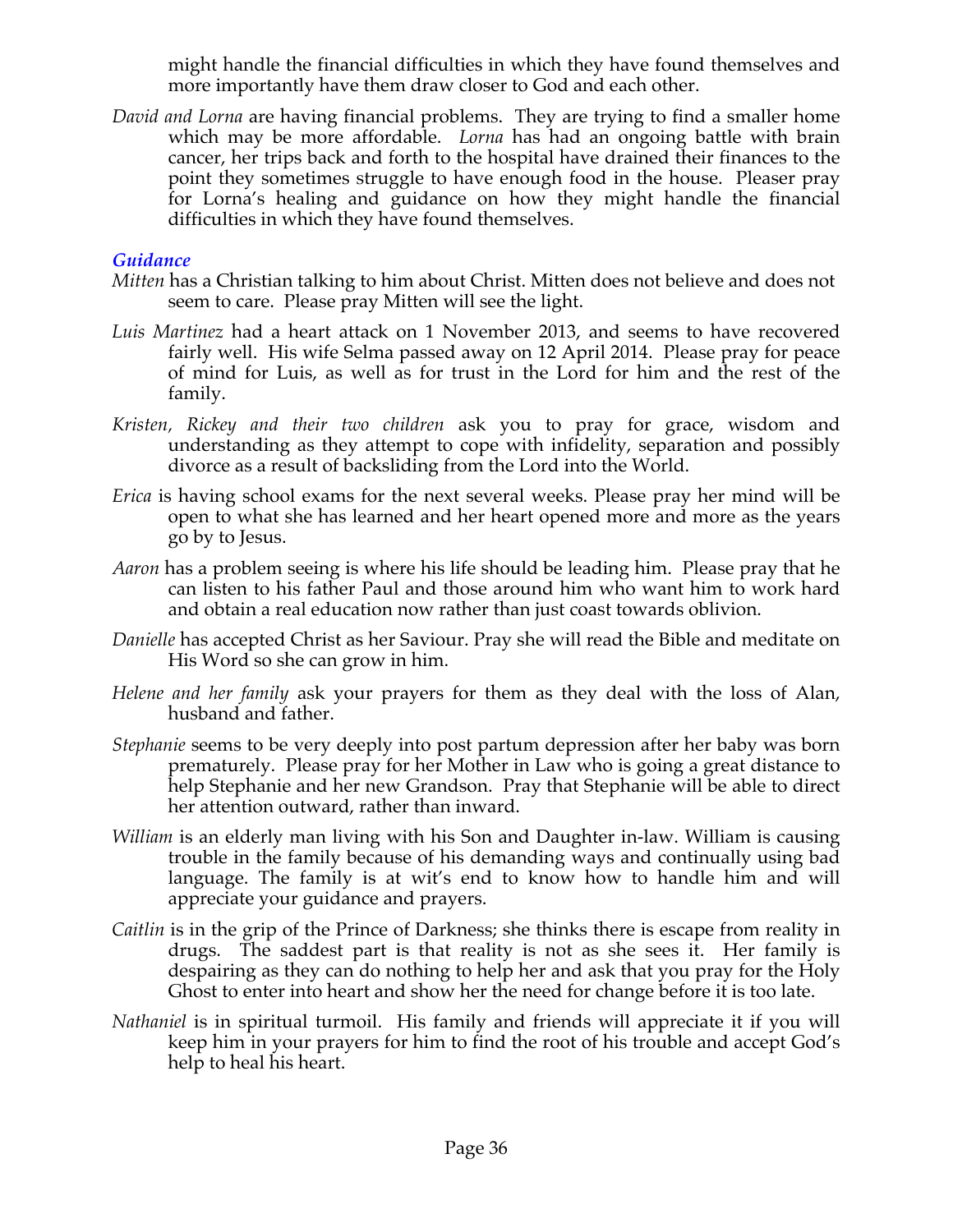- *Sam* and her *two children* that have been living in a shelter and are to lose their place there. Please pray a place will be found they can stay in and recover.
- Please pray *Darlene* will surrender her life to Christ.
- *Norrie* is facing daily exams in the weeks ahead. Pray for calmness and concentration and to do the best possible.
- *Jonathan* is addicted to drugs. He is now in jail awaiting trial. His parents and friends will appreciate it if you will keep him in your prayers for him to find the root of his trouble and accept God's help to heal addiction.
- *Beth* is suffering from ungodly treatment in her marriage. Please pray God will guide her in her behavior, actions and thoughts that she might be able to lead her husband to God so her marriage might prosper to the benefit of them.
- *Brandon* a young man from a Christian family who married a year ago and almost immediately became estranged from him family. As a result he has had a serious problem with keeping the civil law. Please pray for Brandon that he will return to the Lord and the many problems will be eventually settled. Pray the hurt he has caused so many will be helped with our Lord's care and love.

*Dennis* has some decisions to make and will appreciate our Lord's guidance.

*Earl* to read and understand Scriptures he has been given.

- *Jeanette* has had many members of her family die from diabetes and several are near death now. Jeanette does not know the Lord and is despondent and perplexed about her family and herself. Please pray she can open her heart to allow the Holy Ghost in to bring her knowledge and understanding.
- *Dr. Elizabeth Raj* is teaching a biblical approach to the psychological problems facing many in our society today. She is battling against the growing influence of worldly psychology adopted by the churches themselves. Elizabeth constantly stresses answers are found between the covers of that precious Book, the Holy Bible. Please pray for encouragement, strength, fortitude and courage for her.
- *Daniel and Danielle* are experiencing family strife as a result of custodial issues with a daughter. Please pray they and those they strive with might look to the child's best interests in their time of difficulty and disagreement; to work for her best interests and not use her as a weapon amongst themselves.
- *Abigail* is a teenager who has behavior problems. She feels she is in an area of mental darkness. Please pray that she might look to God for help and not within herself.
- *Sara* asks that you pray for guidance for her as she deals with the stresses of her family and life. Pray that she can separate those things which she can affect from those things which she cannot and give her grace to accept that she cannot do everything and can only change those things within her control. She asks for God's help for her business so that she might remain gainfully employed while keeping up with the needs of her mother and husband and healing her own problems.

*Jacquie* to open her heart to God and accept His Love and Grace.

*Hap* asks you to pray he might be able to trust God will help him make the right decisions at the right time and not to worry uselessly, to change those things he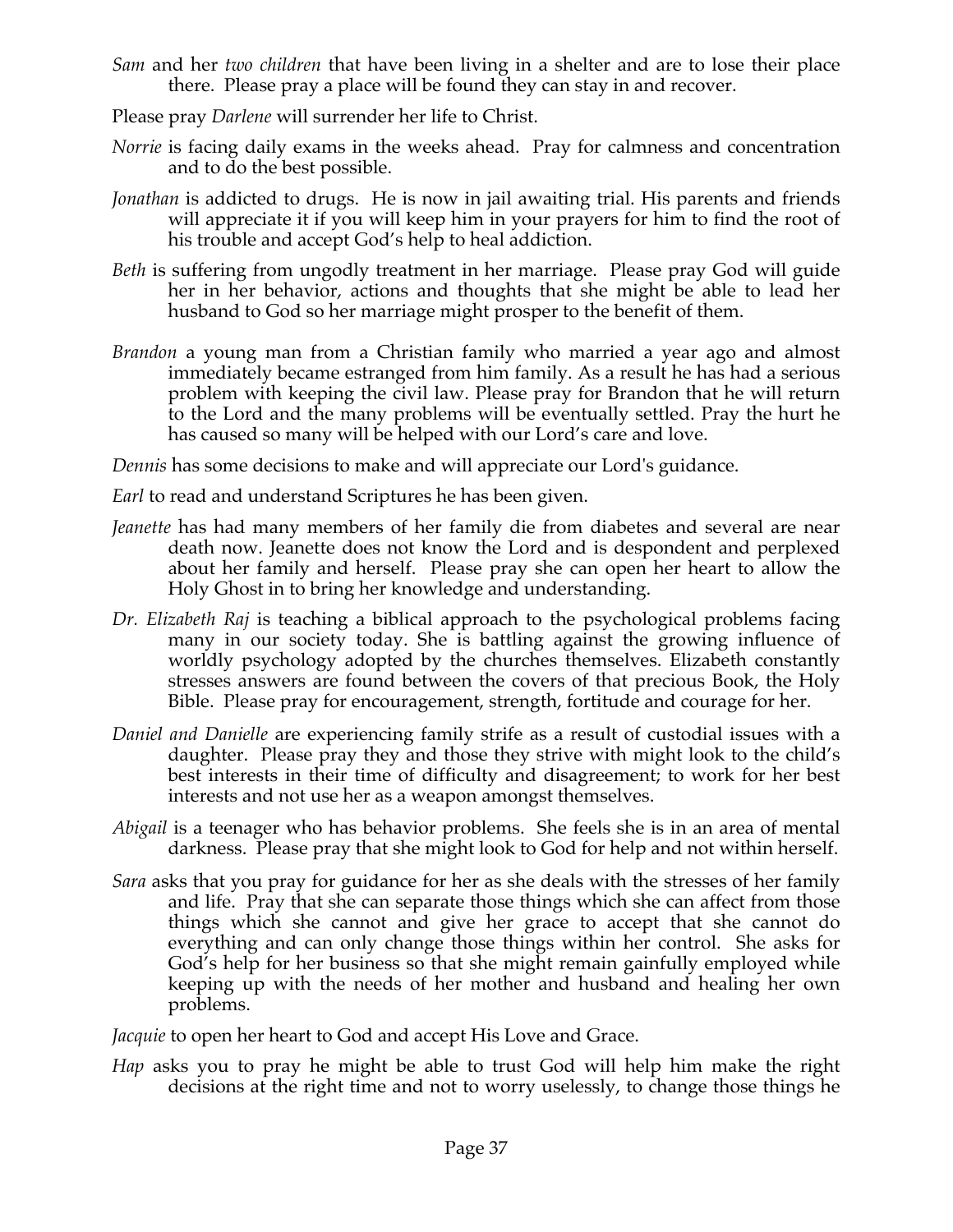can change, accept those things he cannot change, sleep well to be able to do the correct things with a clear head and that he will open his heart to the Holy Ghost.

## *Anglican Orthodox Church*

*From Bishop John Nakka of our Church Family in South India. We must know, but by the grace of God, we could, and may, experience the same in our own land:*

Dear ALL,

I am so painfully writing this mail as we are very very suffering a lot politically and also due to separation of our State. No power for around 10 to 12 hours in the cities and more than 12 hours in the villages. No enough drinking water, very hot summer.... Politically we are now really afraid as the sectarian hindu religious background parties took over the Union and State Governments. We are a religious minority in India and now our hearts started beating fast and do not know what happened for us in the near future. WE ARE REALLY UNFORTUNATE. We may live like a second grade citizens and we need to face a very hard persecution as was the Hebrews in Egypt. The persecution was already started and around 05 issues were reported for abuse, warnings and stopping the conventions etc., during this week alone i.e., just within a week after Mr.Modi took over the charge.

PLEASE PRAY FOR CHRISTIANS IN INDIA.

yours fraternally in Christ,

+John.

- *Christians in the Central African Republic* are experiencing the ravages of a war between the Muslim and Christians. We have both ministers and members of the Anglican Orthodox Church in Central African Republic. Please pray for God's guidance and protection for all persecuted Christians and those around them.
- On 21 March 2014, *Faith Theological Seminary* in Gujranwala, Pakistan graduated a class. Please pray the Holy Ghost will fill the hearts of the graduates as they go forth to spread The Word of Jesus Christ our Saviour
- *Rev Paul Thompson,* pastor of Christ Anglican Church (AOC) in Oakland, Iowa, asks you pray for the Holy Ghost to enter the hearts of their congregation that they might find better ways to serve our Lord and bring the Word to those around them.
- *Rev Rick Reid* asks that you pray for Saint Andrews Anglican Church in Newton, North Carolina. They would like to see their congregation grow to the point is it selfsustaining and vibrant. The congregation asks that you pray for the Holy Ghost to enter into their hearts and inspire them to do their best to further His Will.
- *Saint Joseph of Arimathea Anglican Orthodox Church* is under a lot of stress. We all are, but they need even more prayer. Rev Roger Jessup, their wonderful minister, is pressed by the duties of a primary care giver, in addition to all the worries of this world. They have one of their family's primary breadwinners who will be soon unemployed, absent His intervention. As Rev Roger said so eloquently, "We must pray for those who mean us harm and deprive us of our property are our enemies: Our LORD has so commanded us." We must pray they will see light and cleave to it while turning their backs on the Prince of this World. Equally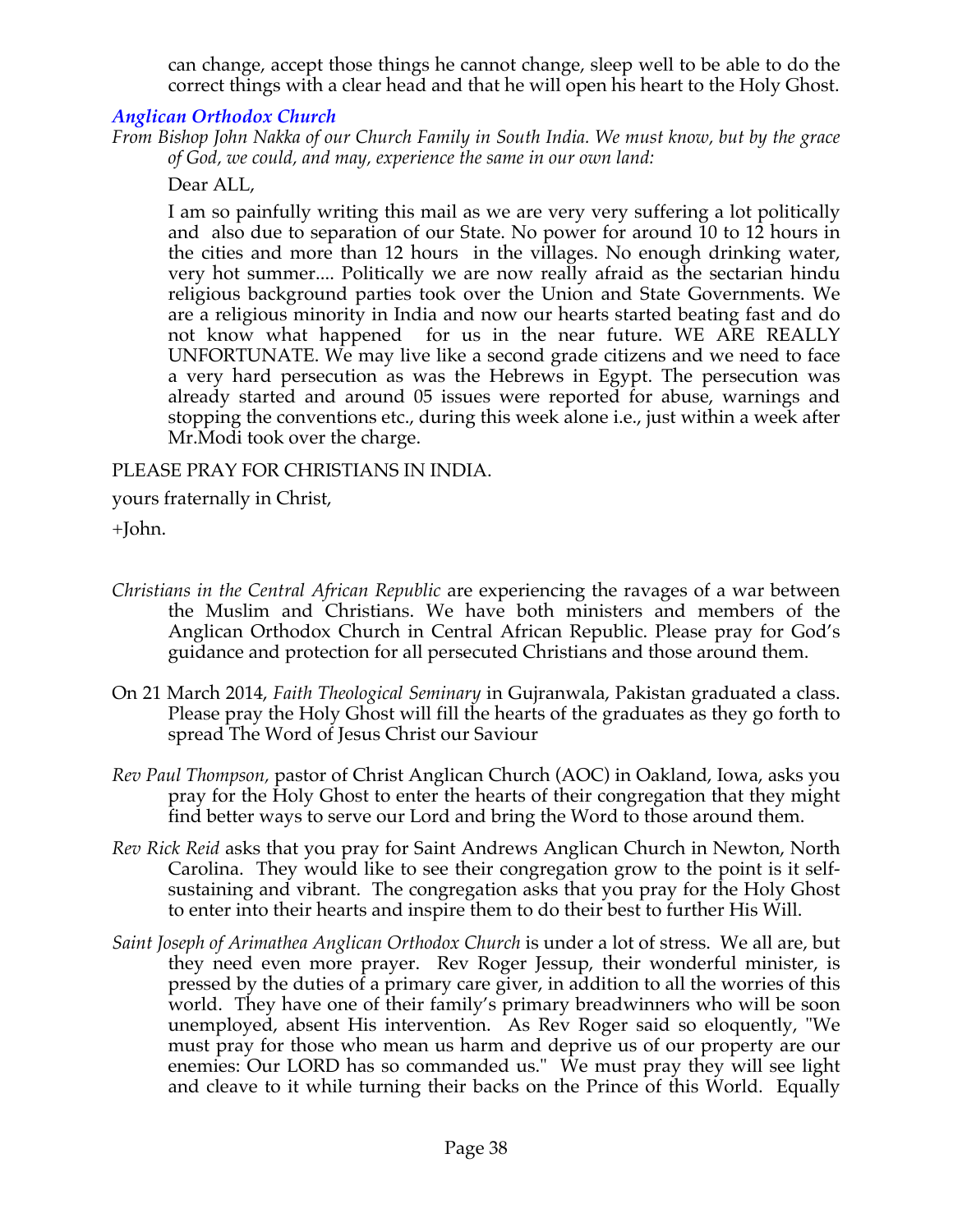important, we must pray that the Lord will raise up a political leader from among us as He has done in the past. Pray also for trust in God for each member of the parish and for them to find economic relief.

### *Ordination*

*John Evetts* and *Edward Pressey* were on ordained as Deacons in at St. George AEC Church in Ventura, California. Both men are of the first order in character and faith. St. George is also celebrating their Anniversary on this date. Congratulations to all.

## *Armed Forces & Contractors*

Airman Donny Patton (Hulbert Field, Florida), Jordan (USMC – Fleet Marine Force - Pacific), Trevor (USAF - KC-10 Boom Operator – New Jersey), Trevor (USN – Whidbey Island, EF-18 Pilot), Kurt Thomas (USN – Camp Foster, Okinawa)

### *Persecuted*

Around the world, Christians are under attack, not only in the Muslim world, but from Hindus and others in India. Also, they are under continual attack in the name of "Separation of Church and State" in the western world, as it becomes actively atheist or pro-devil buddy. Please pray for God's guidance and protection for all persecuted Christians and those around them.

## *Thanksgiving*

*Otto* had massive blood clots in both lungs and a smaller one in one of his legs, treatment worked and he recovered further at home. As he regained strength, his work opportunities as a self-employed software and website designer were decreasing due to the economy and he was having trouble paying the bills and heating his dwelling. God provided a house-sitting job during some of the coldest winter days! Then when he went to talk with his landlady about the rent, she suggested he apply for a job at the company where she works. Several weeks later, he got full-time work there! Please give thanks to God for His providential hand and continue to pray Otto will see, know and respond to his loving Saviour! Thank you so much to Otto's sister Penny for updating us on Otto's progress.

## *Various Special Requests*

- *Nathalie* is teaching English in a small western Ukrainian town where they are having so many problems. Pray for Nathalie and others around the world who are standing up for Christian principles in their countries.
- This is a horrible time for the *people of India, Christians in particular*; they are having problems with Hunger, Bank Closings, Transportation and Schools not functioning. Pray for the Leaders and Members of our Church in Eluru Andhra Pradesh. Pray their basic needs will be met and God will be close to them in this time of need.
- *Lisa* discovered her 9 year old daughter *Mariah* had been raped. This is in the court system now and we know that prayers are needed for this family. "The effectual fervent prayer of a righteous man availeth much" James 5:16 Lisa says she feels the power of your prayer in God's hand on her heart.
- Please pray for *all the people of Egypt*; Bishop Mouneer Anis of Egypt is asking your prayer as the supporters of the deposed Mursi government, with the support of the United States government, have been attacking Christian churches--Anglican,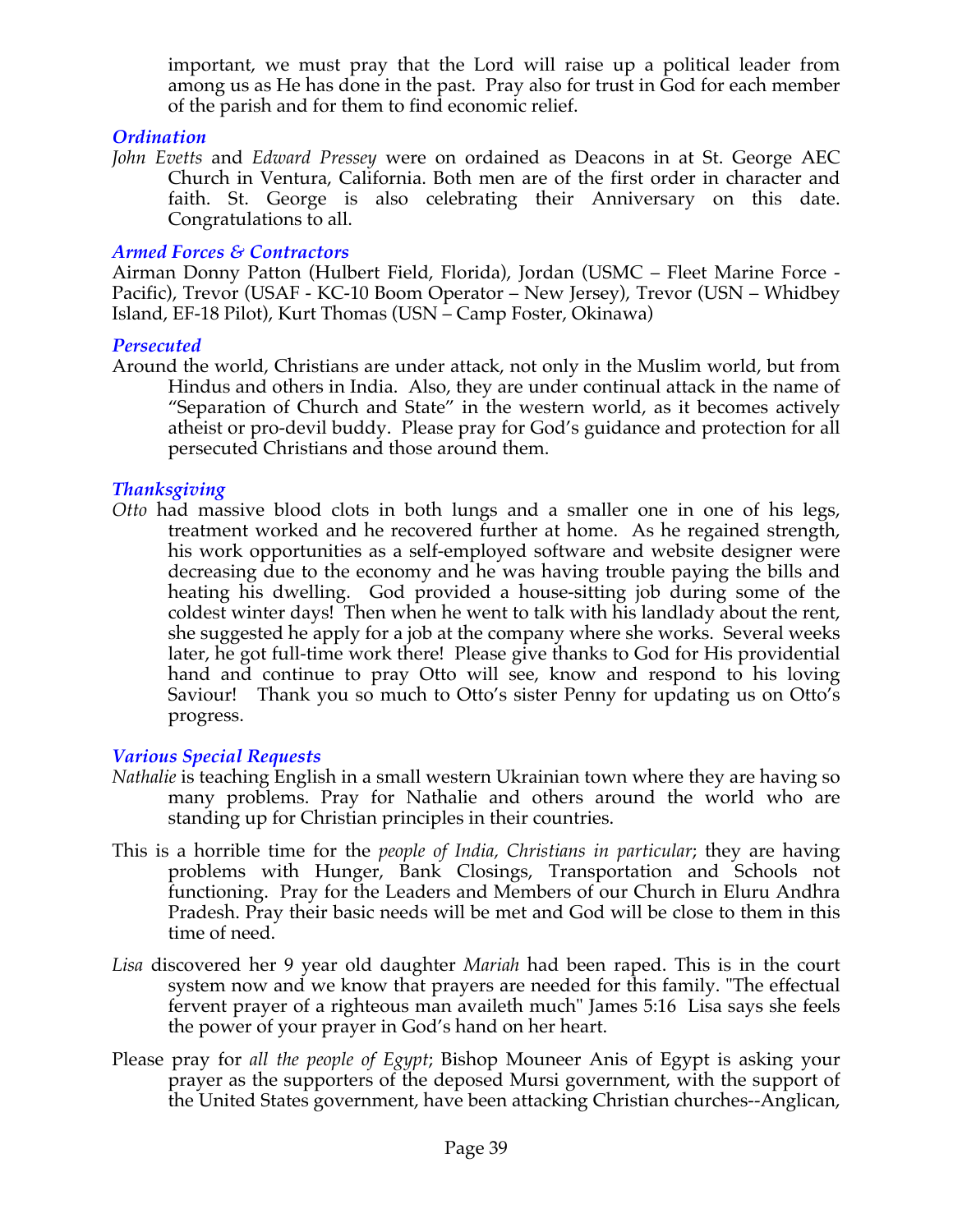Catholic and Orthodox. They destroyed the car of Anglican priest Rev. Ehab Ayoub. The people of Egypt, the people of the United States need our prayers, even more so the people of the Muslim Brotherhood that they might repent of their evil and know God so the rest of the people may live in peace.

- We ask that you pray, please ask God that the Holy Ghost might give you insight into how you might make the lives of your friends and family better. Remember helping others is not just those who you don't know!
- Please join us in praying that the *Free Teen Guitar Class* will be continue to be an opportunity for God to work in the lives of the kids and their families. Please ask God to guide the class to new opportunities to make Him known to others. Help us to let the love of our Lord shine through us into their lives, putting Him first, so that He might enter in to their hearts and lives.

### *The Paratrooper's Prayer*

(Found by a French general in the pocket of a soldier killed in action at Dien-Bien-Phu, Viet Nam) Courtesy of Rev Geordie Menzies-Grierson (AOC-UK), sent on Memorial Day.

Give me, O Lord my God, what is left Thee, that which no one aks of Thee.

I do not ask Thee for rest or tranquility, either of soul or body.

I do not ask Thee for riches, for success, or for health.

So many ask Thee for these, my God, that none must be left Thee.

Give me, Lord, what is left Thee.

Give me what the others refuse.

I want risk and anguish; I want fight and pain.

Give me these, my God, once and for all.

Give me the certainty that these will always be my portion, for I will not always have the courage to ask them of Thee.

Give me, O Lord, what is left Thee.

Give me what others do not want.

But also give me courage, strength, and Faith.

*Amen*.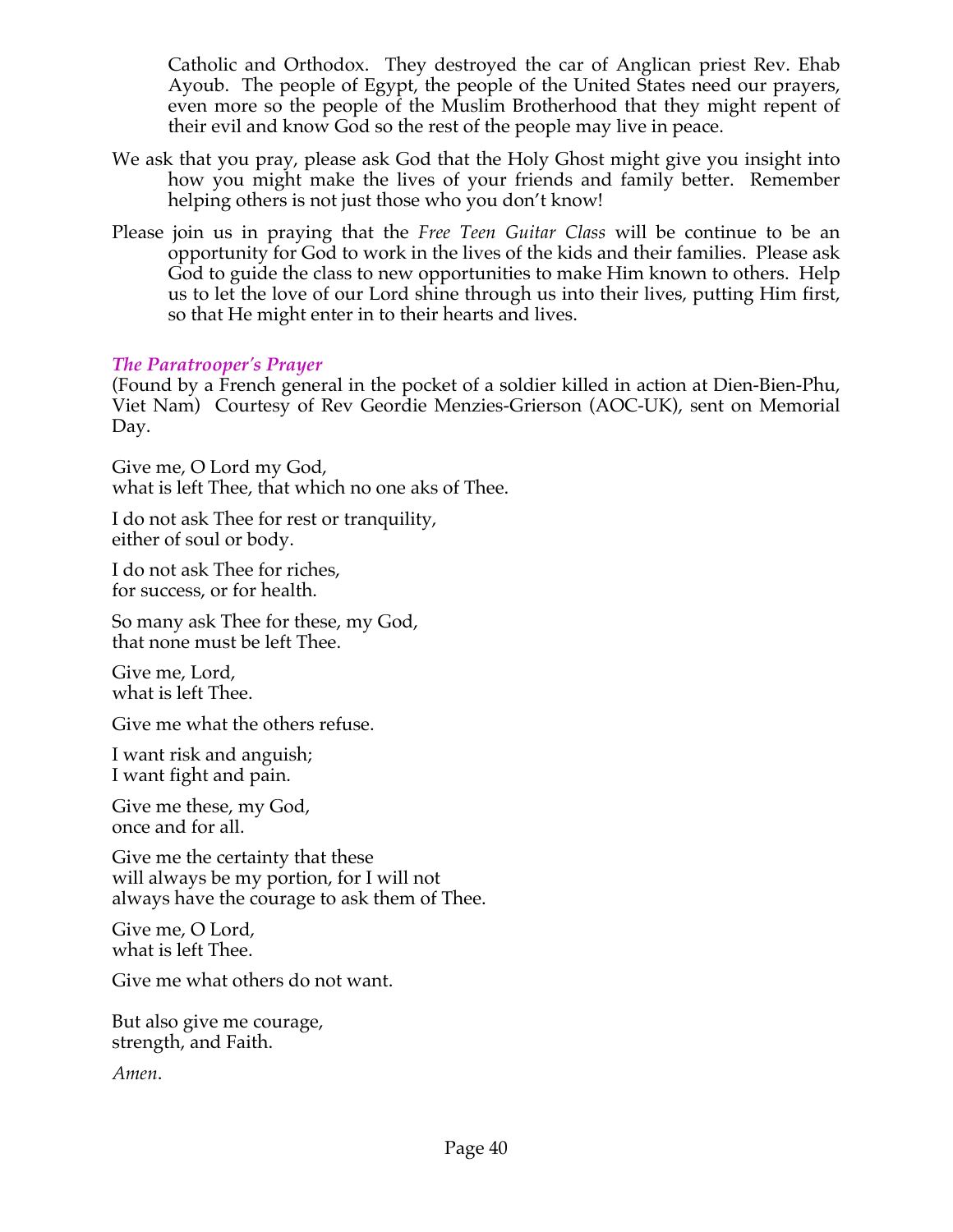### *Question that only you can ask*

What would you like to know about our history, what we believe, what we do or how we operate? Hap is looking for material for the continuing education class and *Thought for the Day* material. Help us help you. Please send your question to Hap so we all can get an answer. Just because you don't know the answer to your question doesn't mean you are the only one who doesn't know. But, if you don't ask, no one will know.

## *I'd like to get a different point across or announce something*

If you have a different point of view, I would be happy to give you room to get your point across. While this publication is my perspective on events, I recognize not everyone may agree and that some people would like to express their own opinion. If you want to write something, please forward your item to Hap (with a note as to whether or not you would like editing help) to: hap@faithfulcenturion.org.

#### *Sunday School Lesson*

From time to time, one of the parishes will send us a Sunday School lesson for publication. Today we have one from Saint Peter's (the GHQ church in Statesville, courtesy of Cinder Carroll. She took an item from Bishop Jerry's daily publication and turned it into a lesson I am confident you will really appreciate:



"And I John saw the holy city, New Jerusalem, coming down



from God out of heaven, prepared as a bride adorned for her husband. And I heard a great voice out of heaven saying, Behold, the tabernacle of God is with men, and he will dwell with them, and they shall be his people, and God himself shall be with them, and be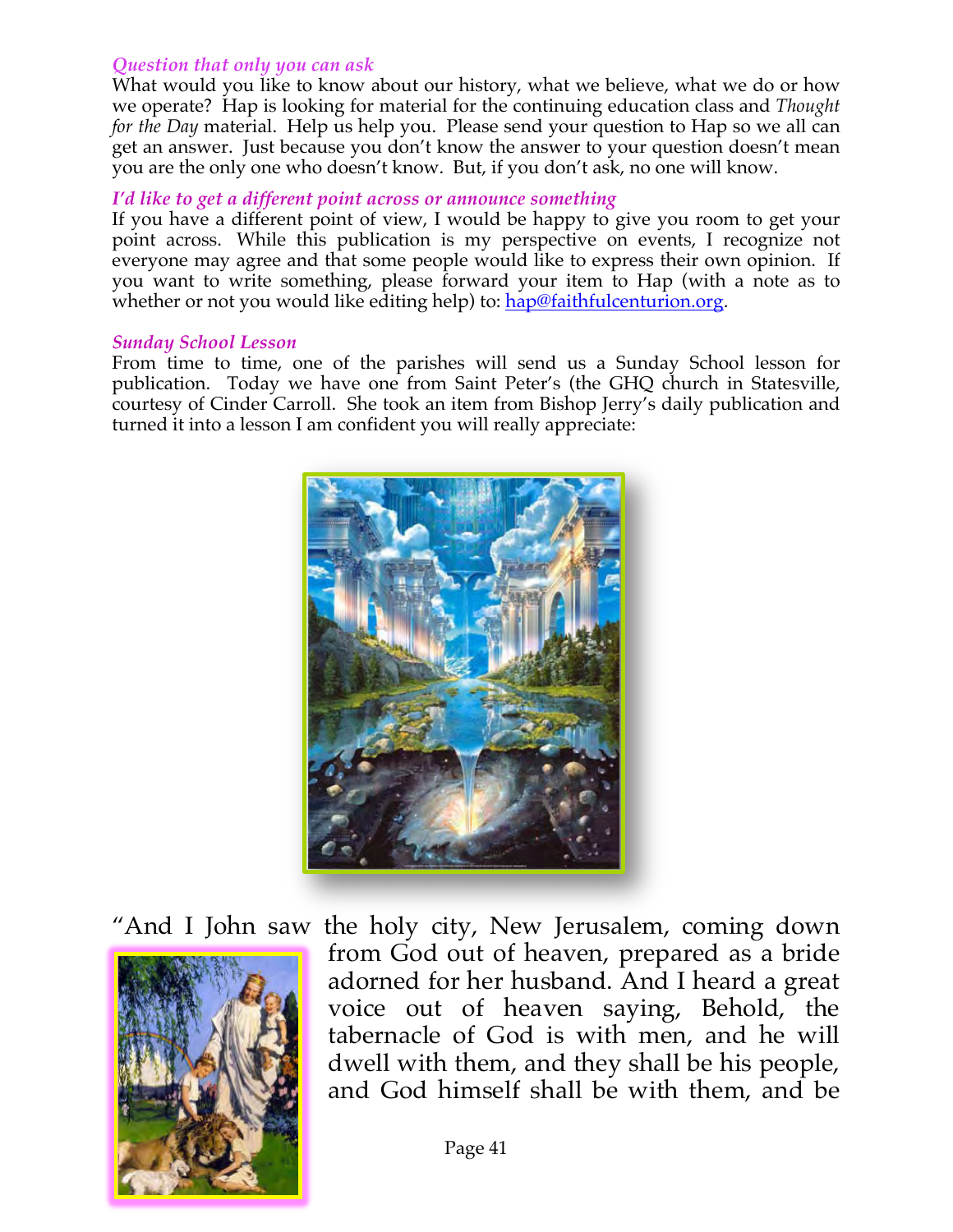their God. And God shall wipe away all tears from their eyes; and there shall be no more death, neither sorrow, nor crying, neither shall there be any more pain: for the former things are passed away."



Change starts with you and in the here and now. If you don't, who will?

Back in 1921, a missionary couple named David and Svea Flood went with their two-year-old son from Sweden to the heart of Africa-to what was then called the Belgian Congo. They met up with another young Scandinavian couple, the Ericksons, and the four of them sought God for direction. In those days of much tenderness and devotion and sacrifice, they felt led of the Lord to set out from the main mission station and take the gospel to a remote area.

This was a huge step of faith. At the village of N'dolera they were rebuffed by the chief, who would not let them enter his town for fear of alienating the local gods. The two couples opted to go half a mile up the slope and build their own mud huts'.

They prayed for a spiritual breakthrough, but there was none. The only contact with the villagers was a young boy, who was allowed to sell them chickens and eggs twice a week. Svea Flood-a tiny woman only four feet, eight inches talldecided that if this was the only African she could talk to, she would try to lead the boy to Jesus. And in fact, she succeeded. But there were no other encouragements.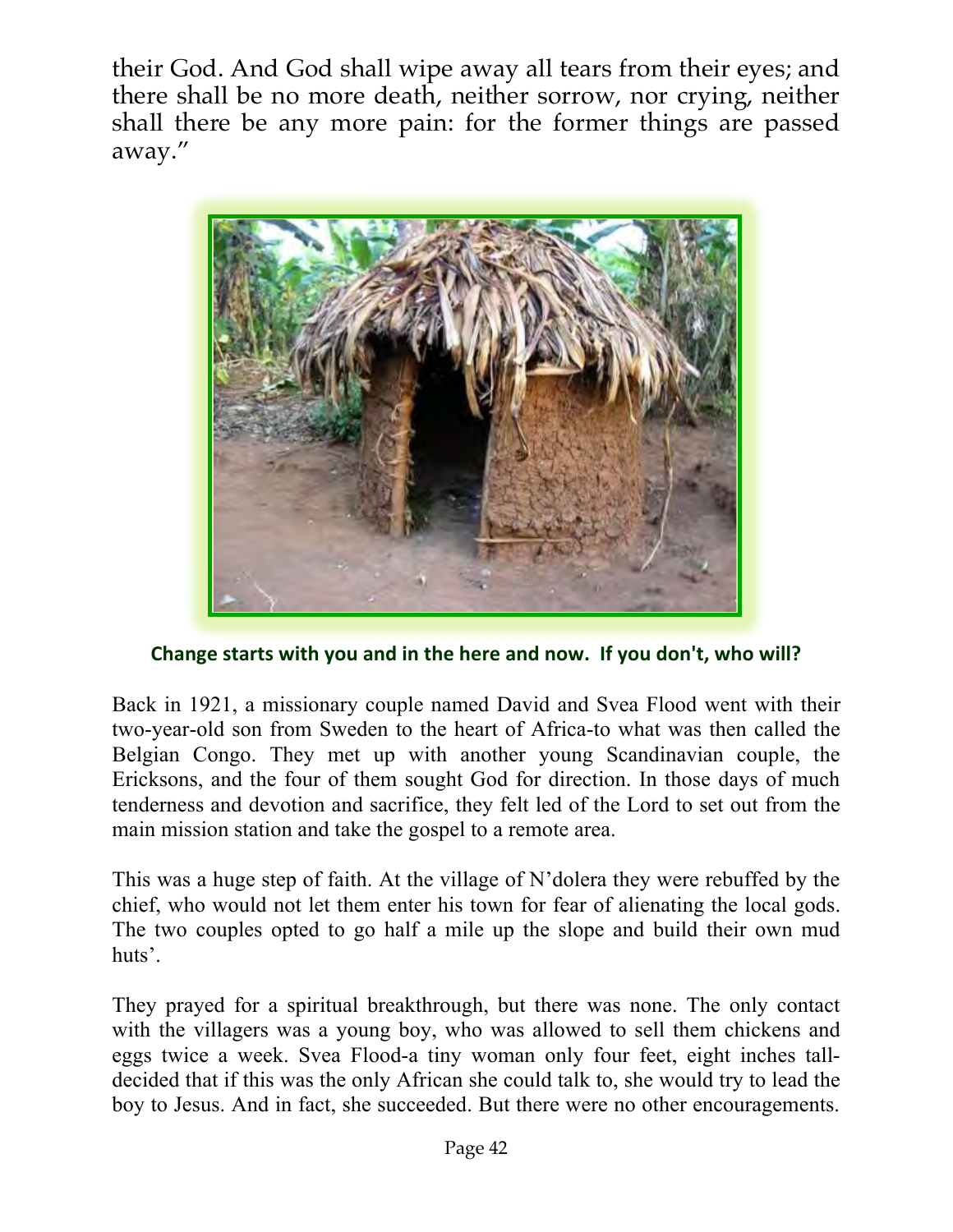Meanwhile, malaria continued to strike one member of the little band after another. In time the Ericksons decided they had had enough suffering and left to return to the central mission station. David and Svea Flood remained near N'dolera to go on alone. Then, of all things, Svea found herself pregnant in the middle of the primitive wilderness. When the time came for her to give birth, the village chief softened enough to allow a midwife to help her. A little girl was born, whom they named Aina. The delivery, however, was exhausting, and Svea Flood was already weak from bouts of malaria. The birth process was a heavy blow to her stamina. She lasted only another seventeen days. Inside David Flood, something snapped in that moment. He dug a crude grave, buried his twenty-seven-year-old wife, and then took his children back down the mountain to the mission station. Giving his newborn daughter to the Ericksons, he snarled, "I'm going back to Sweden. I've lost my wife, and I obviously can't take care of this baby. God has ruined my life." With that, he headed for the port, rejecting not only his calling, but God himself. Within eight months both the Ericksons were stricken with a mysterious malady and died within days of each other. The baby was then turned over to some American missionaries, who adjusted her Swedish name to "Aggie" and eventually brought her back to the United States at age three.

This family loved the little girl and were afraid that if they tried to return to Africa, some legal obstacle might separate her from them. So they decided to stay in their home country and switch from missionary work to pastoral ministry. And that is how Aggie grew up in South Dakota. As a young woman, she attended North Central Bible College in Minneapolis. There she met and married a young man named Dewey Hurst.

Years passed. The Hursts enjoyed a fruitful Ministry. Aggie gave birth first to a daughter, then a son. In time her husband became president of a Christian college in the Seattle area, and Aggie was intrigued to find so much Scandinavian heritage there. One day a Swedish religious magazine appeared in her mailbox. She had no idea who had sent it, and of course she couldn't read the words. But as she turned the pages, all of a sudden a photo stopped her cold. There in a primitive setting was a grave with a white cross-and on the cross were the words SVEA FLOOD. Aggie jumped in her car and went straight for a college faculty member who, she knew, could translate the article. "What does this say?" she demanded. The instructor summarized the story: It was about missionaries who had come to N'dolera long ago … the birth of a white baby … the death of the young mother … the one little African boy who had been led to Christ … and how, after the whites had all left, the boy had grown up and finally persuaded the chief to let him build a school in the village. The article said that gradually he won all his students to Christ… the children led their parents to Christ… even the chief had become a Christian. Today there were six hundred Christian believers in that one village…. All because of the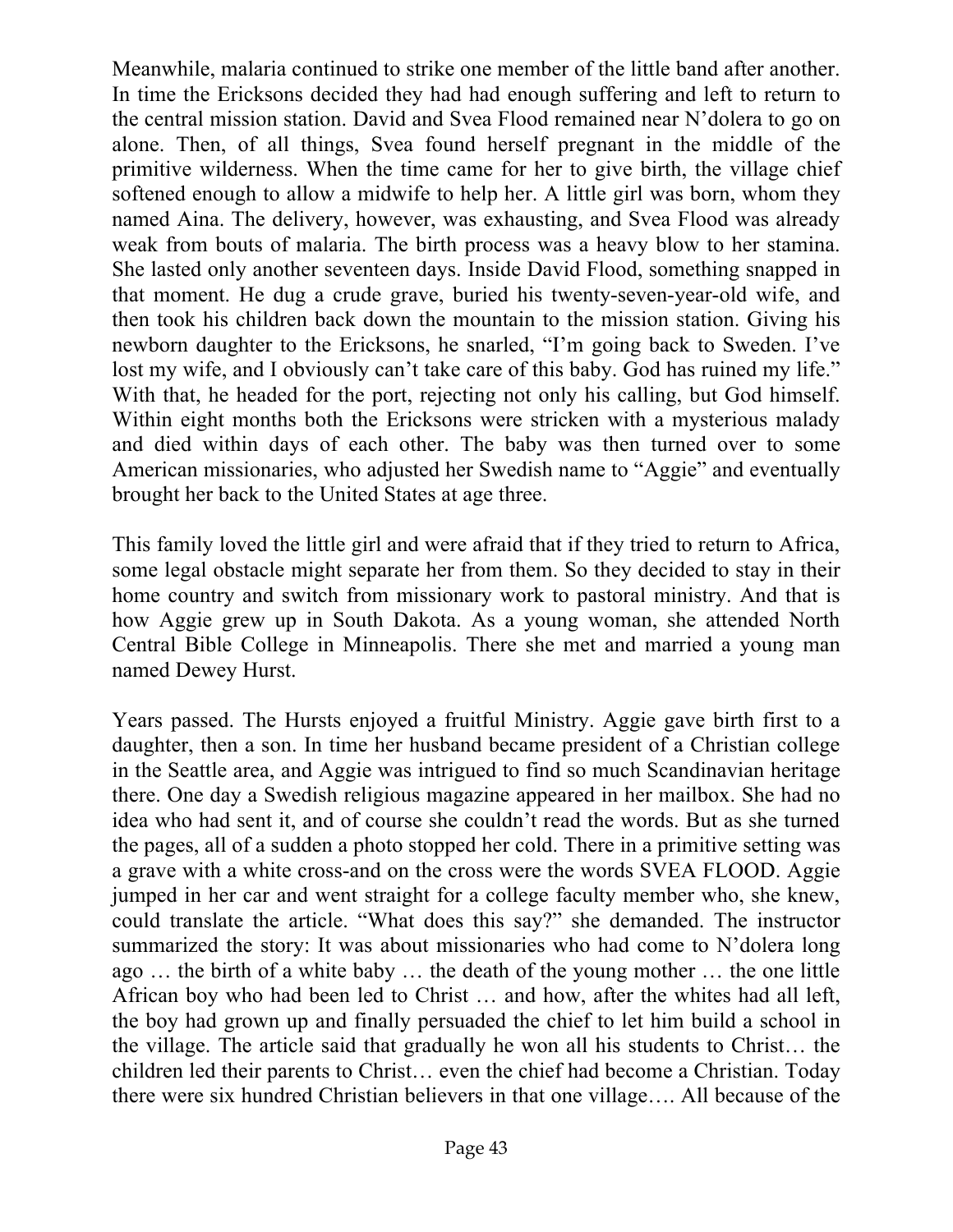sacrifice of David and Svea Flood. For the Hursts' twenty-fifth wedding anniversary, the college presented them with the gift of a vacation to Sweden.

There Aggie sought to find her real father. An old man now, David Flood had remarried, fathered four more children, and generally dissipated his life with alcohol. He had recently suffered a stroke. Still bitter, he had one rule in his family: "Never mention the name of God- because God took everything from me. After an emotional reunion with her half brothers and half sister, Aggie brought up the subject of seeing her father. The others hesitated. "You can talk to him," they replied, "even though he's very ill now. But you need to know that whenever he hears the name of God, he flies into a rage. Aggie was not to be deterred. She walked into the squalid apartment, with liquor bottles everywhere, and approached the seventy-three-year-old man lying in a rumpled bed. "Papa~" she said tentatively. He turned and began to cry. "Aina," he said. "I never meant to give you away." "It's all right, Papa," she replied, taking him gently in her arms. "God took care of me." The man instantly stiffened. The tears stopped. "God forgot all of us. Our lives have been like this because of Him." He turned his face back to the wall. Aggie stroked his face and then continued, undaunted. "Papa, I've got a little story to tell you, and it's a true one. You didn't go to Africa in vain. Mama didn't die in vain. The little boy you won to the Lord grew up to win that whole village to Jesus Christ. The one seed you planted just kept growing and growing. Today there are six hundred African people serving the Lord because you were faithful to the call of God in your life. … Papa, Jesus loves you. He has never hated you." The old man turned back to look into his daughter's eyes. His body relaxed. He began to talk. And by the end of the afternoon, he had come back to the God he had resented for so many decades. Over the next few days, father and daughter enjoyed warm moments together. Aggie and her husband soon had to return to America-and within a few weeks, David Flood had gone into eternity.

A few years later, the Hursts were attending a high-level evangelism conference in London, England, when a report was given from the nation of Zaire (the former Belgian Congo). The superintendent of the national church, representing some 110,000 baptized believers, spoke eloquently of the gospel's spread in his nation. Aggie could not help going to ask him afterward if he had ever heard of David and Svea Flood. "Yes, madam," the man replied in French, his words then being translated into English. "It was Svea Flood who led me to Jesus Christ. I was the boy who brought food to your parents before you were born. In fact, to this day your mother's grave and her memory are honored by all of us." He embraced her in a long, sobbing hug. Then he continued, "You must come to Africa to see, because your mother is the most famous person in our history." In time that is exactly what Aggie Hurst and her husband did. They were welcomed by cheering throngs of villagers. She even met the man who had been hired by her father many